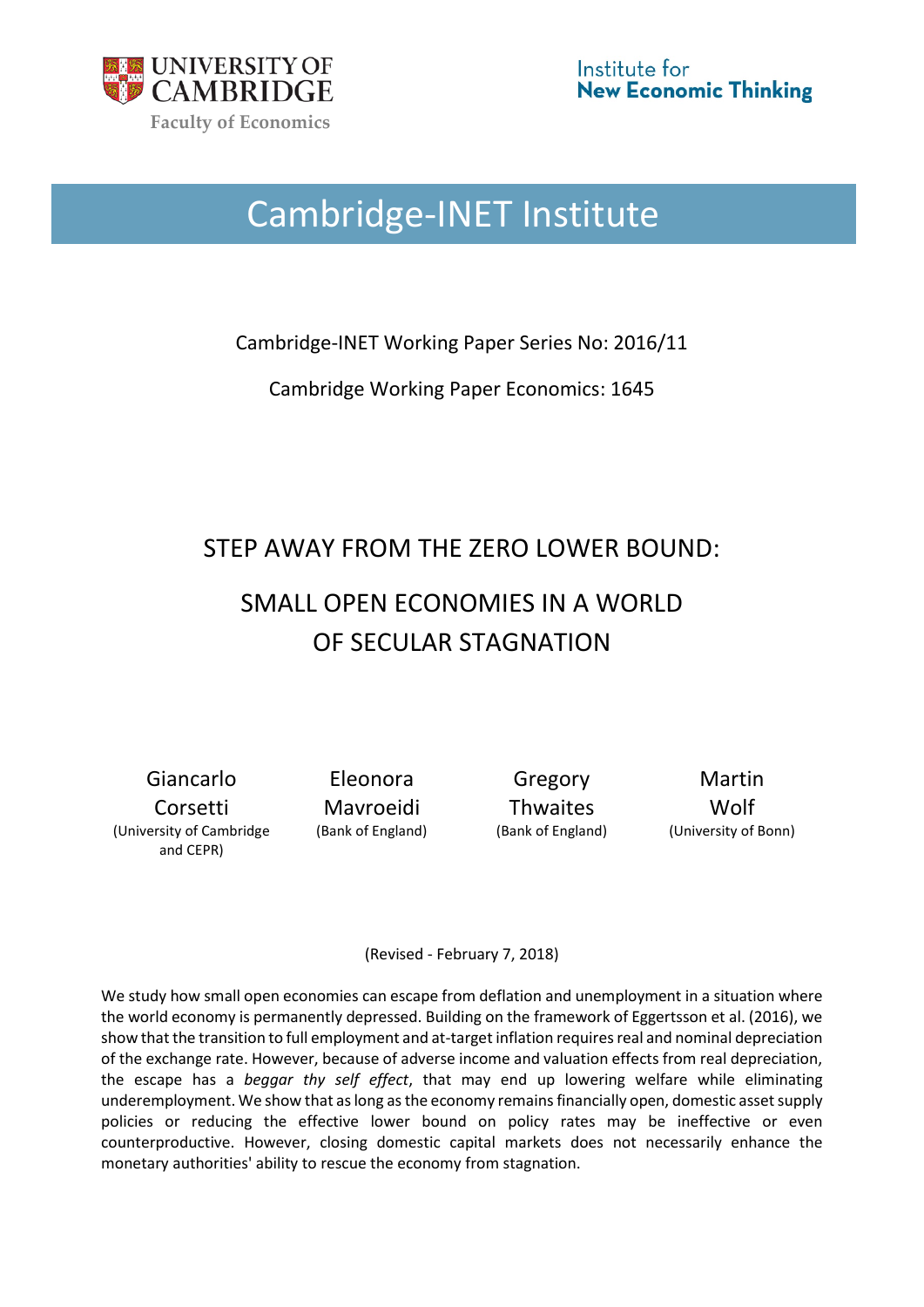## Step away from the zero lower bound: Small open economies in a world of secular stagnation

Giancarlo Corsetti, Eleonora Mavroeidi, Gregory Thwaites, and Martin Wolf<sup>∗</sup>

February 7, 2018

#### Abstract

We study how small open economies can escape from deflation and unemployment in a situation where the world economy is permanently depressed. Building on the framework of Eggertsson et al. (2016), we show that the transition to full employment and at-target inflation requires real and nominal depreciation of the exchange rate. However, because of adverse income and valuation effects from real depreciation, the escape has a beggar thy self effect, that may end up lowering welfare while eliminating underemployment. We show that as long as the economy remains financially open, domestic asset supply policies or reducing the effective lower bound on policy rates may be ineffective or even counterproductive. However, closing domestic capital markets does not necessarily enhance the monetary authorities' ability to rescue the economy from stagnation.

Keywords: Monetary policy, zero lower bound, deflation, depreciation, beggar-thy-neighbour, capital controls JEL-Codes: F41, E62

<sup>∗</sup>Corsetti: Cambridge University, Cambridge-INET and CEPR. Mavroeidi: Bank of England. Thwaites: Bank of England. Wolf: University of Vienna. We thank our discussants John Leahy and Roberto Piazza, and the seminar participants in 2016 Hydra Conference, the 2016 Conference at the Bank of Italy, and 2nd International Conference in Applied Theory, Macro and Empirical Finance, May 6-7, 2016, University of Macedonia, the European Central Bank, the University of Cambridge and the University of Rome Tor Vergata. We thank Samuel Mann for superb research assistance. Corsetti gratefully acknowledges support by the Centre for Macroeconomics, and the Keynes Fellowship at Cambridge University. Wolf gratefully acknowledges financial support by the German Science Foundation (DFG) under the Priority Program 1578, as well as by the Graf Hardegg Research Foundation. The views expressed in this paper are our own, and do not reflect those of the Bank of England or its MPC, or any institution to which we are affiliated.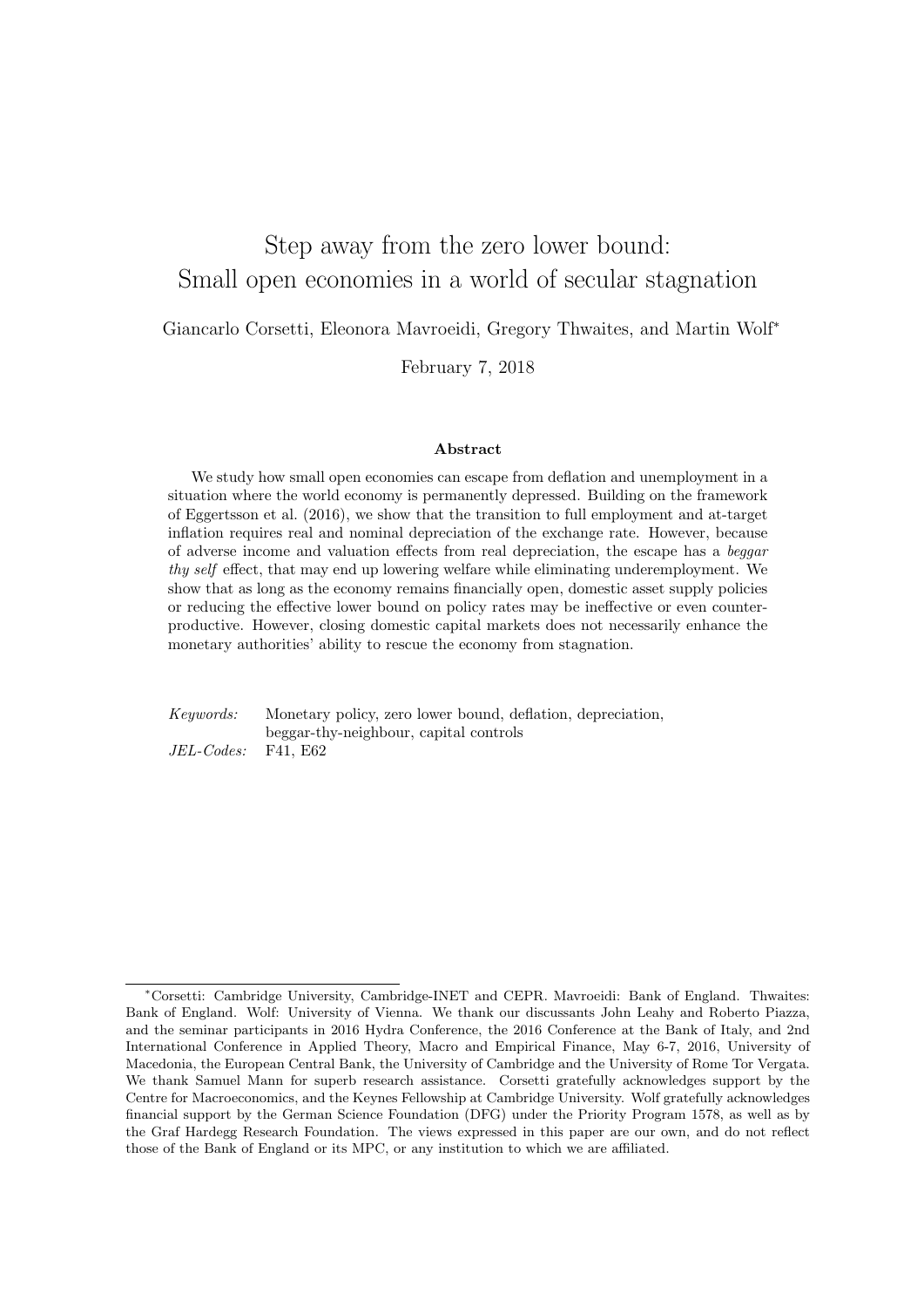## 1 Introduction

Real interest rates fell to historic lows around the industrialised world in the two decades prior to the Global Financial Crisis of 2008, and fell even further thereafter. Unemployment rose during the crisis, and remains high in several major economies. Leading observers have raised concerns that this may reflect "secular stagnation" (Summers (2013), echoing Hansen (1938))—a durable, possibly permanent fall in the natural interest rate to levels too low to be attained with existing (low) inflation targets, hence giving rise to chronic unemployment (Eggertsson et al. (2017)). In the leading interpretation, secular stagnation is the result of an "asset shortage": because of financial distortions in the form of credit constraint on economic agents with the high marginal propensity to spend, the desired savings of the economy at full employment cannot be absorbed by the stores of value available in the domestic economy at positive interest rates.<sup>1</sup>

In this paper, we study the implications of global secular stagnation for macroeconomic dynamics and the trade-offs faced by policymakers in a small open economy that is integrated in the world goods and financial markets. Open economies can in principle alleviate asset shortage by acquiring foreign assets and depreciating their currencies. Eggertsson et al. (2016) (henceforth EMSS) and Caballero et al. (2016) (henceforth CFG) study a global equilibrium in which the negative spillovers from such developments can actually spread secular stagnation worldwide. Complementing these analyses, we study the domestic equilibrium and issues in economic stabilization from the vantage point of a country that simultaneously faces weak external demand due to the global slump and, as long as it remains financially open, an inefficiently high real interest rate, pinned down by the equilibrium conditions in the international capital markets. To carry out our analysis, we build an overlapping-generations framework that combines the features stressed by EMSS and CFG. In particular, we specify an economy that has some monopoly power over its terms of trade, but is otherwise small enough not to affect the policy behavior and the macroeconomic equilibrium in the rest of the world.

Our main contributions are as follows. First, we show that under plausible conditions a small open economy in a world of chronic deflation and deficient demand can be in either of two disjoint steady-state equilibria—an underemployment steady state symmetric to the rest of the world, and a full-employment equilibrium with inflation at target, trend nominal depreciation, a permanently weaker real exchange and the accumulation of net foreign assets. In the full-employment equilibrium, trend nominal depreciation is required to insulate domestic

 $1^1$ To the extent that the domestic monetary policy framework is unable to accommodate the fall in the real interest rate required to bring supply and demand for assets back into line when the economy operates at full employment, the margin of adjustment becomes a reduction in output.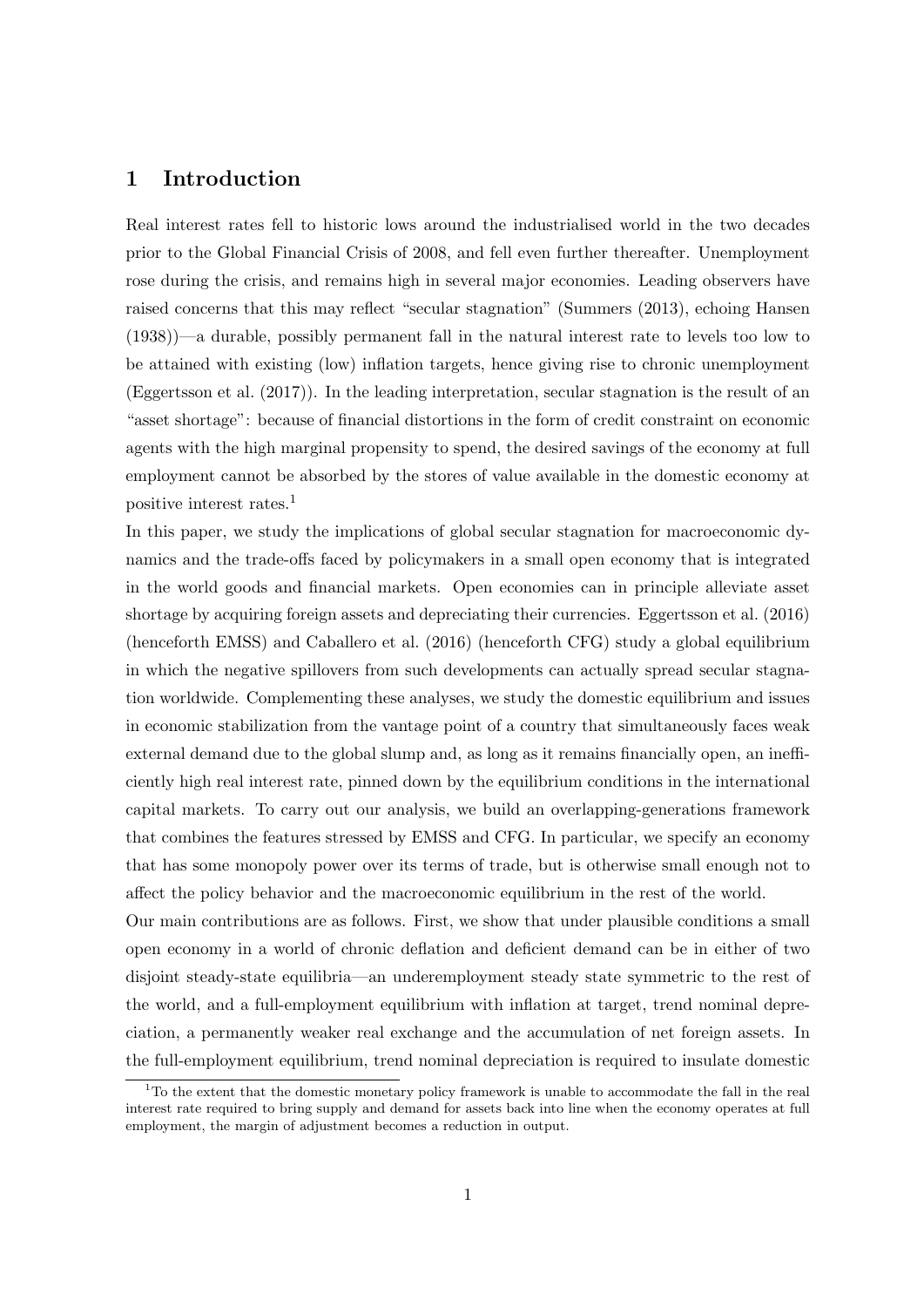inflation from the deflationary drift abroad (associated to the global secular stagnation). A depreciated real exchange rate is required to maintain a high foreign demand for domestic output and support full employment. Accumulation of net foreign assets is required to absorb higher national savings, to the extent that these are generated by income and balance sheet effects from escaping secular stagnation.

Second, we study welfare gains from escaping global secular stagnation as the result of two opposing forces. On the one hand, when pursuing domestic full employment, domestic incomes and lifetime utilities rise with increasing output at given terms of trade. On the other hand, for a given output path, real depreciation reduces purchasing power internationally and may exacerbate the financial constraints in the economy—in our baseline, these constraints limit the ability of the young generation to borrow and consume in anticipation of future income, whose value falls with real depreciation.<sup>2</sup> We find that the adverse income effects of real depreciation may be strong enough to reduce welfare overall. This is the case if trade elasticities are sufficiently low, as this increases the rate of real depreciation required to support full employment. Moreover, as further discussed below, beggar-thy-self effects also arise when countries attempt to escape stagnation relying on policies that address domestic distortions and this independently of trade elasticities. Currency wars can therefore be beggar thy self, rather than *beggar thy neighbor*.<sup>3</sup>

Third, we characterize the macroeconomic dynamics along the transition from the underemployment to the full employment equilibrium. Since bringing the economy to full employment entails an increase in domestic inflation relative to the rest of the world, it follows that the nominal exchange rate must steadily depreciate—an echo of Svensson's "Foolproof Method" (Svensson (2001))—and therefore that escape is not possible without exchange rate flexibility. However, capital mobility means that the real interest rate is pinned down in international bond markets, and hence is the same (and too high) in both the stagnation and the full employment equilibrium. This is in contrast to theoretical and policy accounts of business-cycle stabilisation, stressing the need for policy makers to set the real interest rate at its "natural" level to achieve full employment.<sup>4</sup>

<sup>&</sup>lt;sup>2</sup>In the case in which lifetime utilities rise when moving from secular stagnation to full employment, in each generation losses when young are more than compensated by gains when middle-aged or old. To provide further insight on the role of balance sheet effects of depreciation in driving net foreign asset accumulation, in an extension of the model, we explore the implication of a different specification of the borrowing constraint on the young.

<sup>3</sup>For an analysis of beggar-thy-self depreciation in open economy macroeconomics, see Corsetti and Pesenti (2001).

<sup>4</sup>The transition path to full employment is different from the escape from liquidity traps in the standard New-Keynesian models. As expectations shift to the full employment equilibrium, the real exchange rate tends immediately to fall towards its new equilibrium level. This switches demand to the home economy and leads to net capital outflows. As output starts to recover, both nominal and real interest rates immediately rise in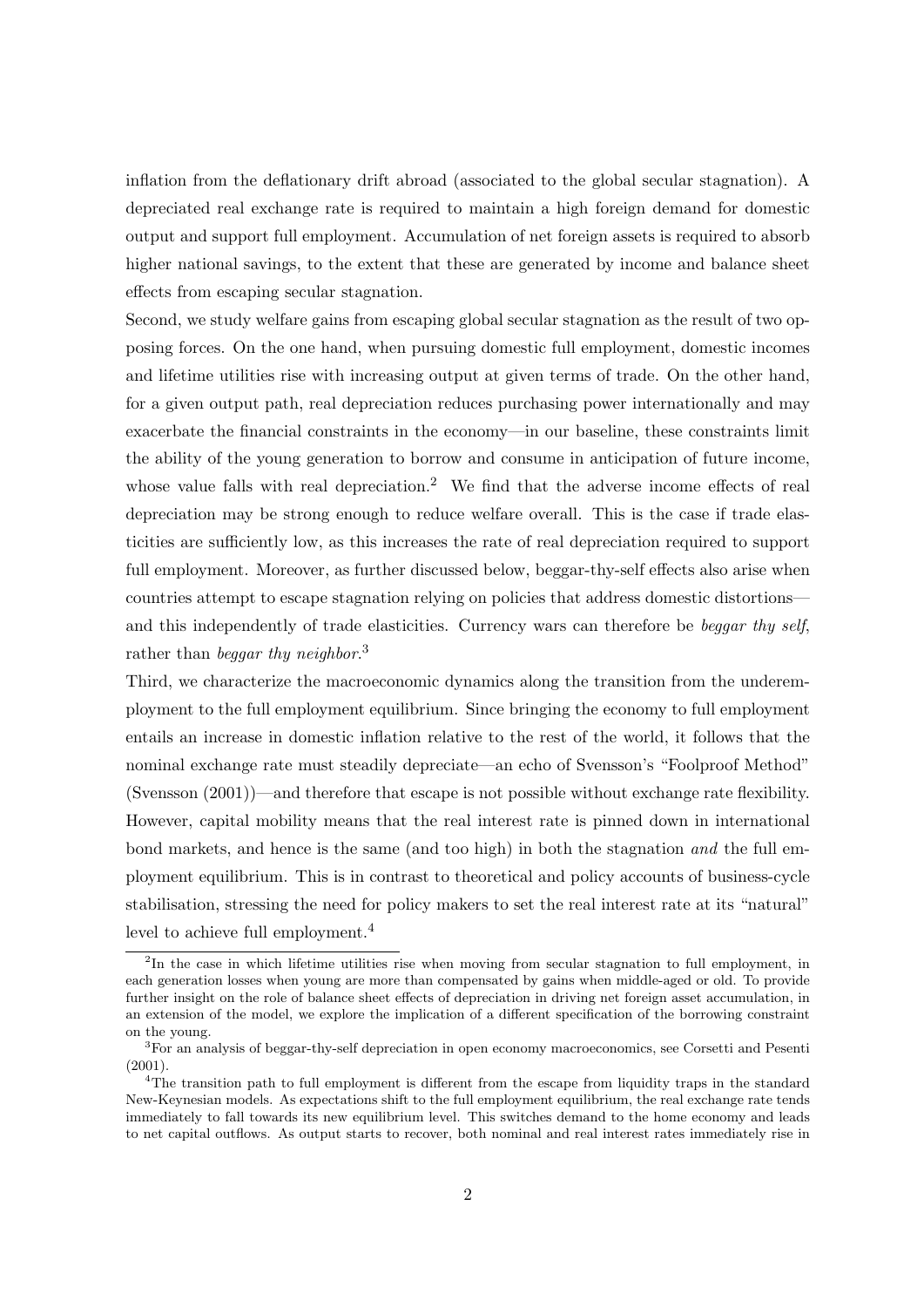Three additional sets of results concern policy implications, with focus on capital controls, measures that address domestic financial distortions and hence raise asset supply, and monetary stabilization. Starting with the capital controls, it is well understood that by preventing cross-border asset trade, domestic policy makers regain control over domestic real interest rates, as these are no longer determined in international financial markets via international asset arbitrage. In global stagnation, however, control over the real rate may not helpful per se, because the natural rate under financial autarky may still be negative and unachievable by conventional monetary policy because of the zero lower bound on nominal rates. The question is whether, under such circumstances, the country is nonetheless able to achieve full employment by boosting its competitiveness and external demand via depreciation. We show that the answer is negative. Unless the financial autarky natural rate is sufficiently high, closing the economy financially and hence barring the possibility to accumulate foreign assets actually eliminates the full-employment steady state: there is no equilibrium in which the increase in external demand following real depreciation is sufficient to rebalance the secular stagnation distortions. This result provides an instructive caveat on the desirability of capital controls as a way to avoid secular underemployment. In a global secular stagnation, capital controls are effective only if complemented by policies that raise domestic asset supply, with sufficiently positive effects on the domestic natural rate.

Although measures that increase the supply of domestic assets are desirable under financial autarky, we show that domestic policymakers have no incentive to pursue them under financial integration. This is so not only because these measures are neutral in terms of domestic output and inflation—again, this follows from the fact that real rates are not sensitive to domestic savings imbalances, but determined internationally. More importantly, to the extent that they raise the saving-absorption capacity of the economy, they lead to capital inflows, and thus to lower external surpluses and a weaker real exchange rate. By the logic of the "transfer problem" in international economics (after Keynes (1929)), aggregate consumption falls, detrimental to national welfare. Hence under financial integration, measures to address domestic financial distortions turn out to be beggar thy self.

Similar considerations apply to policies attempting to counter low inflation and/or lackluster growth by relaxing the effective lower bound (ELB) on nominal interest rates.<sup>5</sup> We show that, in financially integrated small open economies, a lower ELB is generally not benefi-

anticipation of further nominal and real depreciation.

<sup>&</sup>lt;sup>5</sup>The Danmarks Nationalbank (DN), the European Central Bank (ECB), the Sveriges Riksbank and the Swiss National Bank (SNB) all cut interest rates to below zero during the period from mid-2014 to early 2015. The Bank of Japan (BoJ) and Bank of England applied similar policies. See Bech and Malkhozov (2016)) and BoEMonetary Policy Summary, 4 August 2016, http://www.bankofengland.co.uk/publications/minutes/Documents /mpc/mps/2016/mpsaug.pdf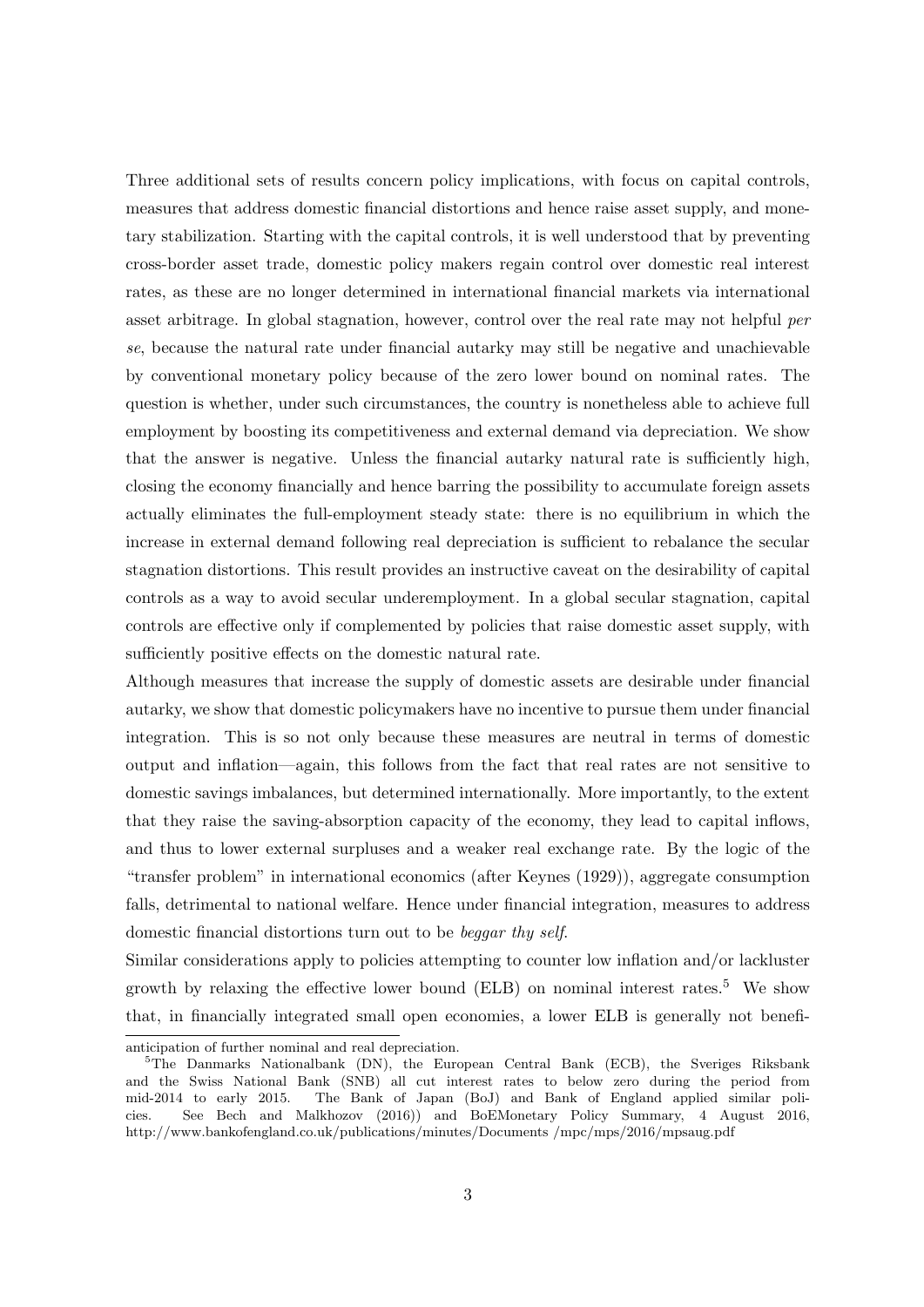cial to welfare. The intuition resonates with the neo-Fisherian argument recently made by Schmitt-Grohé and Uribe (2017) and Cochrane (2017), among others. Namely, with real rates determined internationally, lower nominal rates must eventually entail trend exchange rate appreciation, lower inflation, and thereby a more negative output gap. Hence again, a measure aimed to adress domestic distortions turns out to be beggar thy self under financial integration. Yet, we also emphasize that, should the ELB become binding along the escape path, relaxing it can help to ease the transition to full employment.<sup>6</sup>

Two points of contact with the literature are worth highlighting here. In line with the recent literature reviving secular stagnation, we focus on the case where the world is *permanently* in a liquidity trap with negative natural rates. Yet, our analysis naturally relates to contributions that study open economies in a temporary liquidity trap, either using a two-country model (Cook and Devereux (2013) and Acharya and Bengui (2017)), or taking the perspective of a small open economy (Corsetti et al. (2017)). Exchange rate adjustment is key in all these studies and the present one to moderate the negative effects of a global liquidity trap for the domestic economy. In particular, the nominal exchange rate needs to depreciate persistently to allow domestic inflation to rise above the world deflationary drift. But in contrast to our analysis, in these frameworks the domestic real rate must fall to boost demand.<sup>7</sup>

As we focus on a small open economy, we do not discuss the cross-border spillovers that may stem from different domestic adjustment paths—amply discussed by Eggertsson et al. (2016) and Caballero et al. (2016) in their two-country frameworks. By no means do we intend to downplay these issues. In particular, if a sufficient number of small open economies pursue the escape path depreciating their currencies, their joint behavior is likely to have a first-order effect on the world real interest rate and allocation. In this case, domestic policymakers might need to focus on domestic stimulus rather than relying solely on the exchange rate channel, while support from other policies, including structural policies and asset-supply policies, might be necessary to lift global natural rates. It is precisely because, as we have shown here, each small country has an incentive to pursue an individual escape path from stagnation—but not to raise the supply of its assets by addressing domestic financial distortions—that international policy coordination may be highly beneficial.

The remainder of this paper is organised as follows. Section 2 outlines the two-country model used in our analysis. Section 3 establishes that a full-employment steady state exists under

<sup>&</sup>lt;sup>6</sup>In an extension of our model we show that, along the escape path, the exchange rate overshoots its long run level on impact if trade volumes are initially slow to respond. In this case, the nominal rate remains stuck at zero for a number of periods, such that relaxing the ELB would ease the transition to full employment.

<sup>&</sup>lt;sup>7</sup>Since we do not model capital, we abstract from the issues in portfolio allocation in a liquidity trap, whereby agents may prefer holding monetary assets over equities, creating an endogenous negative feedback effect on real activities, see Den Haan et al. (2017) and Bacchetta et al. (2016).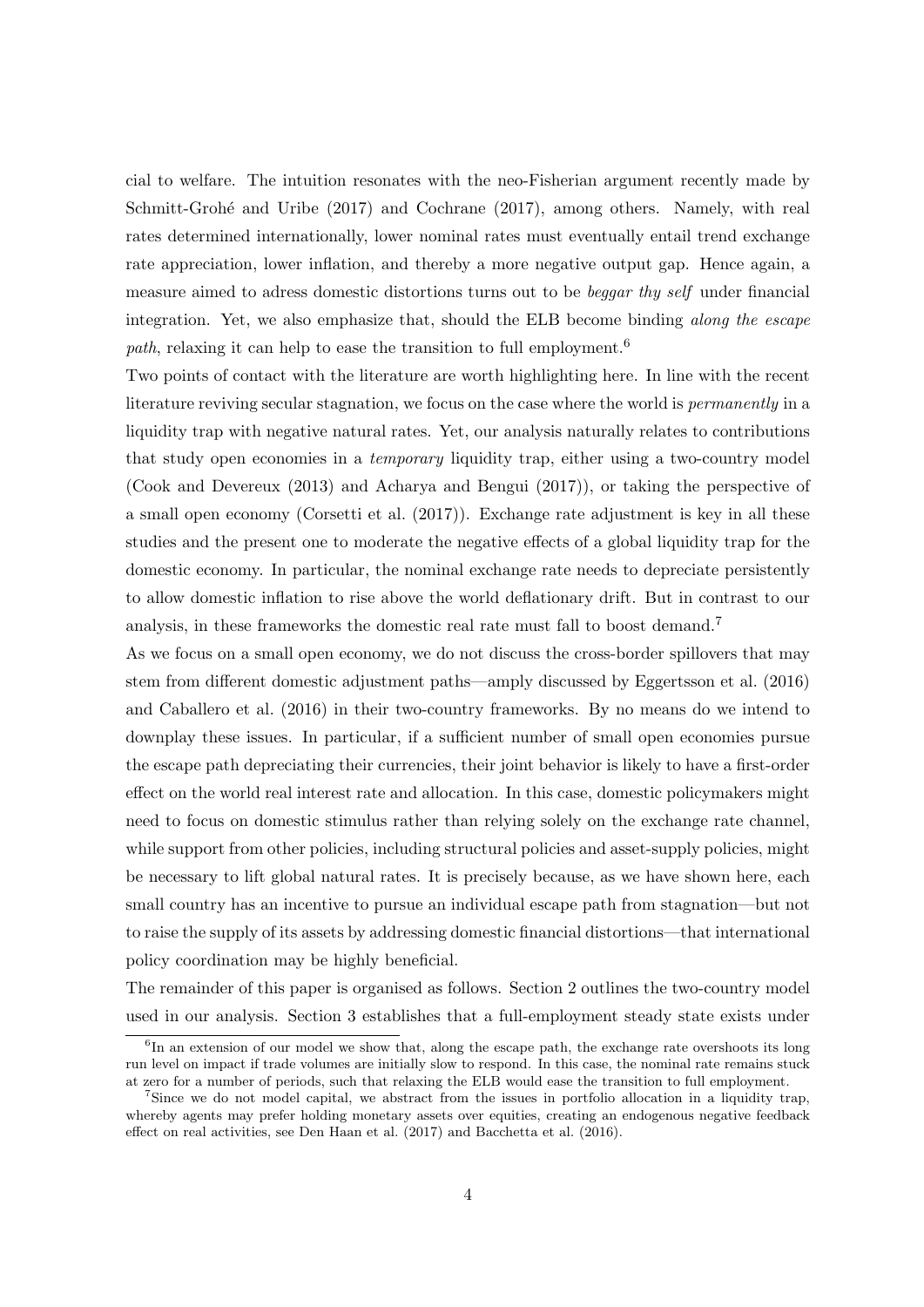financial integration, but also that this steady state may be welfare inferior (beggar thy self) to the stagnation steady state. It also studies how the economy escapes from the secular stagnation. Sections 4 and 5 turn to policies and discuss, respectively, financial autarky and asset supply policies, and alternative monetary policies. Section 6 concludes. The appendix includes proofs as well as model extensions and robustness analysis.

## 2 A model of a small open economy in a global depression

We consider a model of a small open economy (SOE) under perfect foresight, integrated with the rest of the world (ROW) in goods and asset markets. The framework is one of overlapping generations (OLG), as in Eggertsson et al. (2016) and Eggertsson et al. (2017). The SOE and the ROW each specialize in the production of one good, but consume all goods. With home bias in demand, this leads to fluctuations in the terms of trade and the real exchange rate. Furthermore, international asset markets are incomplete. In both economies, households live for three periods: young, middle-aged, and old. All the income accrues to the middle aged, such that the young borrow to be able to consume subject to a borrowing constraint, whereas the old consume their savings from last period. Labor supply is exogenous, and wages are assumed to be downwardly sticky.

#### 2.1 Households

Denoting  $0 < \beta < 1$  the time-preference rate and  $1/\rho > 0$  the intertemporal elasticity of substitution, domestic households maximize

$$
\max_{\{C_t^y, C_{t+1}^m, C_{t+2}^o\}} \left\{ \frac{(C_t^y)^{1-\rho}}{1-\rho} + \beta \frac{(C_{t+1}^m)^{1-\rho}}{1-\rho} + \beta^2 \frac{(C_{t+2}^o)^{1-\rho}}{1-\rho} \right\}
$$

subject to the sequence of constraints

$$
P_t C_t^y = -B_t^y
$$
  
\n
$$
P_{t+1} C_{t+1}^m = P_{H,t+1} Y_{t+1} + (1 + i_t) B_t^y - B_{t+1}^m
$$
  
\n
$$
P_{t+2} C_{t+2}^o = (1 + i_{t+1}) B_{t+1}^m
$$
  
\n
$$
-(1 + i_t) B_t^y \le D_t P_{H,t+1}.
$$

Here,  $P_t$  is the consumer price index (CPI—the price of domestic consumption),  $P_{H,t}$  is the producer price index (PPI—the price of domestic output),  $i_t$  is the nominal interest rate, and  $D_t$  is the borrowing constraint faced by the young. Furthermore,  $C_t^i$ ,  $i \in \{y, m, o\}$ , represent consumption by the young, middle-aged, and old, respectively, and  $B_t^i$ ,  $i \in \{y, m\}$  are bond holdings/savings by the young and middle-aged, respectively. We assume that bond holdings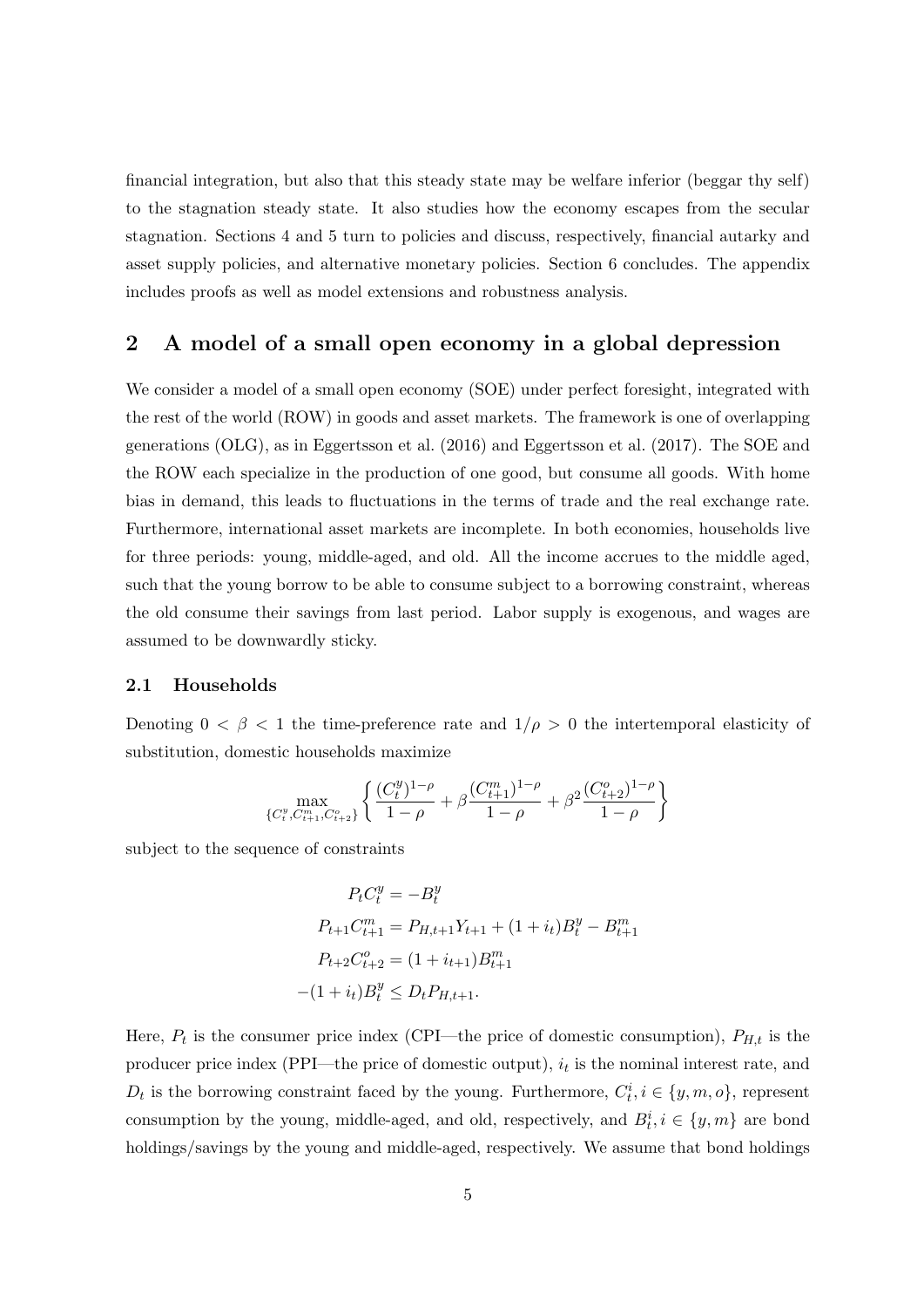consist of three assets  $B_t^i = B_t^{n,i} + P_t B_t^{r,i} + \mathcal{E}_t B_t^{x,i}$  $t^{x,i}_t$ , where  $\mathcal{E}_t$  is the nominal exchange rate (the price of foreign currency in terms of domestic currency). Hence households face a domesticcurrency bond, a CPI-indexed (real) bond and a foreign-currency bond.

Without loss of generality, we will focus on equilibria where only the domestic-currency bond is traded  $(B_t^i = B_t^{n,i})$  $_{t}^{n,i}$ ,<sup>8</sup> and where the young borrow all the way up their borrowing constraint. This implies

$$
C_t^y = -B_t^y \frac{1}{P_t} = \frac{D_t}{1+i_t} \frac{P_{H,t+1}}{P_t} = \frac{D_t}{1+r_t} \frac{P_{H,t+1}}{P_{t+1}},
$$
\n(1)

where  $(1 + r_t) \equiv (1 + i_t)P_t/P_{t+1}$  is the domestic consumption-based real interest rate (see below). Note that a rise in the CPI relative to the price of domestic income exacerbates the borrowing constraint on the young. This is because we define the borrowing limit in units of output—i.e., the nominal value of the constraint is deflated by PPI (equivalent to the GDP deflator in our specification) rather than with the CPI. We motivate this by noting that the collateral the young can possibly pledge when borrowing is the output they will produce when middle aged. In the Appendix A.5, nonetheless, we discuss a variant of the model where the borrowing limit is defined in consumption units.

Because the middle-aged may trade three different assets, they must satisfy three Euler equations. The Euler equation for the CPI-indexed bond is

$$
(C_t^m)^{-\rho} = \beta (1 + r_t) (C_{t+1}^o)^{-\rho}.
$$

The Euler equation for the domestic nominal bond, once combined with the Euler equation for the CPI-indexed bond, implies the Fisher equation

$$
(1 + r_t) = (1 + i_t) \frac{P_t}{P_{t+1}}.
$$
\n(2)

By the same token, the Euler equation for the foreign-currency bond implies the uncovered interest parity (UIP) condition

$$
(1 + i_t) = (1 + i_t^*) \frac{\mathcal{E}_{t+1}}{\mathcal{E}_t}.
$$
\n(3)

The UIP condition reflects a pricing equilibrium condition in international asset markets, because foreign-currency bonds are traded internationally at interest rate  $(1 + i_t^*)$ . In contrast, the old consume all their savings from last period,  $C_t^o = (1 + r_{t-1})(B_{t-1}^m/P_{t-1})$ . By combining the previous equations, we obtain the equilibrium bond holdings of the middleaged generation (stated in real terms)

$$
\frac{B_t^m}{P_t} = \frac{1}{1 + [\beta(1 + r_t)^{1-\rho}]^{-\frac{1}{\rho}}} \left[ \frac{P_{H,t}}{P_t} Y_t - \frac{P_{H,t}}{P_t} D_{t-1} \right],\tag{4}
$$

<sup>&</sup>lt;sup>8</sup>As we assume one period debt and perfect foresight, the denomination of debt is not relevant for the equilibrium allocation. For example, valuation effects of the exchange rate on foreign-currency-denominated debt are anticipated and priced in the cost of debt.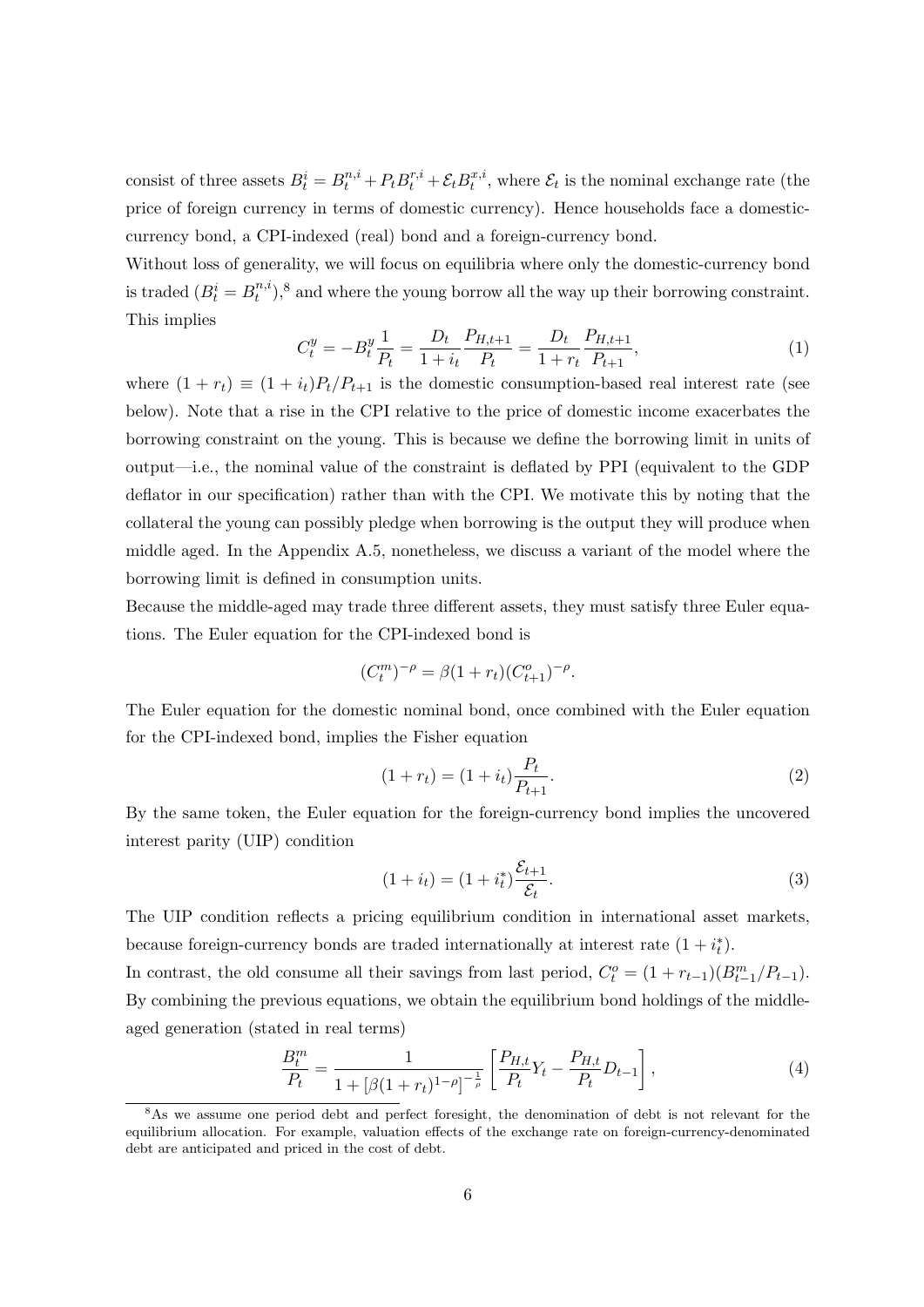which coincide with the gross savings of the economy.

#### 2.2 Goods market integration

We assume the domestic consumption basket is made up of domestically-produced and ROWproduced goods as follows

$$
C_t^i = \left[ (1 - \omega)(C_{H,t}^i)^{\frac{\sigma - 1}{\sigma}} + \omega(C_{F,t}^i)^{\frac{\sigma - 1}{\sigma}} \right]^{\frac{\sigma}{\sigma - 1}}, \quad i \in \{y, m, o\},\
$$

where  $C_{H,t}$  is demand for the domestically-produced,  $C_{F,t}$  is demand for the ROW-produced good, where  $0 < 1 - \omega \leq 1$  is the degree of home-bias in consumption and  $\sigma > 0$  the intratemporal (trade) elasticity of substitution.<sup>9</sup> Expenditure minimization leads to a relationship between the CPI and the PPI as follows

$$
P_t = [(1 - \omega)(P_{H,t})^{1-\sigma} + \omega(P_{F,t})^{1-\sigma}]^{\frac{1}{1-\sigma}},\tag{5}
$$

where  $P_{F,t}$  is the price of the ROW-produced good (expressed in terms of domestic currency). We assume the law of one price holds at the level of each good

$$
P_{H,t} = \mathcal{E}_t P_{H,t}^* \quad P_{F,t} = \mathcal{E}_t P_{F,t}^*,
$$

where an asterisk indicates variables in the ROW (here: the price of the domestic and the ROW-produced good, expressed in terms of foreign currency). Then, the domestic terms of trade (the price of imports in terms of exports) are given by

$$
S_t = \frac{P_{F,t}}{P_{H,t}},\tag{6}
$$

whereas the real exchange rate (the price of ROW-consumption in terms of domestic consumption) obtains from

$$
Q_t = \frac{\mathcal{E}_t P_t^*}{P_t}.\tag{7}
$$

#### 2.3 Firms and labor market

Output is produced using labor from residents of the respective country, according to

$$
Y_t = L_t^{\alpha},
$$

where  $0 < \alpha \leq 1$ . Optimality requires  $W_t = P_{H,t} \alpha L_t^{\alpha-1}$ . As in Eggertsson et al. (2017), we assume that nominal wages are downwardly sticky of degree  $0 \leq \gamma \leq 1$ 

$$
W_t = \max\{\tilde{W}_t, W_t^{flex}\},\
$$

<sup>&</sup>lt;sup>9</sup>Under  $\omega = 1$ , domestic households would consume exclusively foreign goods, such that the real exchange rate would be one at all times. A value for  $\omega < 1$  is sufficient to insure equilibrium real depreciation, as long as the trade elasticity  $\sigma$  is smaller than plus infinity.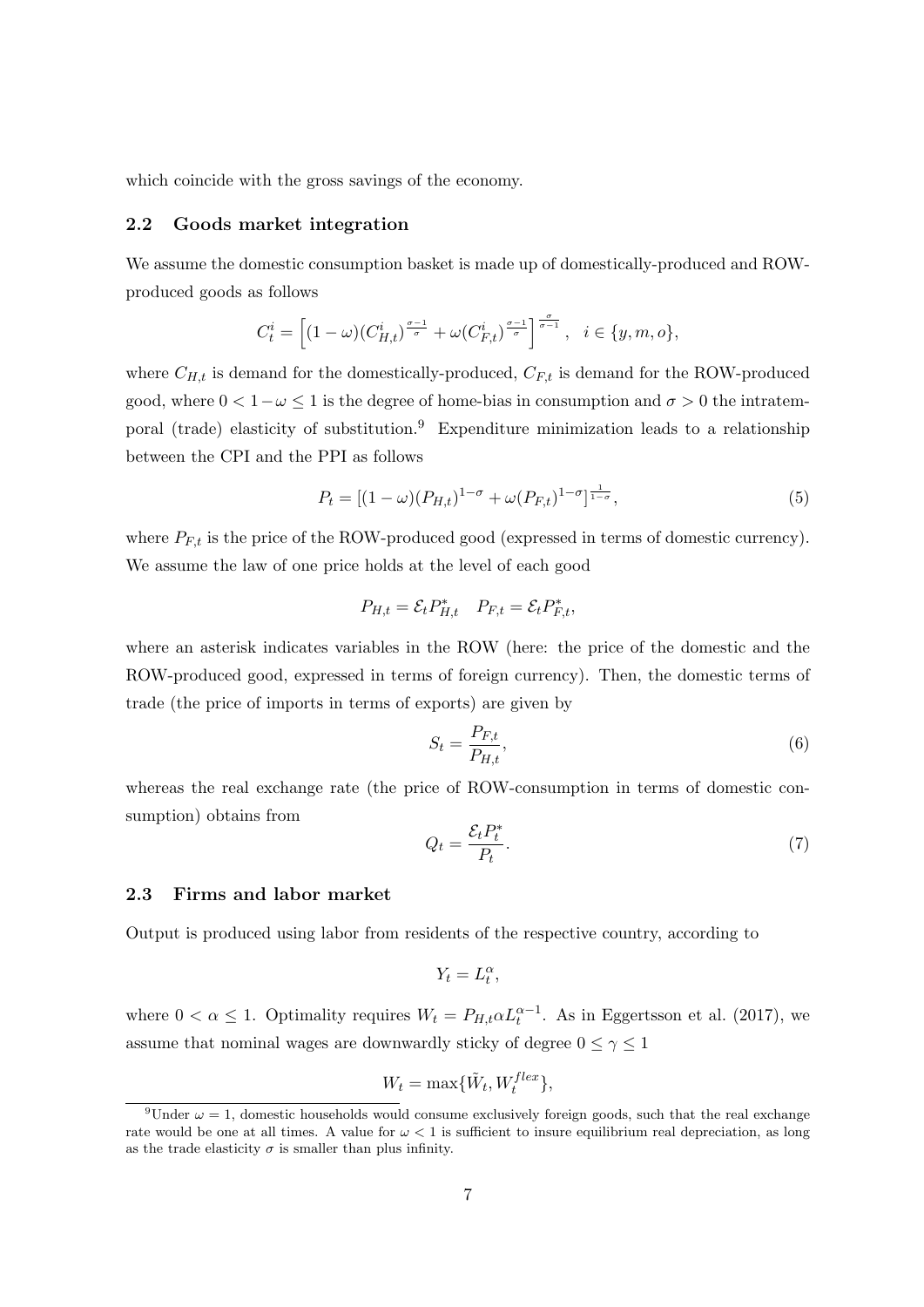where  $W_t^{flex} \equiv P_{H,t} \alpha (L^f)^{\alpha-1}$  (here,  $L^f > 0$  denotes full employment), and  $\tilde{W}_t$  is a wage norm which solves

$$
\tilde{W}_t = \gamma W_{t-1} + (1 - \gamma) W_t^{flex}.
$$

## 2.4 Phillips curve and monetary policy

Following Eggertsson et al. (2017), we use the production function together with the wage norm to derive a Phillips curve of the form

$$
Y_t = \left[ \gamma \frac{Y_{t-1}^{\frac{\alpha-1}{\alpha}}}{\Pi_{H,t}} + (1-\gamma)(Y^f)^{\frac{\alpha-1}{\alpha}} \right]^{\frac{\alpha}{\alpha-1}} \tag{8}
$$

whenever  $\Pi_{H,t}$  (:=  $P_{H,t}/P_{H,t-1}$ ) <  $(Y^f/Y_{t-1})^{\frac{1-\alpha}{\alpha}}$ , and

$$
Y_t = Y^f \tag{9}
$$

else, where  $Y^f = (L^f)^\alpha$  is output under full employment. Notice that the Phillips curve is a function of current, not expected, inflation.

We posit that the monetary authorities target PPI inflation subject to a zero-bound constraint on nominal rates:

$$
\Pi_{H,t} = \bar{\Pi} \text{ subject to } i_t \ge 0. \tag{10}
$$

If inflation falls below target, nominal rates fall to zero:

$$
i_t = 0 \quad \text{if} \quad \Pi_{H,t} < \bar{\Pi}. \tag{11}
$$

So, once the economy is in stagnation and nominal rates are at the zero lower bound, they are inelastic to current as well as target inflation: a change in the inflation target per se does not affect agents' expectations about the current and future monetary stance.

#### 2.5 Market clearing

Because the domestic economy is small, the CPI in the ROW will correspond to the price of foreign output,  $P_t^* = P_{F,t}^*$ , from which follows

$$
Q_t = \frac{P_t^* \mathcal{E}_t}{P_t} = \frac{P_{F,t}}{P_t} = S_t \frac{P_{H,t}}{P_t}.
$$
\n(12)

Domestic goods market clearing is then given by

$$
Y_t = (1 - \omega) \left(\frac{P_t}{P_{H,t}}\right)^{\sigma} C_t + \omega S_t^{\sigma} Y_t^*,
$$
\n(13)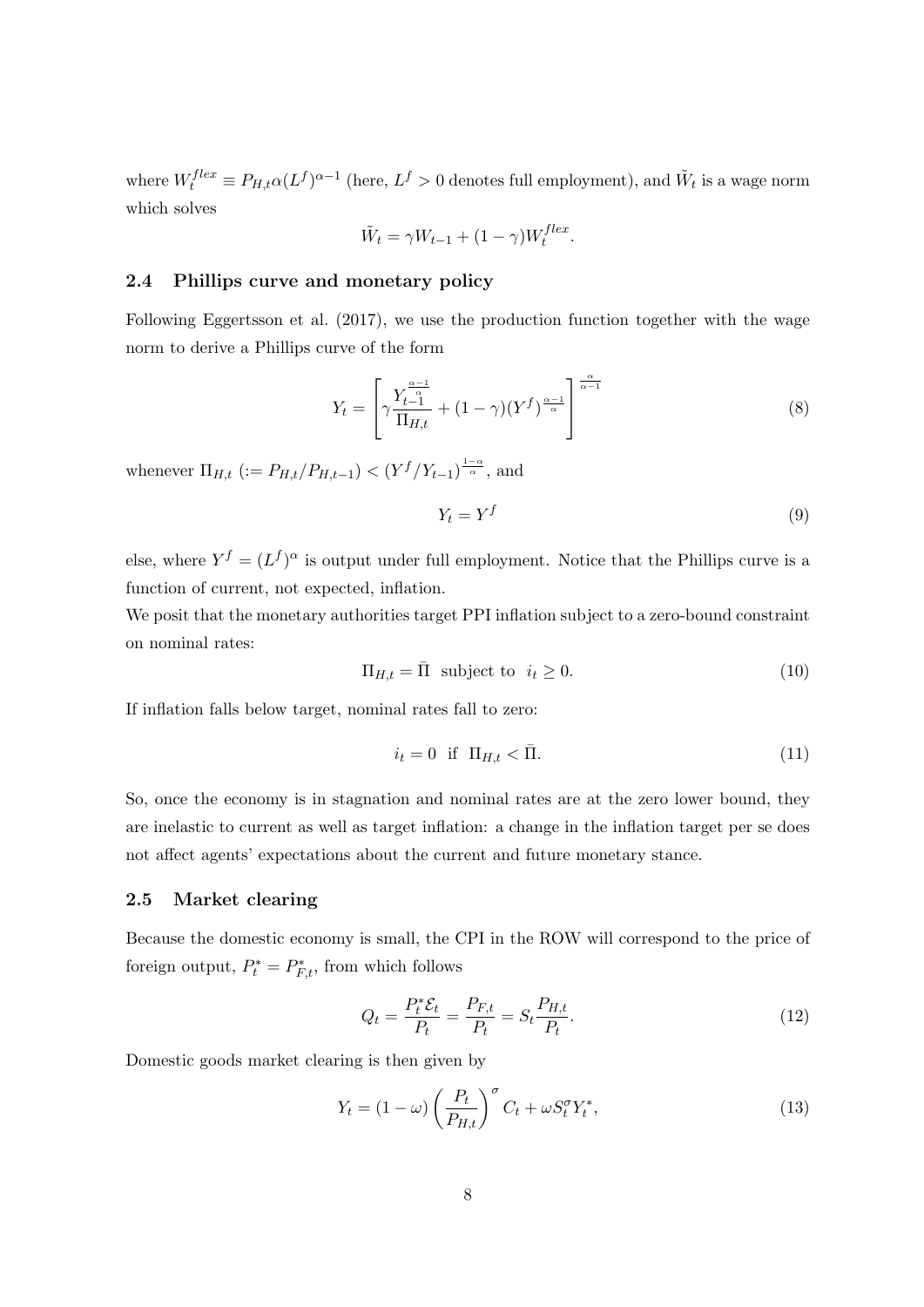where  $C_t := C_t^y + C_t^m + C_t^o$  denotes aggregate domestic consumption. Furthermore, asset market clearing (stated in real terms) requires

$$
\frac{NFA_t}{P_t} = -\frac{D_t}{1+r_t} \frac{P_{H,t+1}}{P_{t+1}} + \frac{1}{1+[\beta(1+r_t)^{1-\rho}]^{-\frac{1}{\rho}}} \left[ \frac{P_{H,t}}{P_t} Y_t - \frac{P_{H,t}}{P_t} D_{t-1} \right],\tag{14}
$$

where  $NFA_t$  is the domestic country's net foreign asset position. In each period, this is the difference between the savings of the middle-aged generation and the borrowing by the young (compare equations (1) and (4)). From the households' budget constraint, the flow budget of the domestic country is

$$
C_t + \frac{NFA_t}{P_t} = (1 + r_{t-1})\frac{NFA_{t-1}}{P_{t-1}} + \frac{P_{H,t}}{P_t}Y_t.
$$
\n
$$
(15)
$$

#### 2.6 The domestic natural real rate

In a financially integrated small open economy, as we will see further below, the real interest rate is determined in the international bond markets, irrespective of whether there are nominal rigidities at national level. Hence, under full financial integration, there is no distinct measure of the country-specific natural real interest rate, customarily defined as the real rate which prevails when prices and wages are perfectly flexible. However, for future reference, it is convenient to define a natural rate for a small open economy operating under financial autarky. To do so, assume the economy is closed to trade in financial assets such that the net foreign asset position equals zero at all times. We may then deduce the real rate that clears the asset market from equation (15)

$$
\left(\frac{[(1-\omega)+\omega S_t^{1-\sigma}]}{[(1-\omega)+\omega S_{t+1}^{1-\sigma}]}\right)^{\frac{1}{1-\sigma}}\frac{D_t}{1+r_t^{\text{nat}}} = \left(\frac{1}{1+[\beta(1+r_t^{\text{nat}})^{1-\rho}]^{-\frac{1}{\rho}}}\right)\left[Y^f - D_{t-1}\right],\tag{16}
$$

where we have used that, absent nominal rigidities, the economy operates at potential at all times  $(Y_t = Y^f)$ . Note that the term multiplying the borrowing by the young is a function of the expected change in the terms of trade and therefore drops out in steady state. As a result, in steady state, the domestic natural rate is a decreasing function in domestic full-employment output as well as in the tightness of the domestic financial constraint.<sup>10</sup>

#### 2.7 Rest of the world: secular stagnation at global level

In modeling the rest of the world, we assume symmetry in economic structure with the small open economy, except for size and policy parameters, including those potentially affecting the tightness of the borrowing constraints on the young.

<sup>&</sup>lt;sup>10</sup>This is easiest to see in the case of log-utility,  $\rho = 1$ , where  $1/(1 + [\beta(1 + r_t^{\text{nat}})^{1-\rho}]^{-1/\rho})$  becomes  $\beta/(1+\beta)$ . In this case  $(1 + r<sup>nat</sup>)$  is easily seen to be decreasing in  $Y<sup>f</sup>$ , but increasing in D. A tighter domestic financial constraint means a lower D, i.e., D being closer to zero.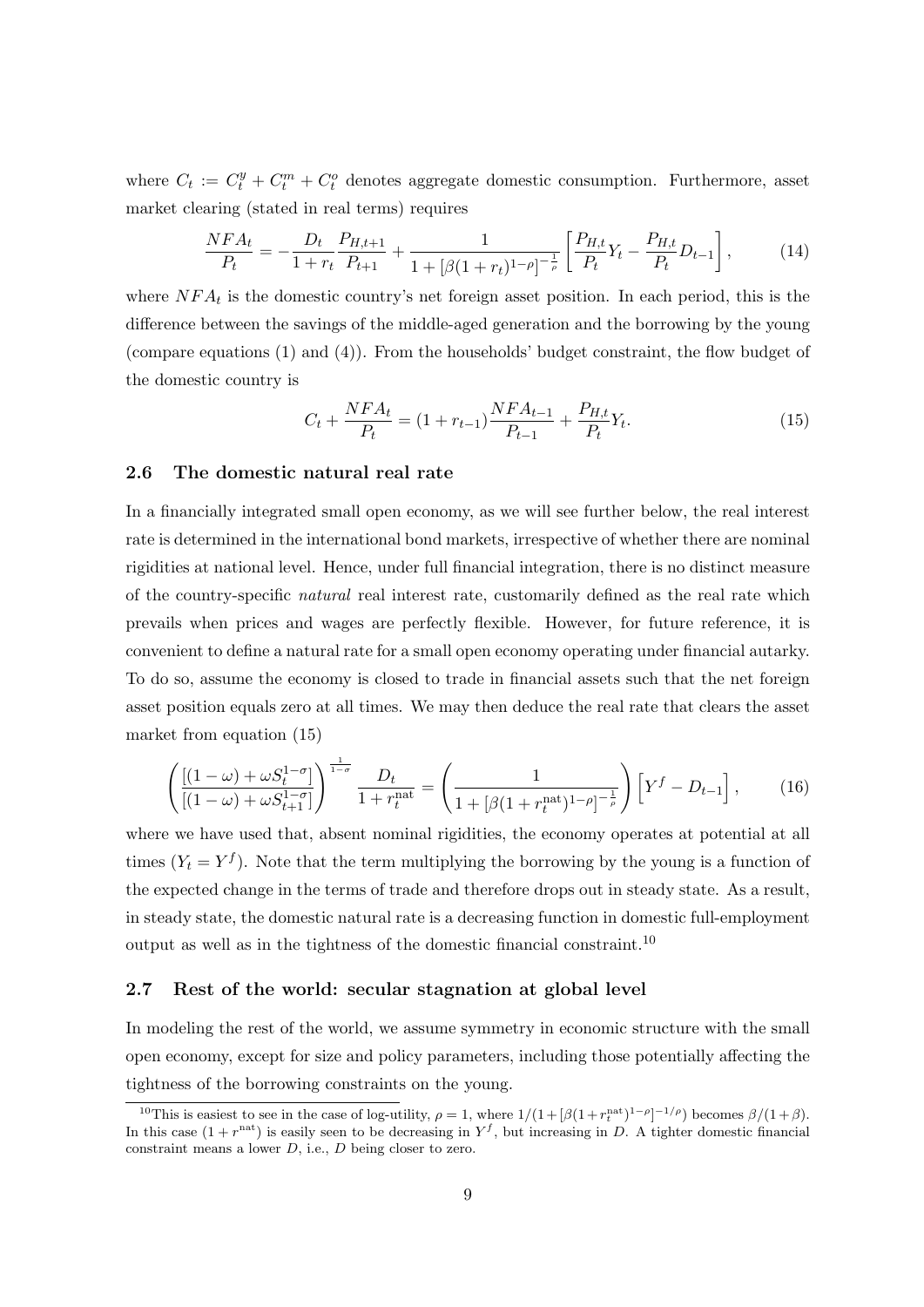Assumption 1. The small open economy and the rest of the world have the same degree of risk aversion, time preference, curvature of the production function, full-employment (per capita) output and degree of downward stickiness.

Since the domestic economy is small, the rest of the world effectively is a closed economy, so we can draw on the main results by Eggertsson et al. (2017). Specifically, we posit that  $D^*$ , the borrowing limit imposed on the young, is sufficiently tight that the ROW is in a secular stagnation steady state. Inflation and output  $(\Pi^*, Y^*)$  then jointly solve

$$
D^*\Pi^* = \left(\frac{1}{1 + [\beta(\Pi^*)^{-(1-\rho)}]^{-\frac{1}{\rho}}}\right)[Y^* - D^*]
$$

as well as

$$
Y^* = Y^f \left(\frac{1 - \gamma/\Pi^*}{1 - \gamma}\right)^{\frac{\alpha}{1 - \alpha}},
$$

where we have used the fact that  $i^* = 0$  such that  $(1 + r^*) = (\Pi^*)^{-1}$ — the ROW counterpart of Fisher equation (2). It is easy to show that, in this steady state, both  $\Pi^* < 1$  and  $Y^* < Y^f$ and therefore that

$$
(1 + r^*) = (\Pi^*)^{-1} > 1.
$$

Hence, in secular stagnation, the market rate is positive and therefore strictly higher than the natural real rate. As in equation (16), the latter is the real rate that would prevail absent nominal rigidities, implicitly defined in

$$
\frac{D^*}{1 + (r^{\text{nat}})^*} = \left(\frac{1}{1 + [\beta(1 + (r^{\text{nat}})^*)^{1-\rho}]^{-\frac{1}{\rho}}}\right) \left[Y^f - D^*\right].
$$

The mechanism by which the economy finds itself trapped in stagnation is the same as in the analysis by Eggertsson et al. (2017). At the core of the problem is a tight budget constraint  $D^*$  for the young that drives down the natural real rate clearing the market for saving by the middle-aged to negative territory. A negative natural rate is not necessarily a problem if the central bank chooses a high enough inflation target. In this case, if markets coordinate expectations on the (high) inflation target, there is enough room for setting nominal policy rates sufficiently low, while still in positive territory, for the bond market to clear at the natural rate. Yet, even with the high enough target, markets could still coordinate expectations on the low inflation rate associated with stagnation, causing nominal policy rates to be constrained at their zero lower bound. In this equilibrium, the monetary stance is endogenously contractionary, causing the output gap to remain open on a permanent basis—thereby validating the adverse private sector expectations.<sup>11</sup>

 $11$ <sup>II</sup>It is worth stressing that, in our model specification, prices are fully flexible. With competitive firms,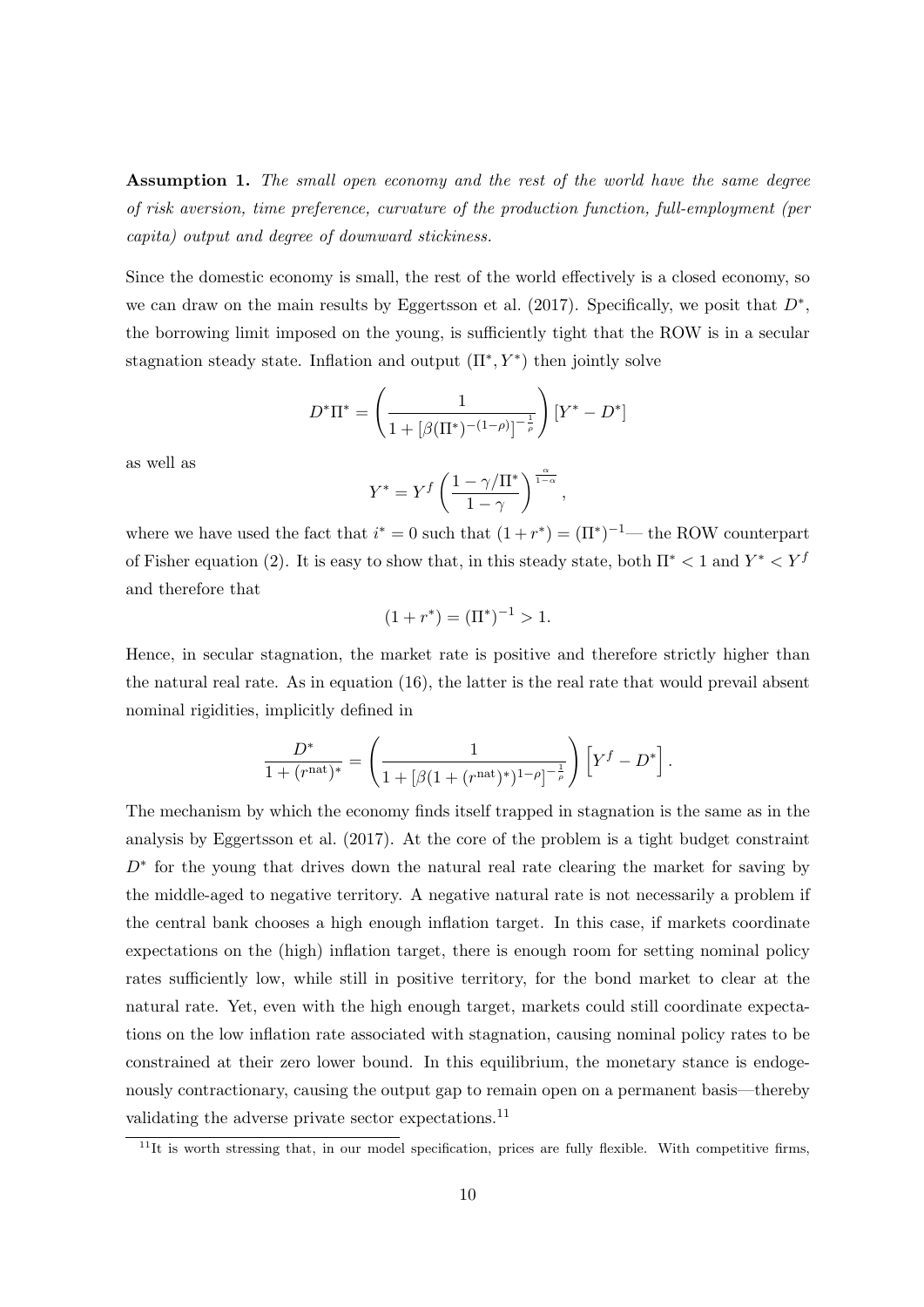#### 2.8 Equilibrium definition for the small open economy

For initial conditions  $\{Y_{-1}, NFA_{-1}, P_{-1}^*, P_{-1}\}\$  and exogenous  $\{D_t\}\$ , and for given variables in the rest of the world  $\{D^*, r^*, Y^*, \Pi^*, P_t^* = \Pi^* P_{t-1}^*, i^* = 0\}$ , an equilibrium in the domestic economy is a set of sequences  $\{C_t, Y_t, Q_t, S_t, P_{H,t}, P_{F,t}, P_t, \Pi_{H,t}, \Pi_t, \mathcal{E}_t, i_t, r_t, NFA_t\}$  that solve equations (2)-(3), equations (5)-(15) and the definitions for PPI and CPI inflation  $\Pi_{H,t}$  $P_{H,t}/P_{H,t-1}$  and  $\Pi_t \equiv P_t/P_{t-1}$ .

Throughout the paper, we will posit that the small open economy faces a global secular stagnation, a situation in which the world economy is permanently trapped in an equilibrium with deflation, zero nominal interest rates, and inefficient output gaps. From the perspective of the domestic economy, this means stagnating external demand, and inefficiently high real rates, via the equilibrium conditions in the international bond markets. We will explore how a small open economy can cope with this situation, first looking at its steady states, then at transition dynamics, then at the effects of domestic asset supply and monetary policies.

## 3 Escaping a global secular stagnation

In our analysis, we explicitly focus on a situation in which the ROW is permanently depressed. We now show that, despite the resulting low demand and inefficiently high real rates internationally, a small open economy may nonetheless operate at full employment.

In this section, for ease of exposition, we present this result conditional on the domestic economy and the ROW sharing the same parameters in terms of policy, including the inflation target  $\Pi$  and, more importantly, the borrowing constraint on the young  $D_t$ —in addition to our assumed symmetry in terms of the underlying technology (Assumption 1). However, we stress that this assumption is by no means necessary to derive our multiplicity results that follow: in Sections 4-5 we explore the effects of systematically departing from our assumption of a symmetric conduct of policy.<sup>12</sup>

thus, prices are equal to marginal costs—firms are on their labor demand schedule. In contrast, because of nominal wage rigidities, workers are not necessarily on their (vertical) labor supply. An insufficient demand in the good market at the equilibrium real interest rate reduces the demand for labor below full employment. An important theoretical property of the model is that, given the Phillips curve above, wage flexibility per se would not help addressing underemployment. As long as a response of current wages to low demand does not affect expected inflation, scaling down labor costs (and thus prices) proportionally today and in the future cannot have real effects in equilibrium.

 $12$ For example, this implies that the domestic economy may find itself in full employment even when its own distortions are tighter than in the ROW, hence potentially conducive to secular stagnation. At the opposite extreme, as we emphasize in Section 4, with integrated goods and capital markets, a small open economy may find itself trapped in stagnation in spite of relatively sound policy fundamentals, i.e., mild financial distortions and a high inflation target.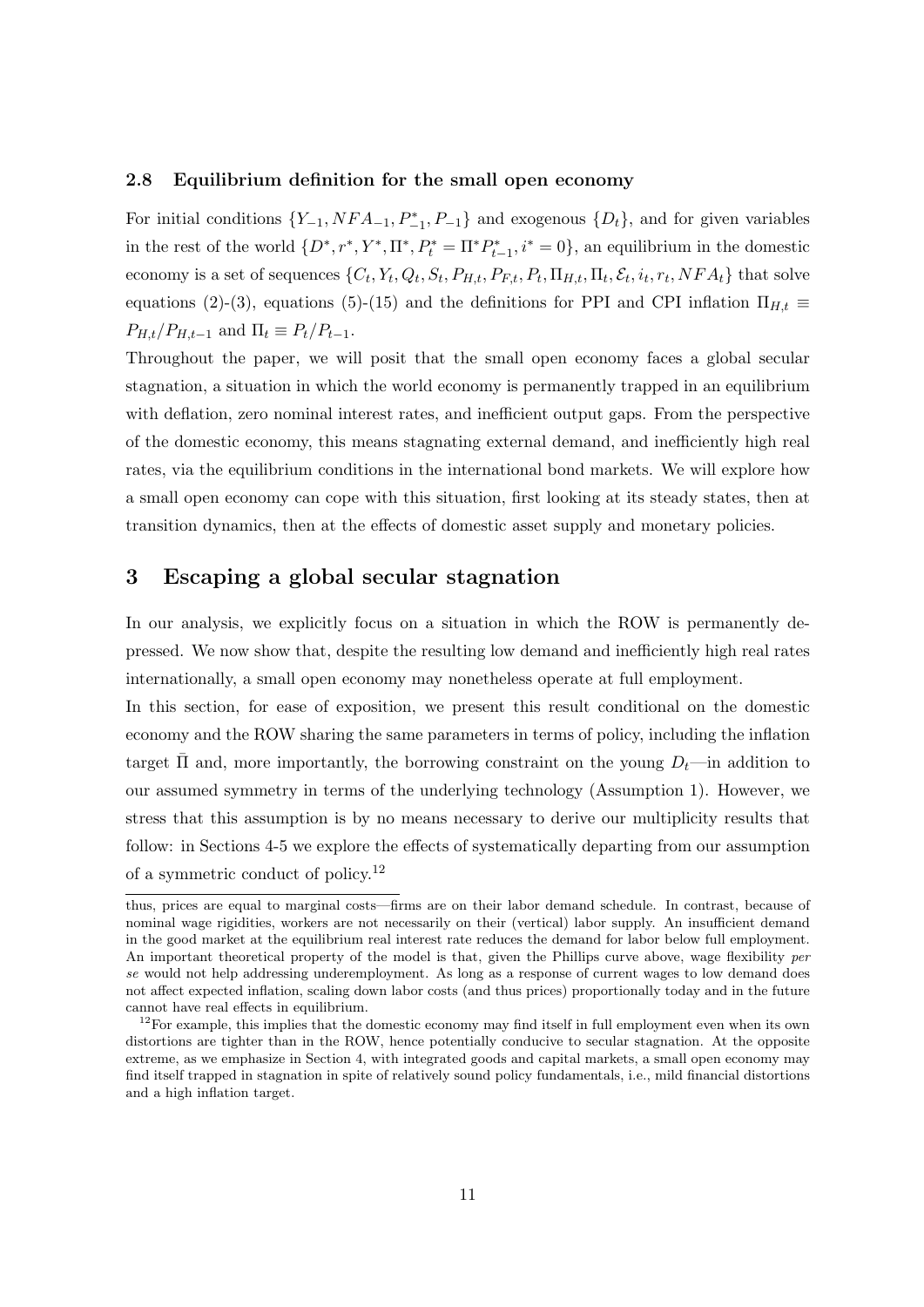#### 3.1 Two steady states

Under our symmetry assumptions, as the ROW is in secular stagnation, there exists a symmetric steady state in which the small open economy is also in stagnation. But, as the following proposition states, with integrated world goods and bond markets, such an equilibrium for the home economy is not unique. There is also a second steady state, characterized by full employment, inflation on target, and a strictly positive nominal interest rate.

**Proposition 1.** The small open economy can find itself in one of two steady states, one with stagnation, the other with full employment. Under our symmetry assumptions, the stagnation steady state is characterized by purchasing power parity  $Q = S = 1$  and zero net foreign assets NFA = 0. Conversely, the full employment steady state has  $Y = Y<sup>f</sup>$ , inflation on target,  $(1 + i) = \overline{\Pi}/\Pi^* > 1$ , and is associated with trend nominal depreciation, permanently depreciated real exchange rates,  $Q > 1$  and  $S > 1$ , and a larger (strictly positive) stock of net foreign assets  $NFA > 0$ .

Proof. See the Appendix A.2.<sup>13</sup>

Proposition 1 states that a small open economy can find itself in a full employment steady state even if the rest of the world is not. Intuitively, it can "export the problem", in that domestic full employment requires a weaker real exchange rate, so to increase demand for the country's output. Open capital markets allows the country to export its excess saving, and build up net foreign assets.

#### 3.2 Full employment requires depreciation and foreign asset accumulation

To dig deeper into the economics of our first proposition, observe that, by the Phillips curve (8), full employment is not attainable at a negative inflation rate. In the full employment steady state, domestic inflation must necessarily be higher than in the secular stagnation equilibrium. From purchasing power parity (7) and the fact that the real exchange rate must be constant in steady state, this also implies that the small open economy must experience trend nominal depreciation, at a rate determined by the ratio of the domestic inflation target and the negative inflationary drift abroad:

$$
\frac{\mathcal{E}_{t+1}}{\mathcal{E}_t} = \bar{\Pi}/\Pi^* > 1.
$$
\n(17)

 $\Box$ 

It follows that a full employment steady state is feasible only under exchange rate flexibility. If the domestic monetary authorities pursue a fixed exchange rate target, they must accept

 $13$ The existence proof contains the general case of asymmetry in the policy parameters which, as explained above, is explored in detail in Sections 4-5.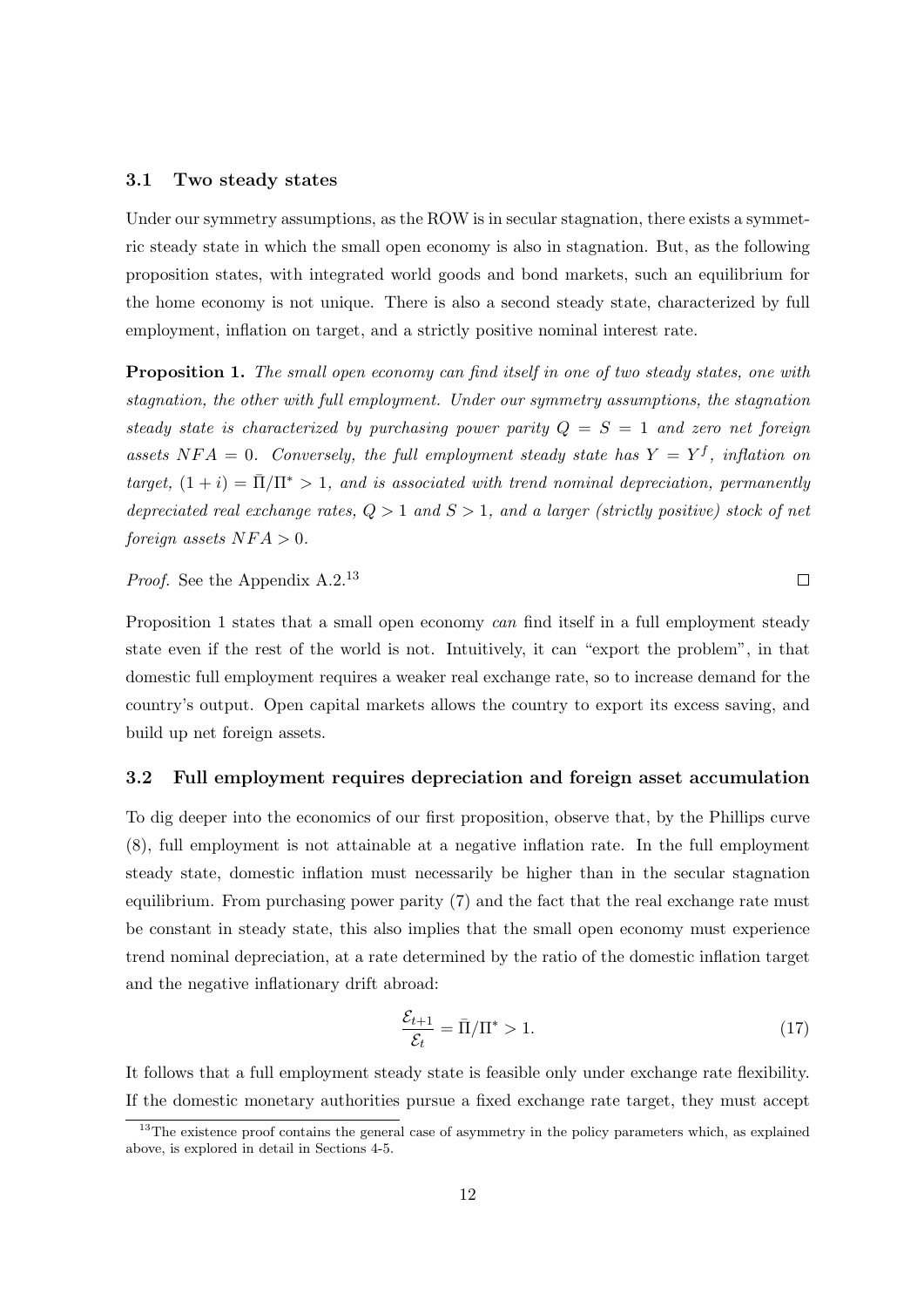an inflation rate identical to the international one, which is negative and associated with stagnation.

However, a higher inflation rate does not imply a lower real interest rate. With integrated financial markets, the real interest rate in the domestic economy is pinned down by its ROW counterpart up to (expected) changes in the real exchange rate

$$
(1 + r_t) = (1 + r^*) \frac{Q_{t+1}}{Q_t},\tag{18}
$$

where we have combined the domestic Fisher equation (2) and its foreign counterpart, the UIP condition (3) and purchasing power parity (7). Because in steady state the real exchange rate must be constant, it follows that  $(1 + r) = (1 + r^*)$ . As a result, from the perspective of the small domestic economy, the steady state domestic real rate is exogenous and therefore the same in both the employment and stagnation steady state.

This has two key implications. First, since the real rate cannot decline in the small domestic economy, full employment is not achievable without a boost in demand for domestically produced goods, which under imperfect goods' substitutability requires real depreciation. Second, because the real rate is identical in the two steady states, but the rate of inflation is strictly higher in the full employment than in the stagnation steady state, the domestic nominal rate must lift off zero, from Fisher equation (2).

The country accumulates net foreign assets as the flip-side of exporting its full employment domestic production. In steady state we have

$$
[(1 - \omega) + \omega S^{1 - \sigma}]^{\frac{1}{1 - \sigma}} \frac{NFA}{P} = -\frac{D}{1 + r^*} + \frac{1}{1 + [\beta(1 + r^*)^{1 - \rho}]^{-\frac{1}{\rho}}} \left[ Y^f - D \right],
$$
 (19)

where we have used that  $(1 + r) = (1 + r^*)$  and re-written the relative price  $P/P_H$  by using equation (5) and the definition of the terms of trade (6). The right hand side of this expression defines the "excess savings" of the domestic economy under full employment, which are a function of exogenous fundamentals and policy parameters, but independent of international relative prices (the terms of trade or, equivalently, the real exchange rate). As the left hand side shows, these excess savings are absorbed by a positive net foreign asset position. Note the size of the required net asset adjustment crucially depends on the equilibrium real depreciation, which in turn is a function of trade elasticities. In general, under a high trade elasticity, the real exchange rate may move by only little to have significant effects on external demand: the change in the net asset position will be the main margin of adjustment. For lower trade elasticities, the real exchange rate movements will be larger: the adjustment in net foreign asset will correspondingly be smaller.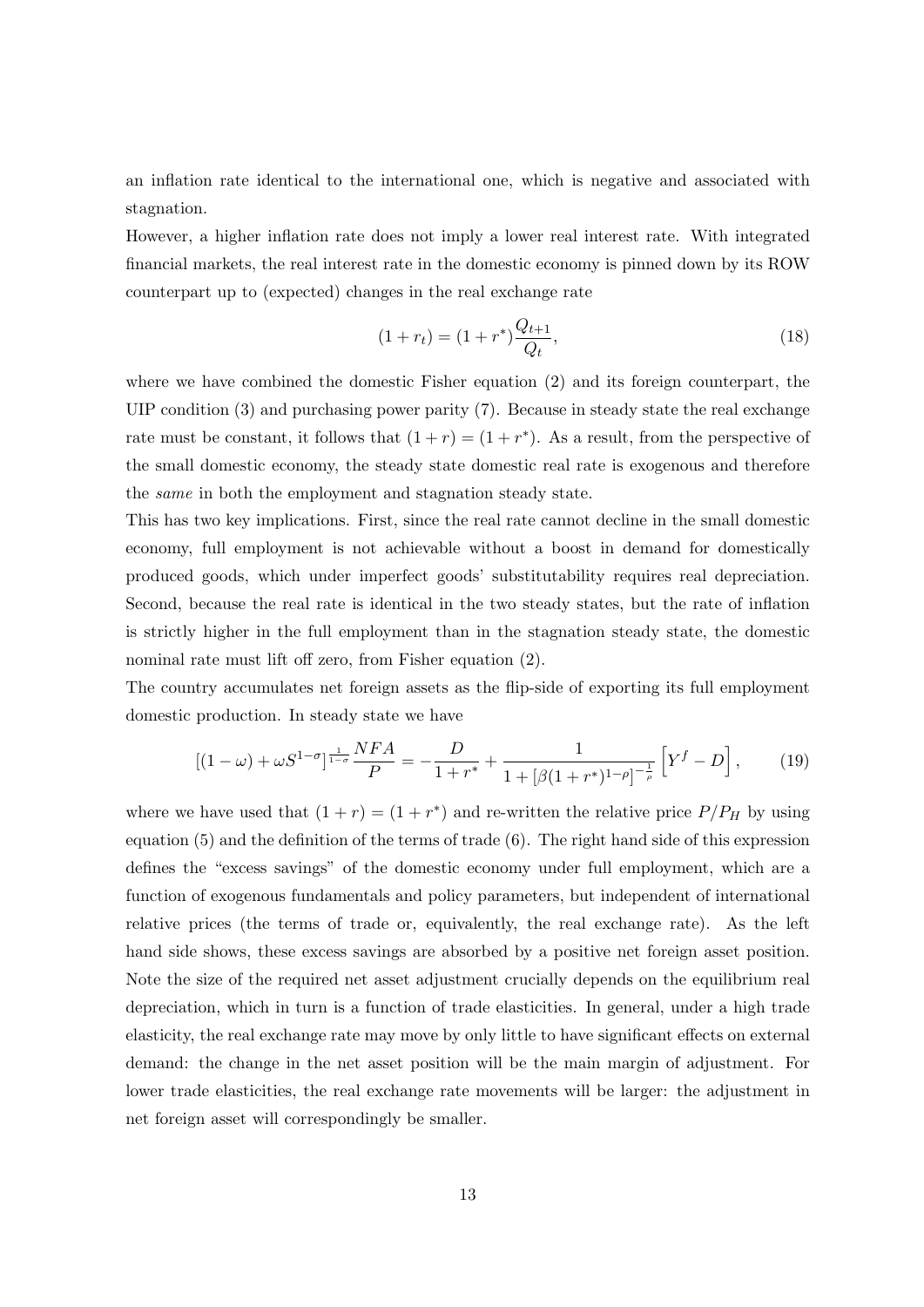#### 3.3 The beggar-thy-self effects of real depreciation

The real exchange rate depreciation associated with full employment produces contrasting effects on demand and welfare. On the one hand, it makes domestically produced goods cheaper, redirecting demand towards them. This is what raises the level of domestic production to potential. On the other hand, for any given output, it reduces the international value of domestic production. Everything else equal, this makes domestic residents poorer. With incomplete markets, the income effects from depreciation are not mitigated by risk diversification via financial markets. They can actually become stronger than the substitution effects (see Corsetti et al. (2008b) and Corsetti et al. (2008a)).

Depending on the extent of real depreciation that is required to bring the economy to potential, it is possible that the full employment steady state characterized in Proposition 1 is welfare deteriorating. We state this in the following Proposition.

**Proposition 2.** Under our symmetry assumptions, for a trade elasticity that is sufficiently low—below approximately  $\sigma < 1/(2 - \omega)$ —the full employment steady state produces lower levels of domestic consumption despite higher levels of domestic production. The escape to full employment in this case is beggar thy self.

Proof. See the Appendix A.4.

The equilibrium rate of real depreciation depends on the degree of substitutability between domestic and foreign production, as captured by the trade elasticity. Intuitively, as domestically produced and imported goods become less substitutable, larger swings in relative prices are required in order to redirect demand from one to the other. Hence with a lower trade elasticity, the extent of real depreciation in the escape increases. At the same time, real depreciation, all else equal, reduces the purchasing power of domestic households internationally. In the case of symmetric policy parameters, Proposition 2 states that below the threshold of  $\sigma < 1/(2 - \omega)$ , this effect is strong enough for domestic consumption to actually fall—notwithstanding the rise in domestic production.

The main lesson from our analysis is apparent. While a small open economy can escape global secular stagnation via real depreciation, strong income effects from the adverse movements in the terms of trade reduce the net benefit of the escape—in principle, welfare may even fall when moving to the full employment steady state. Unless there are large utility gains from preventing involuntary unemployment, of the kind advocated by Schmitt-Groh´e and Uribe (2016), a "currency war" can then be beggar thy self.

 $\Box$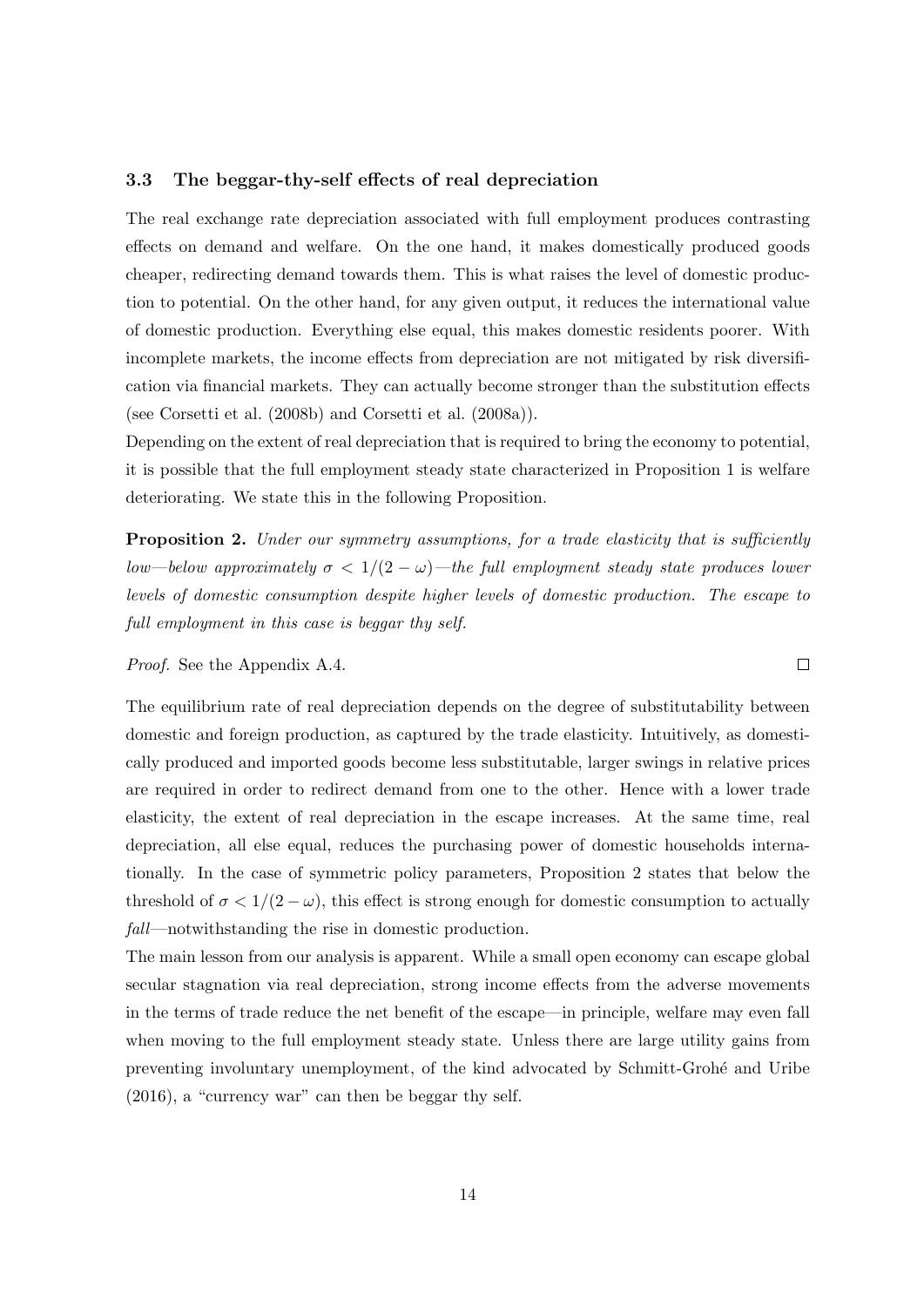#### 3.4 Transition dynamics: the path to full employment

We have established the existence of a full-employment steady state for the small domestic economy. In this subsection, we rely on numerical analysis to study how the domestic economy escapes stagnation by solving explicitly for the transition path to full employment. We design our exercise taking advantage of the fact that the equilibrium in the model is globally indeterminate, in that the dynamics can be affected by "sunspot shocks". Starting from the stagnation steady state, we posit that a change in beliefs triggers transition to the full employment steady state.<sup>14</sup> The sunspot shock is modeled as once-and-for-all non-anticipated shock, after which there is no further uncertainty. Here we consider the escape of a country that is not at the risk of beggar thy self, as trade elasticities are sufficiently high.

The transition to full employment may be summarized as follows. The country first experiences a large upfront nominal and real depreciation, and more gradual depreciation thereafter, as well as a temporary rise in both nominal and real interest rates relative to their initially depressed steady states. As the economy gradually recovers, it runs current account surpluses, in the process accumulating net foreign assets. In the long run, the country finds itself in the new steady state characterized by the same real interest rate as under stagnation, however by a permanently depreciated real exchange rate, trend nominal depreciation, as well as a strictly larger stock of net foreign assets.

As the economy recovers, consumption of the young actually declines, while the consumption of the middle-aged and old increases. The latter reflects that, because trade elasticities are high, the national income valued at international prices increases along the escape. In contrast, the young are negatively affected by the escape, for two reasons. First, the real exchange rate depreciation deteriorates their balance sheet: the collateral against which the young borrow becomes less valuable in terms of their consumption. Second, the real interest rate rises, such that their borrowing becomes more expensive. Still, for each generation, the contraction in consumption when young is more than compensated by the gain in consumption when middle-aged and old: a "jam-tomorrow" result by which there are net gains over their life-cycle, and overall the escape is welfare improving.15,16

 $14$ For a discussion of global indeterminacy, see earlier models of inflation targeting under a zero lower bound constraint (for example Benhabib et al. (2001)). Benhabib et al. (2002) discuss how global indeterminacy can be ruled out in a closed economy setting with a zero lower bound. Cochrane (2011) critically reviews papers trying to resolve global indeterminacy.

<sup>&</sup>lt;sup>15</sup>Note that this result also depends on our modeling utility as deriving only from consumption. In contrast, if the higher labor supply associated with higher production at full employment carries utility losses, this result may be overturned. In contrast, if there are utility gains from avoiding involuntary unemployment, of the kind advocated in Schmitt-Grohé and Uribe (2016), this result may be further strengthened.

<sup>&</sup>lt;sup>16</sup>In one key dimension the escape path discussed is reminiscent of Svensson's "Foolproof Method" to escape a liquidity trap in an open economy: what jumps-start the economy is an increase in inflation expectations associated with a weakening of the nominal and real exchange rate (Svensson (2001) and Svensson (2003)).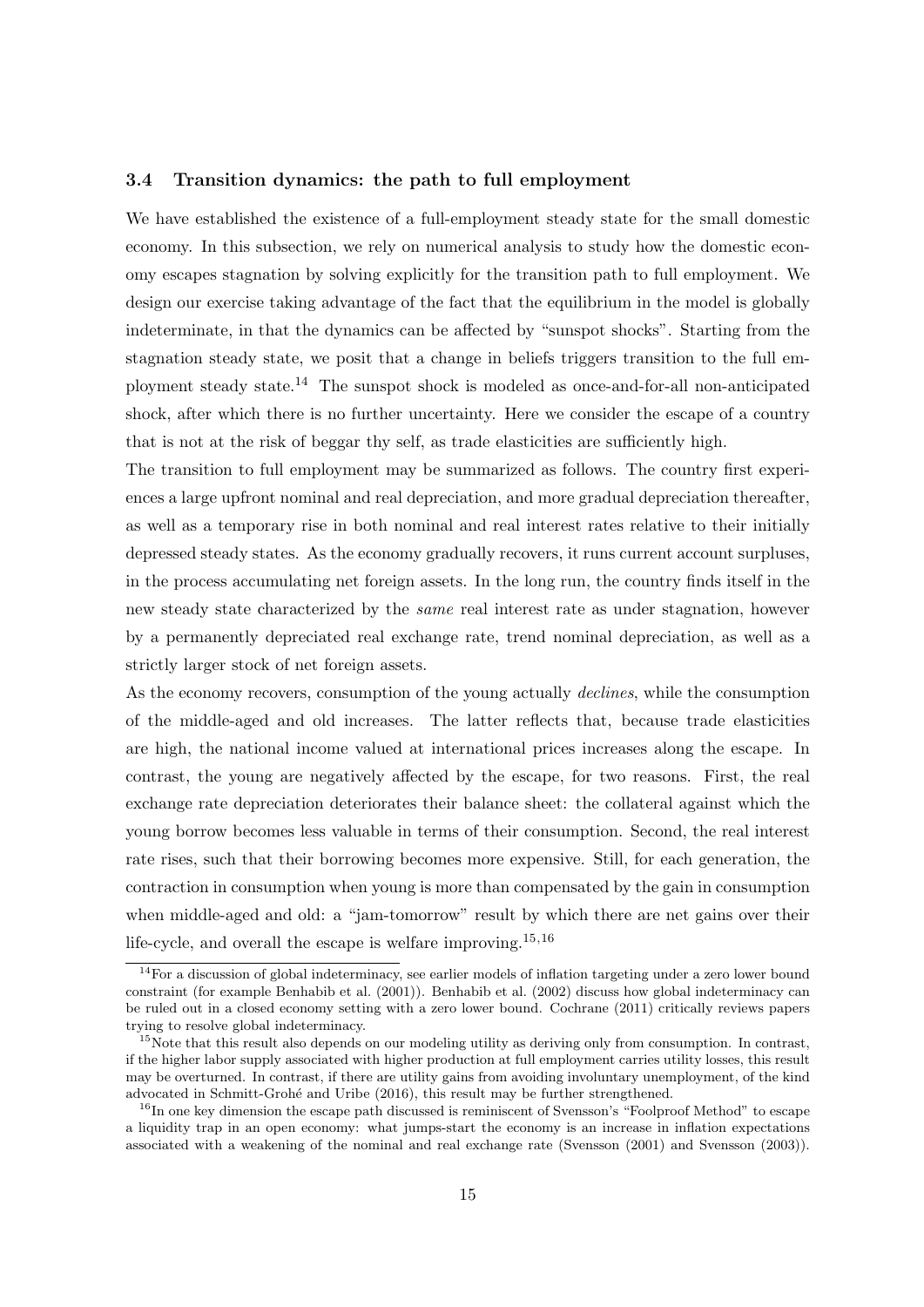

Figure 1: Transition to full employment, w/o beggar thy self. The parameters are taken from Eggertsson et al. (2017); we are using  $\beta = 0.96, \alpha = 0.85, \gamma = 0.9, \rho = 1, \bar{L} = 1, D = 0.32, \bar{\Pi} =$ 1. For the parameters that are not in their study, we are using an import share of  $\omega = 0.2$ , as well as a trade elasticity of  $\sigma = 1$ .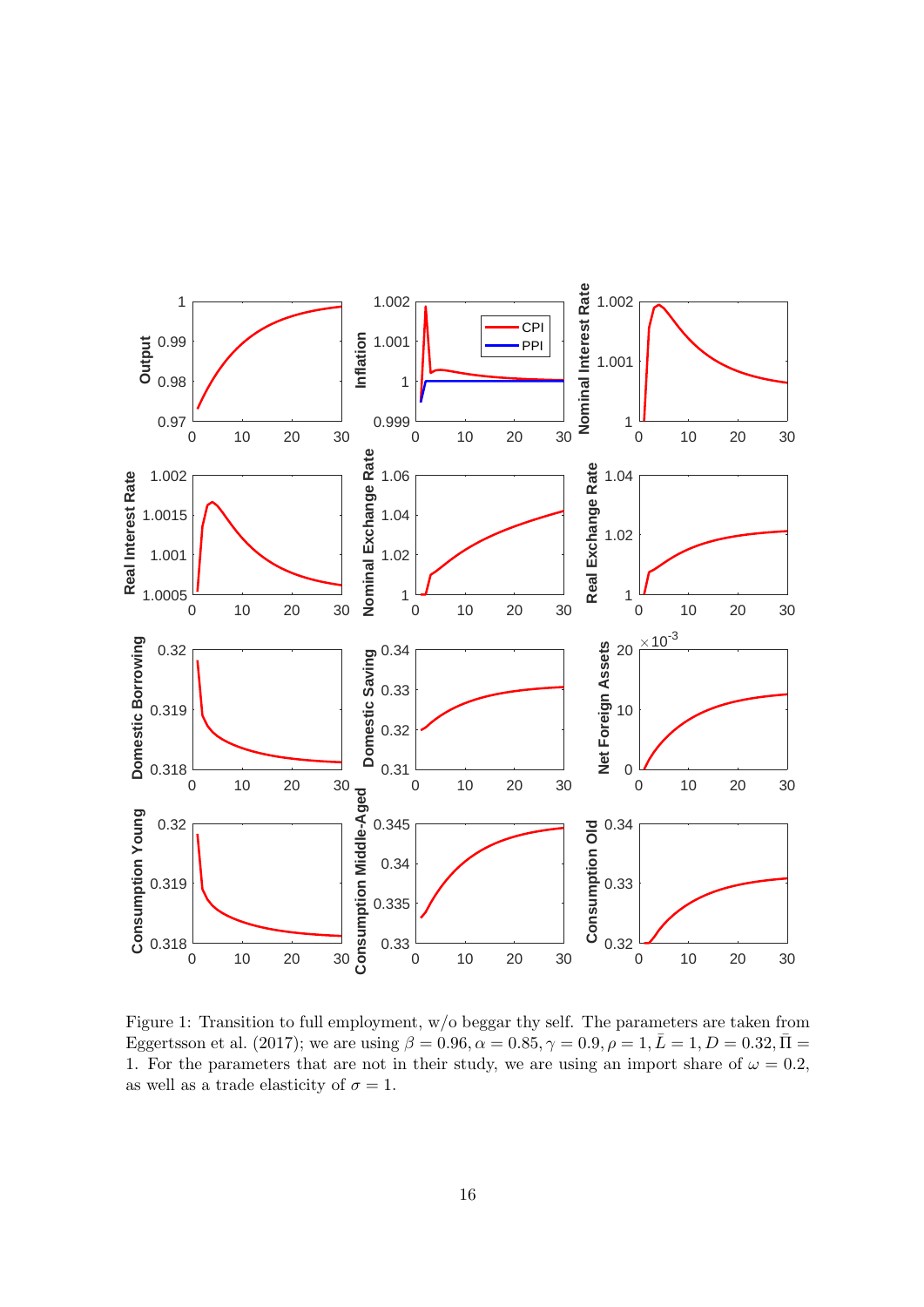In this context, the escape path is different when the economy is affected by beggar thy self. In the Appendix A.4 we show the equivalent of Figure 1 in such an economy. The negative welfare implications of the escape are illustrated by the fact that the consumption of all generations drops along the transition. Interestingly, in this case, the savings by the middleaged contract along with the borrowing by the young. Yet, capital outflows are still positive because the contraction of domestic borrowing outpaces the contraction of domestic saving. In the Appendix A.4, we also show the escape for an economy in which trade elasticities are initially low, but rising along the transition to the new steady state.<sup>17</sup> An intriguing novel result is that, with trade elasticities changing over time, the exchange rate *overshoots* in the initial phase of the escape. As a result, the lift-off of the nominal interest rate from zero is not immediate, but it remains stuck at its zero-bound for a number of periods.

#### 3.5 Equilibrium determinacy

A notable result in our analysis is that the the full employment steady state is locally determinate, whereas the stagnation steady state is locally indeterminate. This last result appears at odds with the claim by EMSS that the stagnation steady state is locally determinate when both economies are symmetrically constrained by their zero lower bound. We verify that there is no inconsistency: in the Appendix A.3 we include a discussion of the local stability properties of the symmetric stagnation steady state.

We now turn to the policy analysis. We thereby move away from our baseline specification assuming symmetry in policy parameters, and consider a host of measures concerning segmenting domestic from global financial markets, removing financial distortions hinging on the credit constraint on the young, and/or reforming monetary policy by either raising the inflation target or reducing the effective lower bound on nominal interest rates.

## 4 Capital flows and asset supply

In this section we analyze two issues related to capital account liberalization and financial regulation policies. First, we ask whether a country may be better off by closing down its

However, Svensson focuses on the escape from a temporary liquidity trap, assuming a unique steady state. In this context, because of the presence of nominal rigidities, a boost in demand and temporary depreciation requires a fall in real interest rates. In Figure 1, instead, depreciation and inflation are associated with a temporary rise in real rates—a common result in contributions modeling the escape from a liquidity trap as a transition between two, stagnation and full employment, steady states—see, e.g., Cochrane (2011) or Schmitt-Grohé and Uribe (2017).

<sup>&</sup>lt;sup>17</sup>The motivation for this is the empirical evidence that trade elasticities may vary at different horizons, see for example Ruhl (2008) and Crucini and Davis (2016). More generally, going out of secular stagnation may be associated with a redefinition of the country's patterns of trade, which may be reflected in a changing trade elasticity.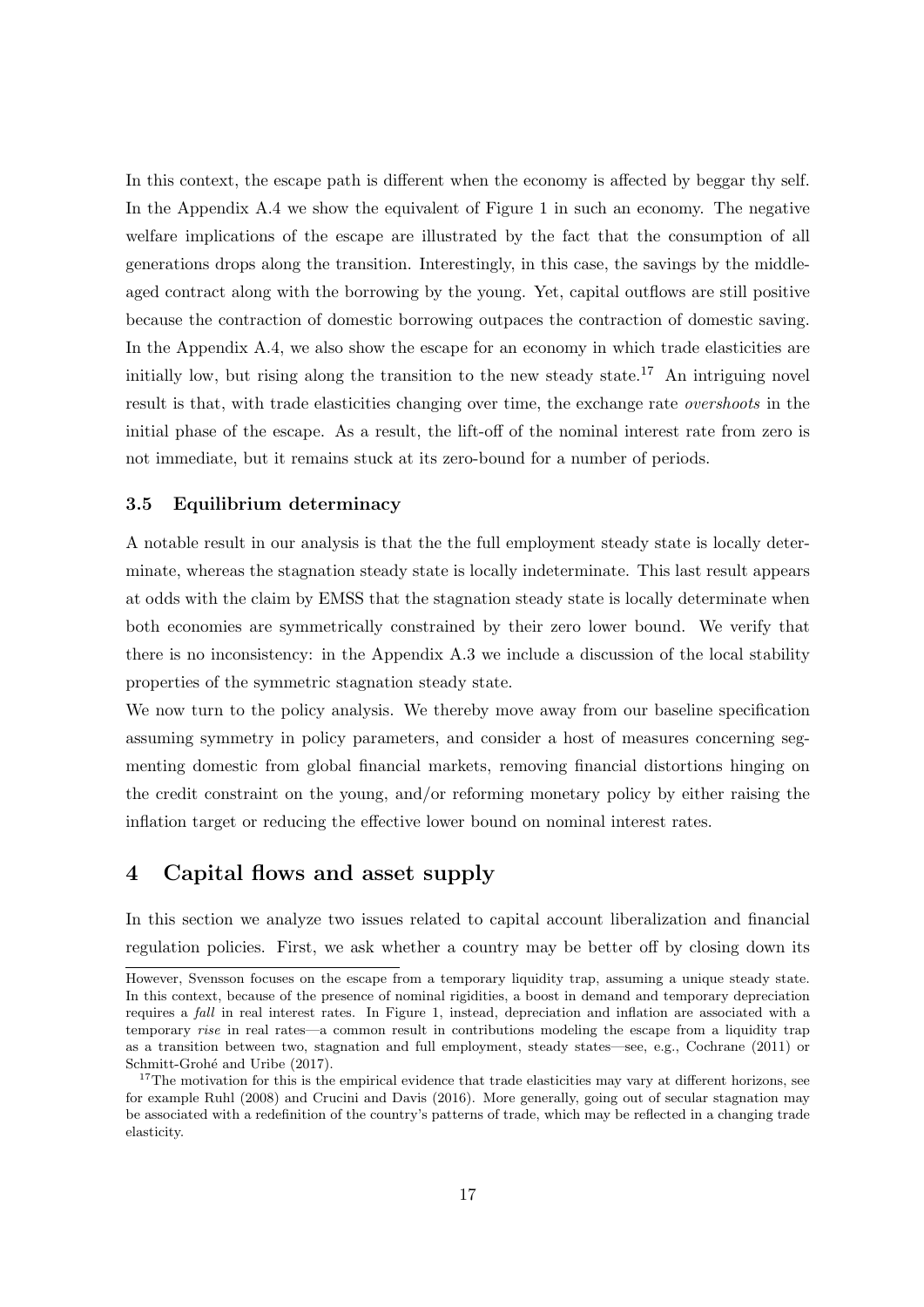border to trade in assets. This is tantamount to ask whether trade openness may help a country escape secular stagnation without changing its external position. Second, we study the effects of loosening domestic credit conditions via policies that foster access to financial resources by constrained agents.

#### 4.1 Restricting capital mobility: financial autarky

Our first question is whether the country may be better off by giving up financial integration. A potential benefit is that absent trade in cross-border assets, the UIP condition (3) does not need to hold in equilibrium. As a result, also the UIP condition in real terms (18) is not an equilibrium condition, such that domestic policy makers re-gain control over the domestic real rate of interest. Hence the country may expect to raise the demand for its output up to potential via a combination of lower real rates (below the international level) and a depreciated real exchange rate—without any need to run current account surpluses. Our model yields a striking negative result, stated in relation to our baseline symmetric economy.

**Proposition 3.** Under our symmetry assumptions, consider the case in which the small open economy is in financial autarky such that it trades goods internationally but capital markets remain closed and hence  $NFA_t = 0$  at all times, implying that the UIP condition (3) does not need to hold in equilibrium. The secular stagnation steady state is now unique: the multiplicity of equilibria characterized in Proposition 1 disappears.

Proof. Consider equation (14) and impose that  $NFA_t = 0$ . In steady state, this equation can be written as

$$
\frac{D}{1+r} = \frac{1}{1 + [\beta(1+r)^{1-\rho}]^{-\frac{1}{\rho}}}(Y - D).
$$

Imposing full employment  $Y = Y^f$ , this equation is solved by  $r = r_{nat}$ —see equation (16). Because of our symmetry assumptions with the ROW,  $r^{nat}$  is sufficiently negative by assumption, such that  $r = r^{nat}$  is incompatible with the inflation target and the zero lower bound constraint  $i \geq 0$ .  $\Box$ 

In financial autarky, escape from secular stagnation via depreciation is a balancing act between raising foreign demand and containing internal balance sheet effects. On the one hand, higher foreign demand moves the economy to full employment, which raises domestic savings. On the other hand, balance sheet effects on the young reduce the domestic borrowing. We have seen above that, in an economy open to asset trade, the consequence are capital outflows. In contrast, in a financially closed economy, the consequence is an equilibrium drop in the domestic real interest rate. Yet, as demonstrated in the proof of Proposition 3, for this drop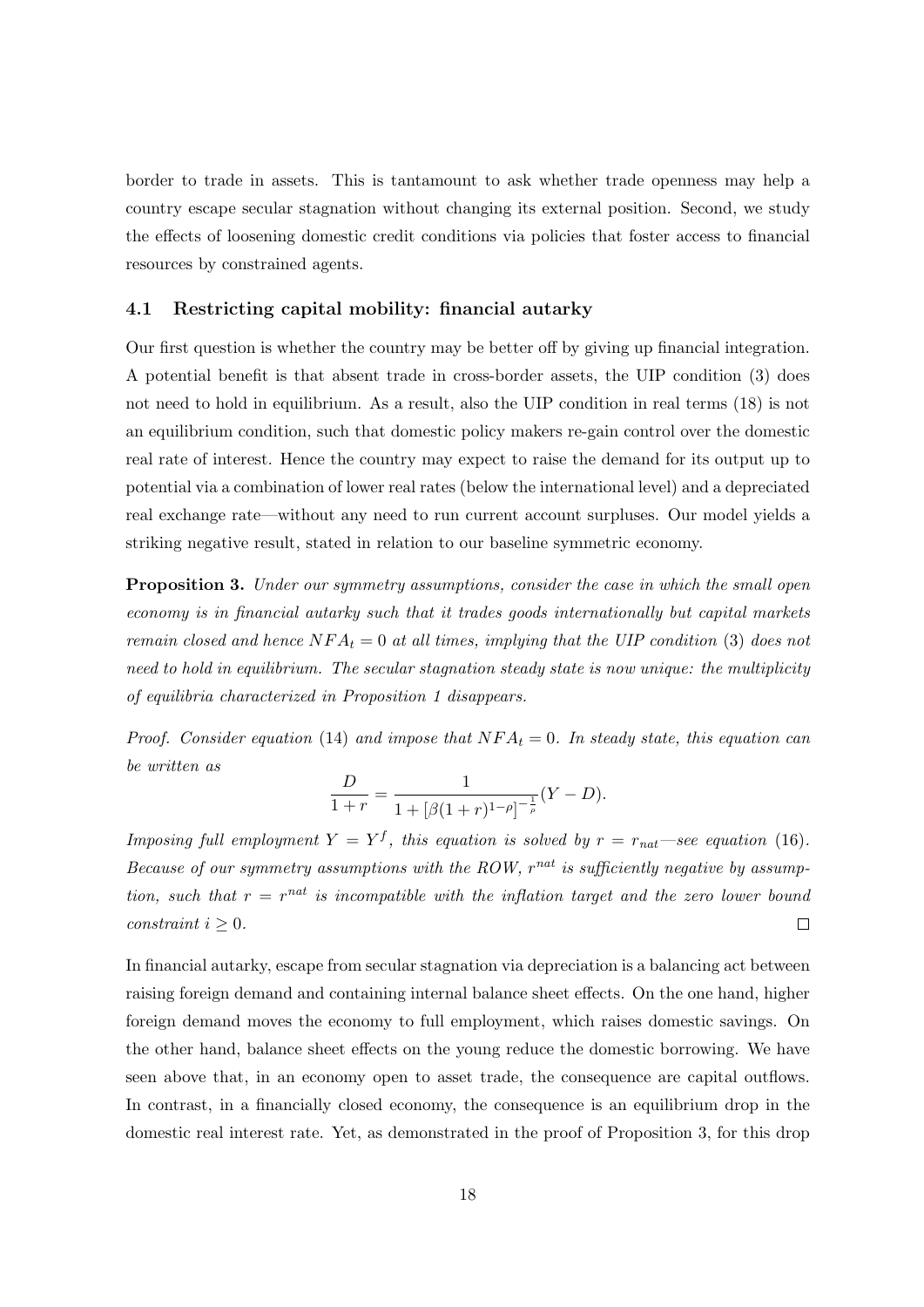in the real interest rate to restore full employment, its size would have to be so large that the implied nominal interest rate, under the given inflation target, would violate the zero lower bound constraint. Hence in our baseline specification, the balancing act from real depreciation resolves against full employment.

This line of arguments suggests that the equilibrium could be sensitive to how responsive the households' balance sheet is to real depreciation. To provide insights on this, in the Appendix A.5 we specify the credit constraint on the young in terms of consumption rather than in terms of output units. In the so-modified model specification, the borrowing by the young hence the savings-absorption capacity of the economy does not fall with a weakening currency. As a result, the real interest rate needs to fall by less (not all the way to the natural rate) to bring asset demand back in line with asset supply, such that the implied nominal interest rate may remain positive. Notably, in this case the escape from stagnation becomes more likely when the income effects from depreciation are strong, since, as the economy recovers from stagnation, the desired savings by the middle-aged rise by little or may even fall (recall the discussion in Section 3.4).

Proposition 3 is derived under symmetry of economic conditions in our SOE and the ROW. By the logic of this proposition, however, it should be clear that closing the economy financially can be instrumental to maintain full employment if the small open economy operates in the parameter space outside the secular stagnation, namely, if  $D_t$  is high enough that the domestic natural rate is non-negative (see also the next subsection).

Under this asymmetric model specification, the domestic economy would be fundamentally sound, yet, because the stagnation steady state still exists (see the proof of Proposition 1 in the Appendix A.2), at risk of importing global secular stagnation under financial integration. As long as the domestic natural rate is non-negative, imposing capital controls can therefore shield the economy from being drawn into stagnation alongside the ROW. Intuitively, by delinking domestic from international financial markets, with enough domestic saving-absorption capacity at full employment, monetary policy is able to stabilize the economy at positive nominal interest rates.

#### 4.2 Relaxing the domestic financial constraints under financial integration

Our discussion above suggests that, under financial autarky, the domestic policymakers have a strong incentive to ease the distortions in the domestic credit conditions, as a way to raise the domestic natural rate. Indeed, in line with closed economy analysis of secular stagnation (Eggertsson et al. (2017)), under financial autarky policies that boost the amount of lending to the young not only increase their consumption demand, but also reduce the desired savings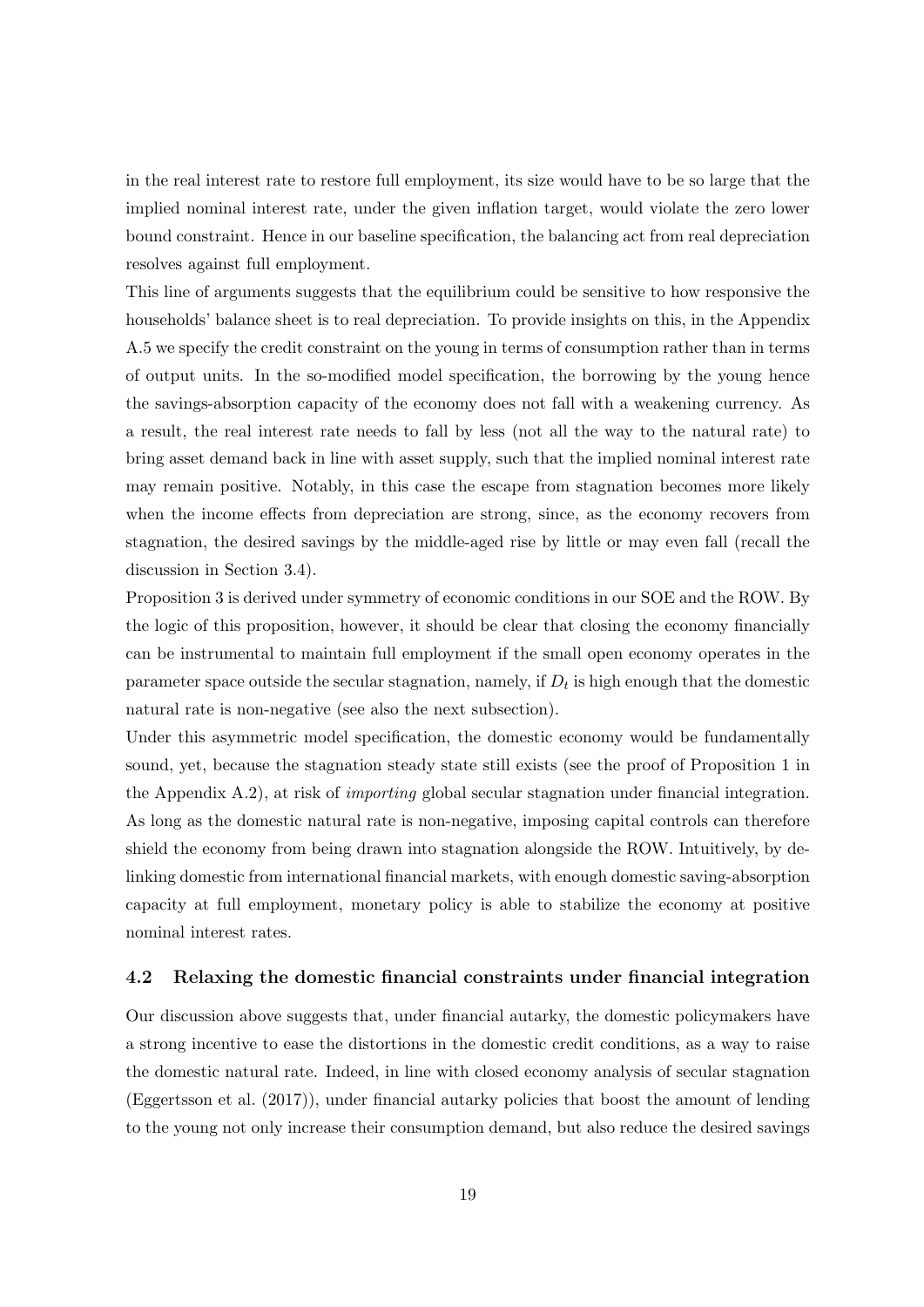by the middle-aged.<sup>18</sup>

This is in sharp contrast with the effects of such policies under financial integration. As we have argued above, in this case domestic real rates are determined internationally via equation (18) and are therefore insensitive to domestic savings imbalances. As a consequence, a policy of financial deepening cannot but be neutral in terms of domestic real rates in steady state. Then, from the Fisher equation (2), its ROW counterpart, and the fact that both economies are at the zero lower bound, the rates of deflation in the two economies must be synchronized in steady state, too. In turn, from the Phillips curve (8), the steady state output gaps in the two economies must also be perfectly aligned.

From this does not follow, however, that financial deepening is neutral in terms of the equilibrium allocation. Precisely, a rise in  $D_t$  raises domestic real borrowing  $B_t^y$  $t^y/P_t$  via equation (1), reduces domestic real saving  $B_t^m/P_t$  via equation (4), and hence reduces the net foreign asset position. Intuitively, as the young borrow more while the middle-aged save less, the economy experiences capital inflows: domestic households end up holding less foreign assets. As a consequence, income generated from foreign assets is lower in the new steady state, such that the real exchange rate depreciates and domestic consumption falls (in the Appendix A.6 we show these results analytically).

These effects are best understood in light of the "transfer problem", after Keynes (1929). The main issue concerns the effects on relative prices of transferring purchasing power from one country to another: in our model, a lower net foreign asset position in steady state can be interpreted as a domestic transfer to the ROW. It is well known that, with home bias in consumption, the country that transfers resources experiences a fall in demand for its own output (as foreigners will demand proportionally more of theirs). Equilibrium then requires a weaker real exchange rate. Moreover in the present context, because output is unchanged with the transfer (as argued earlier on), only the income effect from the depreciation remains, such that the depreciation—even for high trade elasticities—unambiguously reduces domestic consumption. Therefore, paradoxically, even if neutral with respect to aggregate output, an increase in the supply of domestic assets ends up being *beggar thy self.*<sup>19</sup>,<sup>20</sup>

 $18$ The latter follows from the fact that, if the household accumulates greater debts while young, it has fewer assets to save from when middle-aged.

<sup>&</sup>lt;sup>19</sup>By the logic of the transfer problem, increasing  $D_t$  has beggar-thy-self effects also conditional on the full employment equilibrium under financial integration. A subtle and unsettling result from our analysis is thus that, under financial integration, the looser is the credit limit on the young (the higher is  $D_t$ ), the lower consumption is in both the full employment and the stagnation steady state. So, in neither steady state the SOE has any incentive to introduce policies loosening domestic financial distortions and supply more assets.

<sup>&</sup>lt;sup>20</sup>The transfer problem also applies in the case of financial autarky. In this case, it can be shown that the beggar-thy-self effects of an increase in  $D_t$  depend on the trade elasticity as long as the country is below full employment (when  $D_t$  is not sufficiently loose). In particular, unless the elasticity is very low, the gains for consumption arising from the higher domestic output more than offset the loss of purchasing power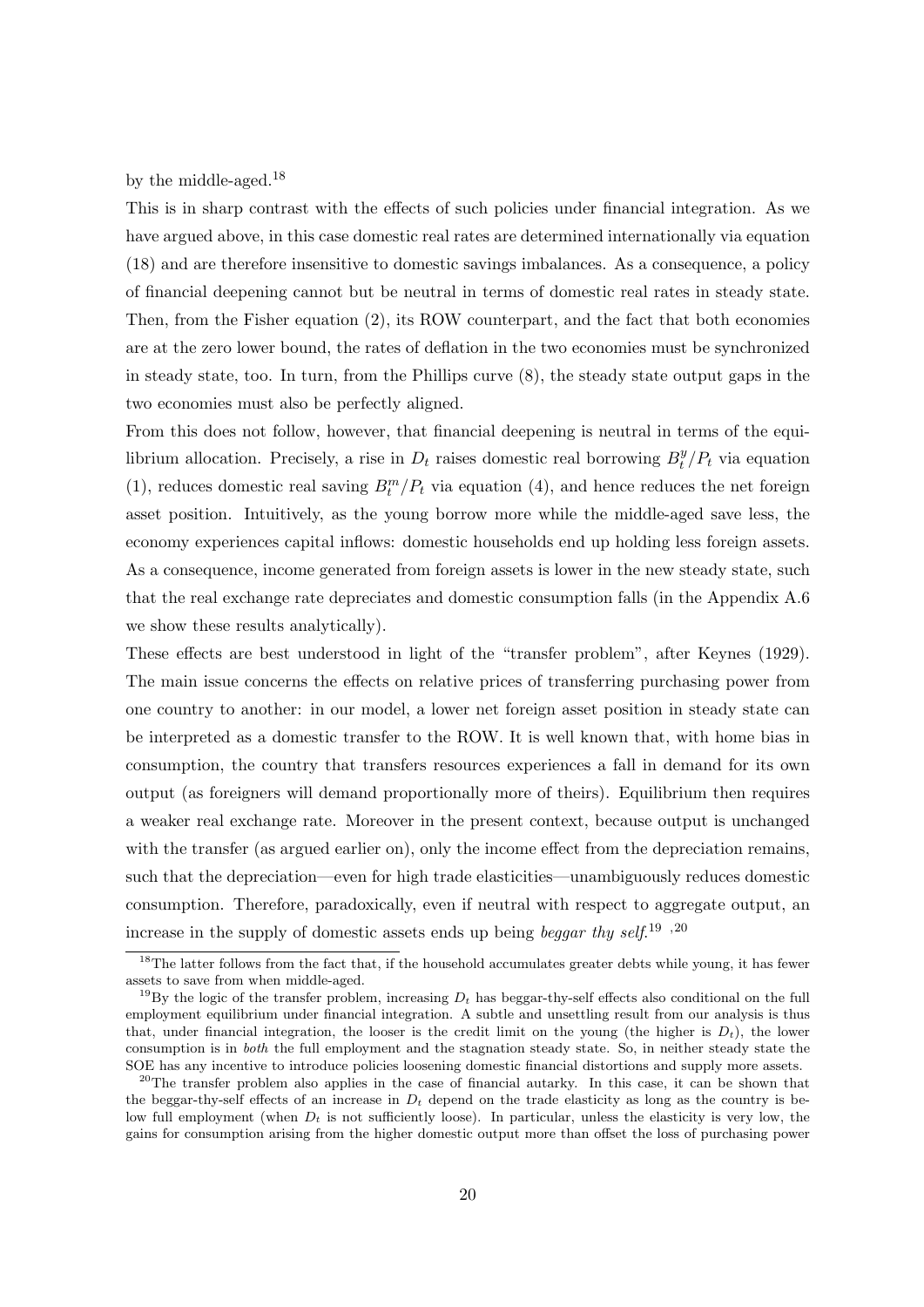#### 4.3 Implications for deregulation and liberalization

From the analysis above, we conclude that from the perspective of individual countries, relaxing the domestic borrowing constraints so as to raise the domestic natural rate thereby pursue full employment is effective only if complemented by capital control measures, insuring a high degree of financial autarky. For domestic stabilization purposes, deregulation and capital controls are complements.<sup>21</sup>

But while counterproductive from a domestic vantage point under full integration, measures that raise the supply of domestic assets are always desirable from a global perspective (see CFG and EMSS). Unfortunately, our results suggest that individual countries have the incentives to pursue asset supply policies only under financial autarky, in which case the increased domestic asset supply does not fuel the pool of globally available assets. Hence, the right incentives are at work in precisely the wrong conditions.

### 5 Reforming the monetary policy framework

A key result of the secular stagnation literature is that, with policy rates stuck at their lower bound, real interest rates endogenously rise above the market clearing level in steady state, depressing demand and generating persistent negative output gaps.

In a closed economy context, there is therefore an argument for either increasing the target inflation, or for lowering the effective lower bound (ELB) constraint, i.e. set negative policy rates, in an attempt to enhance the ability of the monetary authorities to stimulate demand. In this section, we discuss the effectiveness of either measure in a small open economy that is financially integrated in world capital markets in turn.

#### 5.1 A higher inflation target

In a closed economy, raising the inflation target can be helpful to the extent that the target is set above the negative of the natural real rate. In this case, the full employment steady state necessarily exists—and is characterized by a strictly positive nominal interest rate. However, as discussed in Eggertsson et al. (2017), a revision of the target by itself does not rule out the stagnation steady state. In this sense, the measure is less effective as a tool for forward guidance than in economies where the duration of the zero lower episode is finite (Eggertsson

internationally due to the real depreciation.

 $2^{1}$ The effects of conventional fiscal policy are amply discussed in other contributions on secular stagnation (for example EMSS and Eggertsson et al. (2017)). While we do not discuss fiscal policy explictly, we note that, to the extent that such policies aim at increasing the domestic natural rate, their effects can be expected to be similar as those from asset supply policies.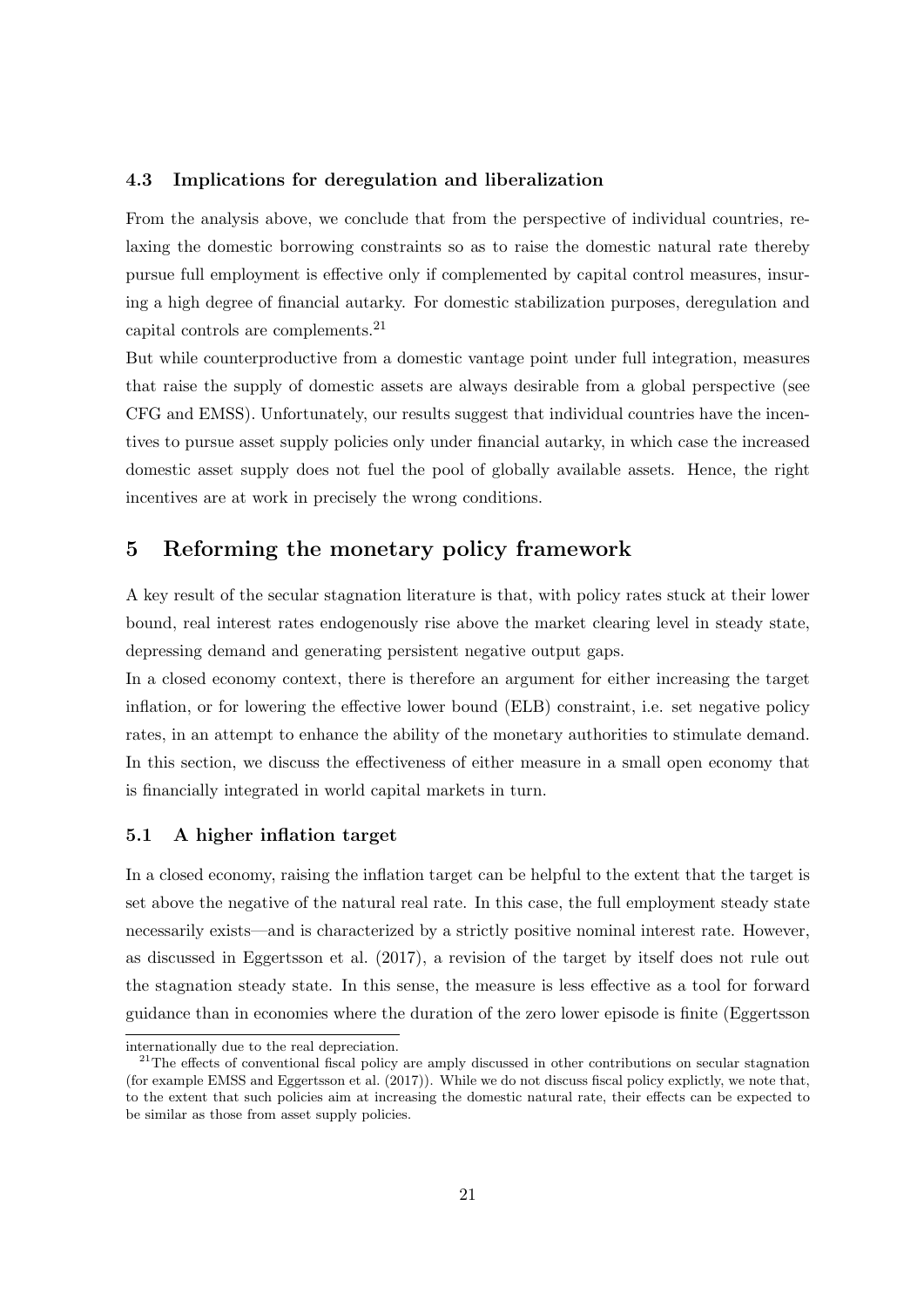and Woodford 2003). Building on our analysis in the previous section, it is easy to show that the same result extends to our small open economy in financial autarky.

Under financial integration, however, the policy's benefits are subtler. A higher target by itself does not affect the existence of the two steady states: the full employment steady state exists even for inflation targets that are sufficiently low for the stagnation steady state to be unique if the economy was financially closed. Moreover, the mechanism by which the full employment steady state exists does not rely on increasing the inflation target by enough to enable the monetary authorities to match the (negative) domestic natural real rate. Indeed, the domestic real rate *exceeds* the natural real rate even in the full employment steady state and this is so independently of (any positive) domestic inflation target given that all asset prices are determined internationally.<sup>22</sup>

What can be altered via a change in the inflation target is the transition to full employment discussed in Section 3.4. Recall Figure 1 where, in the escape, per effect of shifting expectations, domestic policy makers hit the inflation target instantly, as the zero lower bound ceases to bind in the period of the lift-off. Thus with a higher inflation target, the recovery is accompanied by higher levels of inflation, with two key implications. On the supply side, from the Phillips curve (8), output recovers more quickly by relaxing the downward constraint on nominal wages at a faster pace.<sup>23</sup> On the demand side, the transition is fostered by faster depreciation towards the new steady state of the exchange rate.

#### 5.2 A lower effective lower bound (ELB)

In a closed economy (or under financial autarky), lowering the effective lower bound (ELB) on policy rates helps alleviate secular stagnation. This is because, as the nominal rate falls, the real rate falls alongside the nominal rate thereby moving closer to the (negative) natural rate rate. As the gap between the real rate and its natural counterpart is reduced, the output gap narrows.

Under financial integration, this policy has no such effect, but is instead counterproductive. This is so by the very logic of the Neo-Fisherian argument proposed by, e.g., Schmitt-Grohé and Uribe (2017) and Cochrane (2017). For a given real rate, lower rates make inflation more negative, which exacerbates the underemployment problem. Formally, when the ELB

 $^{22}$ A negative inflation target would not work, as the Phillips curve (8) in this case would imply a negative output gap. However, for any positive target, the size of the target itself is entirely neutral for the allocation. Namely, a higher target would merely be reflected in a higher nominal interest rate, and in a higher rate of trend nominal depreciation by condition (17).

 $^{23}$ By repeating the experiment from Figure 1, but with a slightly higher inflation target, we note that output recovers more quickly and at some point jumps to potential straight away, in the period where the wage rigidity ceases to bind. This occurs when  $\overline{\Pi} > (Y^f/Y_{t-1})^{(1-\alpha)/\alpha}$ , recall equations (8) and (9).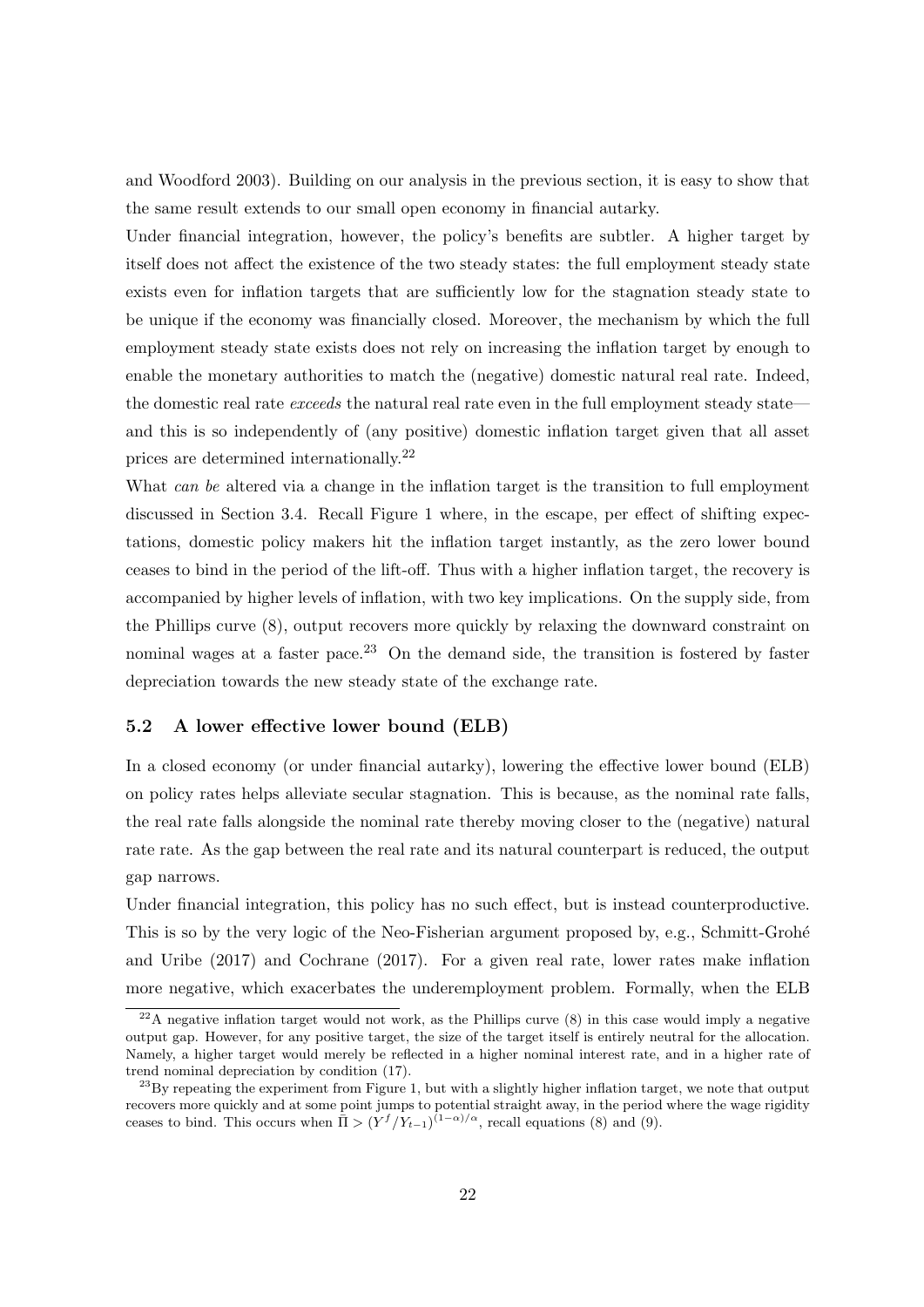is lowered to negative territory, (10) and (11) change to

$$
\Pi_{H,t} = \overline{\Pi}
$$
 subject to  $i_t \geq -\overline{i}_{\text{ZLB}}$ ,

along with

$$
i_t = -\bar{i}_{\text{ZLB}} \quad \text{if} \quad \Pi_{H,t} < \bar{\Pi},
$$

where  $\bar{i}_{\text{ZLB}} > 0$  is the degree of effective relaxation of the zero bound constraint. From the Fisher equation (2) and its ROW counterpart, it follows that domestic inflation falls below inflation in ROW as  $i = 0$  falls to  $i = -\overline{i}_{\text{ZLB}}$ , again because domestic (long run) real rates are determined internationally and hence not affected by domestic policy. That is, as  $\bar{i}_{\text{ZLB}} > 0$ and the economy is in the stagnation steady state, the economy must experience a higher rate of deflation than ROW, which, from Phillips curve (8), implies an even deeper recession—in fact, deeper than the recession in the rest of the world.

Hence again, and in line with the arguments made in the previous section, a policy that has an overall favorable effect when the economy is (financially or entirely) closed, turns out to be *beggar thy self* when the economy is financially open.

In concluding this subsection we observe that, under appropriate circumstances, reducing the ELB may be beneficial along the escape transitional dynamics. This is not the case in Figure 1, since the nominal interest rate is strictly positive at every point in time, but it may be useful in economies where the nominal interest rate remains at its lower bound in the initial phase of the transition. This possibility is illustrated in Figure 3 in the Appendix A.4—the version of the model where along the escape, trade elasticities are changing over time, as discussed in Section 3.4. In this context, a lower ELB allows a faster recovery in the conventional way: it shortens the length of time in which monetary policy is constrained at the beginning of the escape.

### 6 Conclusion

This paper shows that small open economies in a world of secular stagnation can attain full employment by depreciating their currencies and acquiring net foreign assets. Yet, weakening terms of trade can reduce domestic welfare even though output rises to full employment. While the adjustment path can involve a temporary hike in domestic real rates, in the long run, these remain anchored at the level determined in international asset markets. In nominal terms, instead, domestic rates rise above zero also in the long run, commensurate with the higher inflation and nominal depreciation at full employment.

Our relatively simple model illustrates that cross-border trade in goods and assets offers important adjustment margins and opportunities to avoid stagnation. Under full financial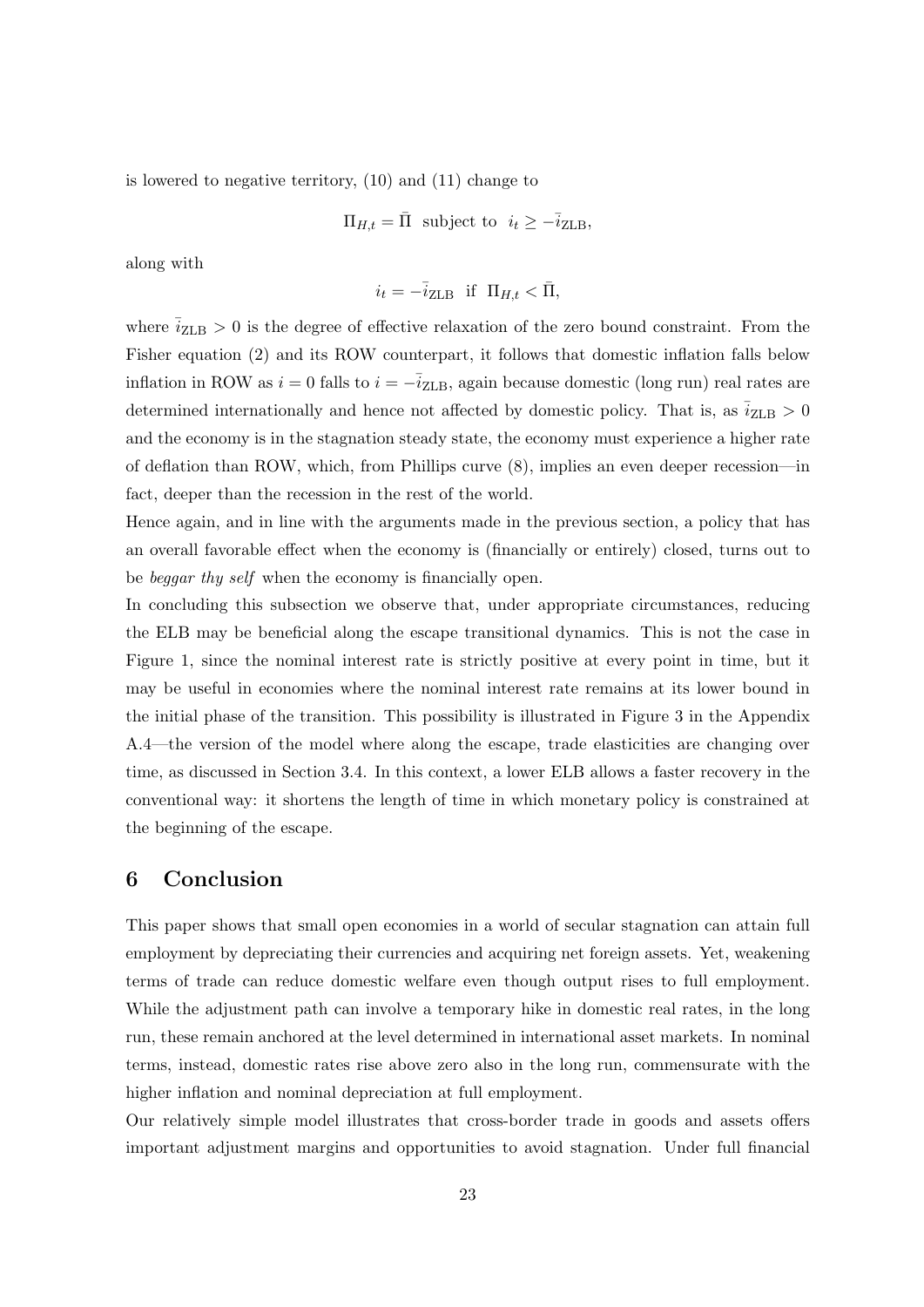market integration, nonetheless, policy prescriptions that are effective in closed economies in temporary downturns—i.e., in temporary liquidity traps in standard New Keynesian models do not necessarily work in open economies in permanently depressed environments. To the extent that arbitrage in capital markets constrains real rates, lowering the policy rate below zero can be harmful rather than helpful, as is the case in closed economy models or models of temporary downturns. Similarly, relaxing the domestic frictions that constrain domestic borrowing is neutral in terms of output, yet beggar thy self in terms of consumption when asset markets are internationally integrated.

### References

- Acharya, S. and Bengui, J. (2017). Liquidity traps, capital flows. FRB of NY Staff Report No. 765, Federal Reserve Bank of New York.
- Bacchetta, P., Benhima, K., and Kalantzis, Y. (2016). Money and Capital in a Persistent Liquidity Trap. CEPR Discussion Papers 11369, C.E.P.R. Discussion Papers.
- Bech, M. L. and Malkhozov, A. (2016). How have central banks implemented negative policy rates? Bis quarterly review, BIS.
- Benhabib, J., Schmitt-Grohe, S., and Uribe, M. (2001). The Perils of Taylor Rules. Journal of Economic Theory, 96(1-2):40–69.
- Benhabib, J., Schmitt-Grohe, S., and Uribe, M. (2002). Avoiding Liquidity Traps. Journal of Political Economy, 110(3):535–563.
- Caballero, R. J., Farhi, E., and Gourinchas, P.-O. (2016). Global imbalances and currency wars at the zlb.
- Cochrane, J. (2017). Michelson-morley, fisher, and occam: The radical implications of stable quiet inflation at the zero bound. In *NBER Macroeconomics Annual 2017, volume 32.* National Bureau of Economic Research, Inc.
- Cochrane, J. H. (2011). Determinacy and Identification with Taylor Rules. Journal of Political Economy,  $119(3):565 - 615$ .
- Cook, D. and Devereux, M. B. (2013). Sharing the Burden: Monetary and Fiscal Responses to a World Liquidity Trap. American Economic Journal: Macroeconomics, 5(3):190–228.
- Corsetti, G., Dedola, L., and Leduc, S. (2008a). High exchange-rate volatility and low passthrough. Journal of Monetary Economics, 55(6):1113–1128.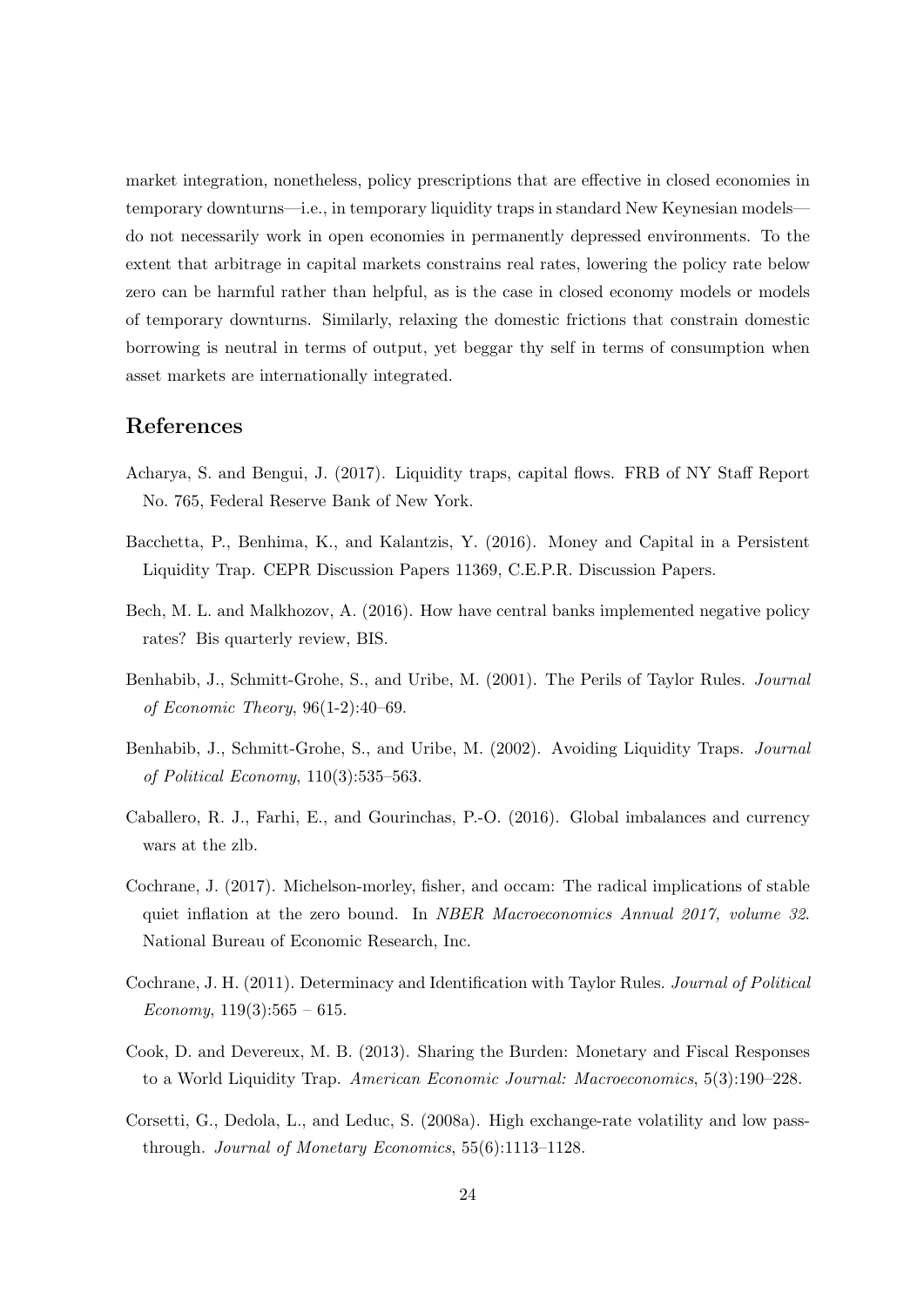- Corsetti, G., Dedola, L., and Leduc, S. (2008b). International Risk Sharing and the Transmission of Productivity Shocks. Review of Economic Studies, 75(2):443–473.
- Corsetti, G., Kuester, K., and Mller, G. J. (2017). Fixed on Flexible: Rethinking Exchange Rate Regimes after the Great Recession. IMF Economic Review, 65(3):586–632.
- Corsetti, G. and Pesenti, P. (2001). Welfare and Macroeconomic Interdependence. The Quarterly Journal of Economics, 116(2):421–445.
- Crucini, M. and Davis, J. S. (2016). Distribution capital and the short- and long-run import demand elasticity. Journal of International Economics, 100:203–219.
- Den Haan, W. J., Rendahl, P., and Riegler, M. (2017). Unemployment (fears) and deflationary spirals. Journal of the European Economic Association, page jvx040.
- Eggertsson, G. B., Mehrotra, N. R., and Robbins, J. A. (2017). A Model of Secular Stagnation: Theory and Quantitative Evaluation. NBER Working Papers 23093, National Bureau of Economic Research, Inc.
- Eggertsson, G. B., Mehrotra, N. R., Singh, S. R., and Summers, L. H. (2016). A Contagious Malady? Open Economy Dimensions of Secular Stagnation. IMF Economic Review, 64(4):581–634.
- Eggertsson, G. B. and Woodford, M. (2003). The Zero Bound on Interest Rates and Optimal Monetary Policy. Brookings Papers on Economic Activity, 34(1):139–235.
- Keynes, J. M. (1929). The German transfer problem. The Economic Journal, 39:1–7.
- Mertens, K. R. S. M. and Ravn, M. O. (2014). Fiscal Policy in an Expectations-Driven Liquidity Trap. Review of Economic Studies, 81(4):1637–1667.
- Ruhl, K. J. (2008). The International Elasticity Puzzle. Working Papers 08-30, New York University, Leonard N. Stern School of Business, Department of Economics.
- Schmitt-Grohé, S. and Uribe, M. (2016). Downward nominal wage rigidity, currency pegs, and involuntary unemployment. Journal of Political Economy, 124(5):1466–1514.
- Schmitt-Grohé, S. and Uribe, M. (2017). Liquidity traps and jobless recoveries. American Economic Journal: Macroeconomics, 9(1):165–204.
- Svensson, L. E. (2003). Escaping from a Liquidity Trap and Deflation: The Foolproof Way and Others. Journal of Economic Perspectives, 17(4):145–166.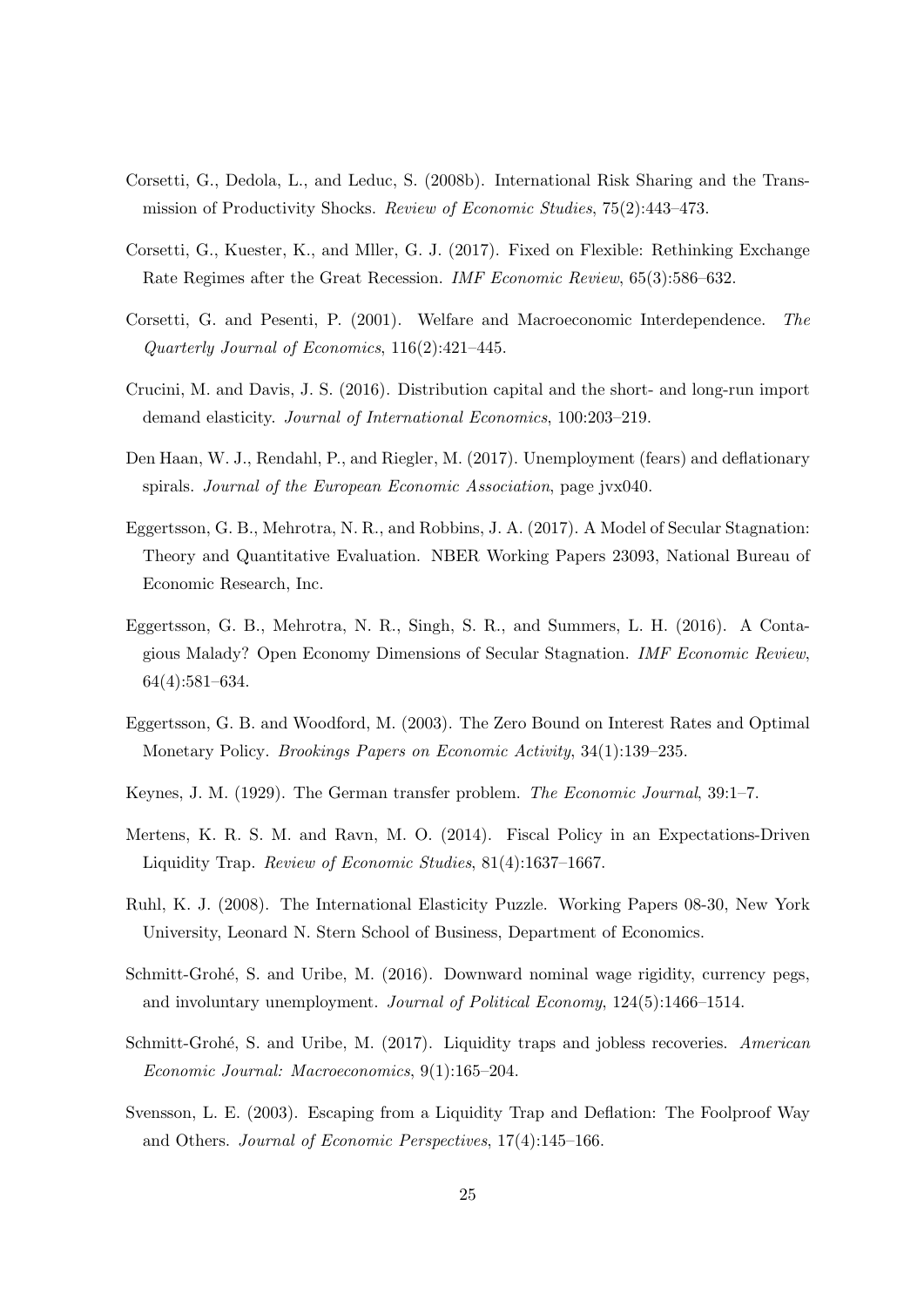Svensson, L.-E.-O. (2001). The Zero Bound in an Open Economy: A Foolproof Way of Escaping from a Liquidity Trap. Monetary and Economic Studies, 19(S1):277–312.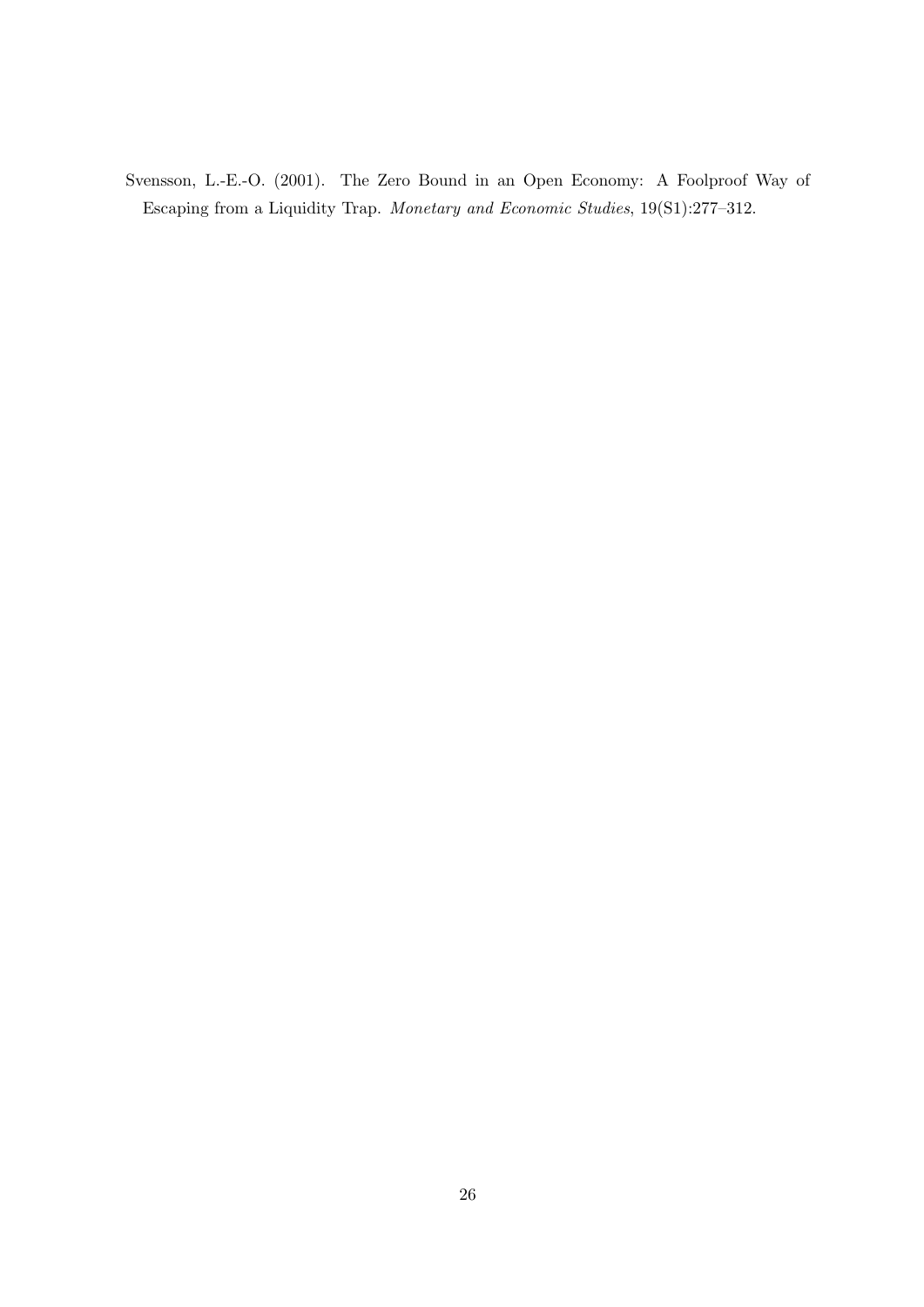## A Appendices

#### A.1 Model equations

We define the relative price  $\Phi_t \equiv P_t/P_{H,t}$ . We also denote the real stock of net foreign assets  $NFA_t^r \equiv NFA_t/P_t$ . The home economy can be summarized by the following equations. The stock equation for the net foreign asset position

$$
NFA_t^r = -\frac{D_t}{1+r_t}\frac{1}{\Phi_{t+1}} + \frac{1}{1+[\beta(1+r_t)^{1-\rho}]^{-\frac{1}{\rho}}}\frac{1}{\Phi_t}(Y_t - D_{t-1})
$$

as well as the flow equation

$$
NFA_t^r = (1 + r_{t-1})NFA_{t-1}^r + \frac{Y_t}{\Phi_t} - C_t.
$$

The aggregate demand equation

$$
Y_t = \Phi_t^{\sigma} \left( (1 - \omega) C_t + \omega Q_t^{\sigma} Y^* \right)
$$

The price indexes, Fisher and UIP equations

$$
Q_t = \frac{S_t}{\Phi_t}
$$
  
\n
$$
S_t = \frac{\mathcal{E}_t P_t^*}{P_{H,t}}
$$
  
\n
$$
\Phi_t = [(1 - \omega) + \omega(S_t)^{1 - \sigma}]^{\frac{1}{1 - \sigma}}
$$
  
\n
$$
1 + r_t = (1 + r^*) \frac{Q_{t+1}}{Q_t}
$$
  
\n
$$
1 + i_t = \frac{\mathcal{E}_{t+1}}{\mathcal{E}_t},
$$

where we have used that  $1 + i^* = 1$ . The *aggregate supply* and *policy rule* given by

$$
Y_t = \left[ \gamma \frac{Y_{t-1}^{\frac{\alpha-1}{\alpha}}}{\Pi_{H,t}} + (1 - \gamma)(Y^f)^{\frac{\alpha-1}{\alpha}} \right]^{\frac{\alpha}{\alpha-1}}
$$
  

$$
1 + i_t = 1
$$

around the unemployment steady state (as long as  $\Pi_{H,t} < (Y^f/Y_{t-1})^{\frac{1-\alpha}{\alpha}}$ ), and by

$$
Y_t = Y^f
$$

$$
\Pi_H = \bar{\Pi}
$$

around the full employment steady state.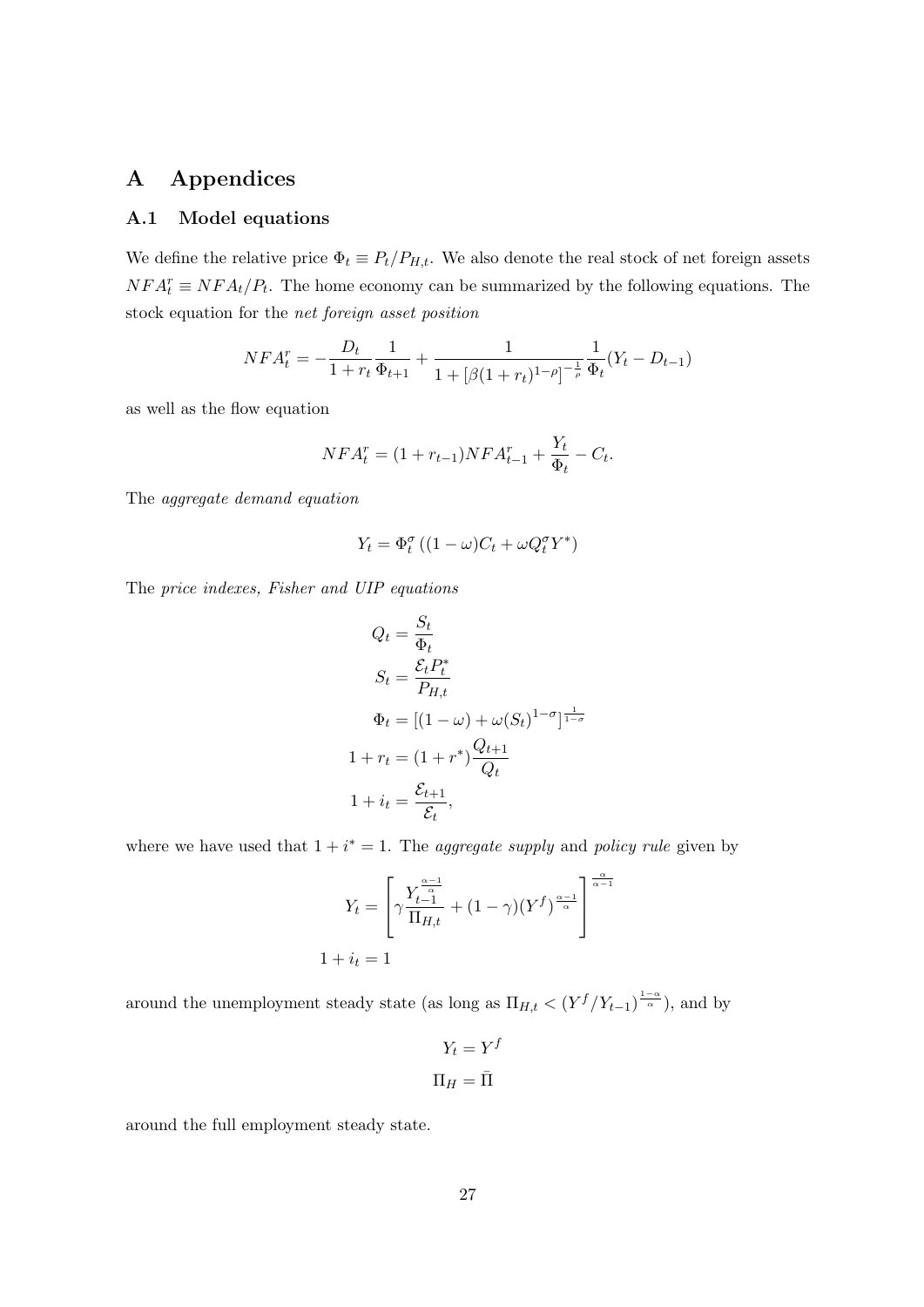#### A.2 Existence of steady states

The domestic steady state can be summarized by the following set of equations:

$$
NFA^{r} = -\frac{D}{1+r}\frac{1}{\Phi} + \frac{1}{1 + [\beta(1+r)^{1-\rho}]^{-\frac{1}{\rho}}}\frac{1}{\Phi}(Y-D)
$$
(A.1)

$$
NFA^r = (1+r)NFA^r + \frac{Y}{\Phi} - C
$$
\n(A.2)

$$
Y = \Phi^{\sigma} \left( (1 - \omega)C + \omega Q^{\sigma} Y^* \right) \tag{A.3}
$$

$$
Q = \frac{S}{\Phi} \tag{A.4}
$$

$$
\Delta S = \frac{\Delta \varepsilon \Pi^*}{\Pi_H} \tag{A.5}
$$

$$
\Phi = \left[ (1 - \omega) + \omega(S)^{1 - \sigma} \right]_{\frac{1}{1 - \sigma}} \tag{A.6}
$$

$$
(1+r) = (1+r^*)\Delta Q \tag{A.7}
$$

$$
(1+i) = \Delta \varepsilon \tag{A.8}
$$

$$
Y = \left\{ \begin{array}{c} Y^f \left[ \frac{(1 - \gamma/\Pi_H)}{(1 - \gamma)} \right]^{\frac{\alpha}{\alpha - 1}} & \text{if } \Pi_H < \bar{\Pi} \text{ and } 1 + i = 1\\ Y^f & \text{if } \Pi_H = \bar{\Pi} \text{ and } 1 + i \ge 1 \end{array} \right. \tag{A.9}
$$

Relative prices must be constant in steady state, such that  $\Delta Q = \Delta S = \Delta \Phi = 1$ . As a result, the real interest rate in the domestic economy is the same as in ROW, from (A.7). So, from the steady state value of the real interest rate in the ROW and from equation (A.7), we have  $(1 + r) = (1 + r^*) = 1/\Pi^*$  in steady state.

#### A.2.1 Existence of stagnation steady state

In this case the zero lower bound is binding such that  $1 + i = 1$ , implying  $\Delta \epsilon = 1$  from (A.8). Then,  $\Pi_H = \Pi^*$  and  $Y = Y^*$  from (A.5) and (A.9) respectively. We proceed by combining equations  $(A.1)$ ,  $(A.2)$  and  $(A.3)$  as

$$
Y = \Phi^{\sigma}[(1-\omega)(r^*NFA^r + Y\Phi^{-1}) + \omega Q^{\sigma}Y^*]
$$
  
\n
$$
\Leftrightarrow Y(1 - \Phi^{\sigma-1}(1-\omega)) = \Phi^{\sigma-1}(1-\omega)\frac{r^*}{1 + r^*}\frac{D^* - D}{Y^* - D^*}Y^* + \omega \Phi^{\sigma}Q^{\sigma}Y^*
$$

where we have used that

$$
\frac{D^*}{1+r^*} = \frac{1}{1+[\beta(1+r^*)^{1-\rho}]^{-\frac{1}{\rho}}} (Y^* - D^*),
$$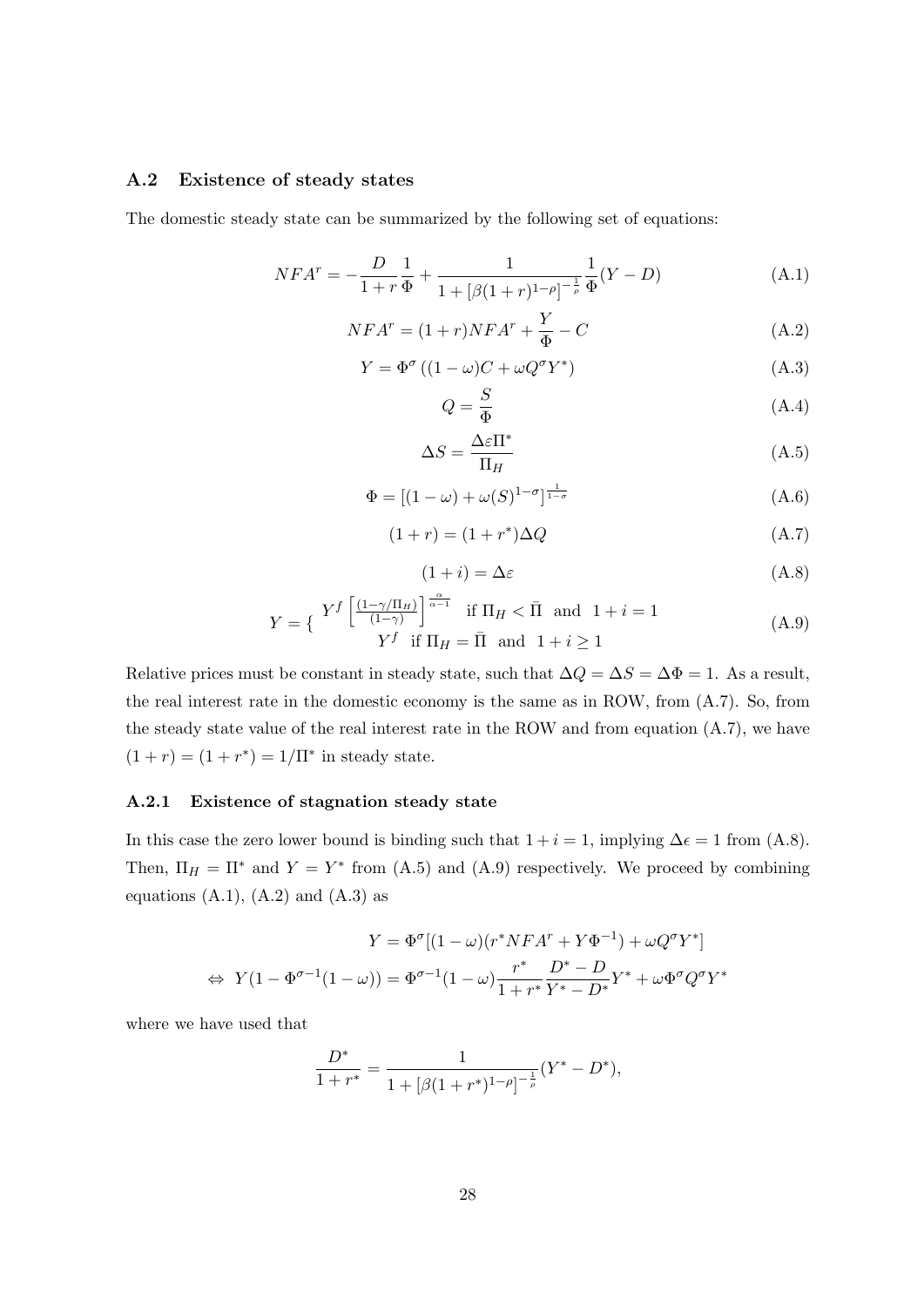see the allocation in ROW described in Section 2.7. If we further combine (A.4) and (A.6) to  $\Phi = ((1 - \omega)/(1 - \omega Q^{1-\sigma})^{1/(1-\sigma)})$  we can re-write this as

$$
Y(1 - (1 - \omega Q^{1-\sigma})) = (1 - \omega Q^{1-\sigma}) \frac{r^*}{1 + r^*} \frac{D^* - D}{Y^* - D^*} Y^* + \omega \left(\frac{1 - \omega}{1 - \omega Q^{1-\sigma}}\right)^{\frac{\sigma}{1-\sigma}} Q^{\sigma} Y^* .
$$
 (A.10)

Once we recognize that under stagnation,  $Y = Y^*$ , we note that equation (A.10) can be seen as determining  $Q$  for any given  $D$ . The existence of the stagnation steady state therefore depends on the existence of a Q which solves this equation.

First note that, in the case of *symmetric*  $D = D^*$ , the term in the middle drops out. In this case, equation (A.10) can be easily seen to be solved by  $Q = 1$ , implying  $\Phi = S = 1$ from equations (A.6) and (A.4), in turn implying  $C = Y^*$  from equation (A.3) and hence  $NFA^r = 0$  from equation (A.2). This is the first part of Proposition 1.

In the general case  $D \neq D^*$  we need to refer to the Intermediate Value Theorem. Subtracting the right hand side in equation (A.10) we restate the condition for existence as  $f(Q) = 0$ . First, it is easy to see that  $f(1) > 0$  for  $D > D^*$ , and  $f(1) < 0$  for  $D < D^{*}.^{24}$  Let us make this case distinction more explicit.

Case  $D > D^*$ : When  $\sigma > 1$ , we see that f tends to minus infinity as Q tends to plus infinity, as long as condition  $r^*/(1-r^*)(D^*-D)/(Y^*-D^*)$  > -1 is satisfied. This condition holds unless  $D$  is unreasonably large, given that  $r^*$  is close to zero. Because, as we have argued above,  $f(1) > 0$ , we conclude that there must exist a  $1 < Q < \infty$  such that  $f(Q) = 0.25$ Instead, when  $\sigma < 1$ , we exploit that f has a pole at  $Q = \omega^{1/(\sigma-1)} > 1$ . Namely, as can be seen in equation  $(A.10)$ , the last term on the right hand side tends to plus infinity as  $Q$  tends to the pole from below. This implies that  $f$  tends to minus infinity as  $Q$  tends to the pole from below. Again, because of  $f(1) > 0$ , we conclude that there must exist a  $1 < Q < \omega^{1/(\sigma-1)}$ such that  $f(Q) = 0$ .

Case  $D < D^*$ : When  $\sigma > 1$ , f tends to  $Y^* > 0$  as Q tends to  $Q = \omega^{1/(\sigma-1)} < 1$ . Because, as we have argued above,  $f(1) < 0$ , there must exist an  $\omega^{1/(\sigma-1)} < Q < 1$  such that  $f(Q) = 0$ . Finally, when  $\sigma < 1$ , it turns out that  $\sigma$  must be high enough for an equilibrium to exist (that is,  $\sigma$  can not be too close to zero). Moreover, the threshold value for  $\sigma$  depends on the degree of distortion, i.e. on the exact size of  $D < D^*$ . Here we merely state a sufficient condition. Assume that  $\omega(1+\omega) < 1^{26}$  In this case,  $f(\omega) > 0$  whenever  $(1 - \omega^{2-\sigma})(1 + \omega/(1 - \omega^2) +$  $r^{*}/(1-r^{*})(D^{*}-D)/(Y^{*}-D^{*})) < 1.^{27}$  This condition holds for  $\sigma$  large enough and  $D^{*}-D$ 

<sup>&</sup>lt;sup>24</sup>This follows because  $f(1) = 0$  under  $D = D^*$  as argued earlier above.

 $^{25}f$  is easily seen to be continuous on this interval.

<sup>&</sup>lt;sup>26</sup>In our calibration,  $\omega = 0.2$  such that this expression is  $0.24 < 1$ .

<sup>&</sup>lt;sup>27</sup>To see this, note that  $f(\omega) = Y^* \{1 - (1 - \omega^{2-\sigma})(1 + \omega(1-\omega)^{\sigma/(1-\sigma)}\omega^{\sigma}(1-\omega^{2-\sigma})^{1/(\sigma-1)} + r^*/(1-r^*)(D^*-\omega^{2-\sigma})(1-\omega^{2-\sigma})(1-\omega^{2-\sigma})(1-\omega^{2-\sigma})(1-\omega^{2-\sigma})(1-\omega^{2-\sigma})(1-\omega^{2-\sigma})(1-\omega^{2-\sigma})(1-\omega^{2-\sigma})(1-\omega^{2-\sigma})(1-\omega^{2-\sigma})(1-\omega^{2-\sigma})(1-\omega^{2-\sigma})(1-\omega^{2-\sigma})(1-\omega^{2-\sigma})(1-\$  $D/(Y^* - D^*))\} > Y^*\{1 - (1 - \omega^{2-\sigma})(1 + \omega/(1 - \omega^2) + r^*/(1 - r^*)(D^* - D)/(Y^* - D^*))\}$ , where the last inequality holds as long as  $\omega(1+\omega) < 1$ .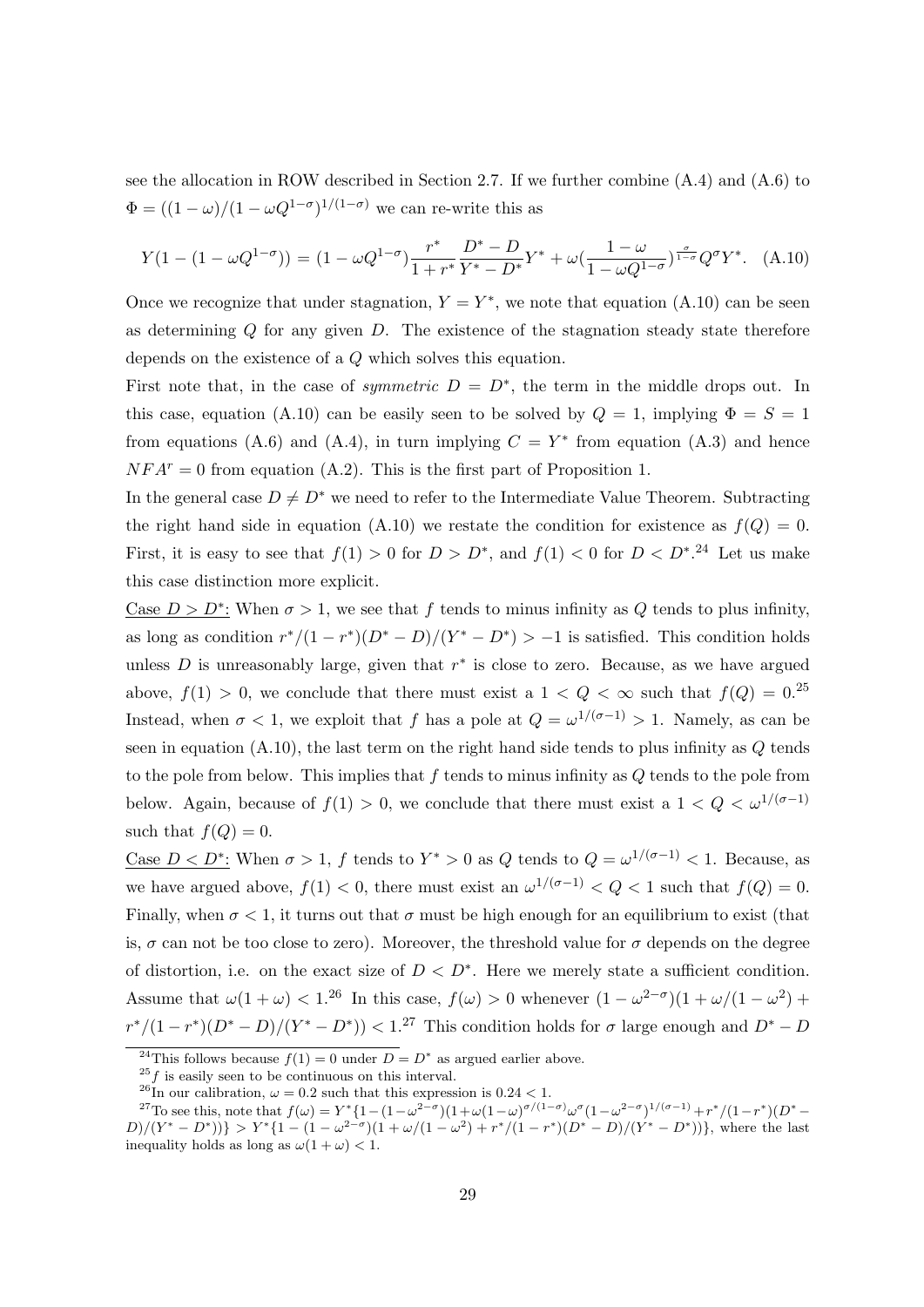small enough (for example, it never holds for  $\sigma$  close to zero). Again, because  $f(1) < 0$ , there must exist an  $\omega < Q < 1$  such that  $f(Q) = 0$ .

Notice that, once Q is determined, the remaining endogenous variables follow. First we obtain a  $\Phi$  from  $\Phi = ((1 - \omega)/(1 - \omega Q^{1-\sigma})^{1/(1-\sigma)})$ , which implies an S from (A.6), a C from (A.3) and, finally, a  $NFA^r$  from  $(A.2)$ .

#### A.2.2 Existence of full employment steady state

Let us now prove existence of the full employment steady state. First, note that under full employment  $Y = Y^f$  at all times. Inflation must be on target from (A.9) such that  $\Pi_H = \overline{\Pi}$ , which from (A.5) implies that  $\Delta \epsilon = \bar{\Pi}/\Pi^* > 1$ , such that from (A.8)  $1 + i > 1$ . Furthermore, notice that equation (A.10) holds also in the full employment steady state, with the difference that  $Y = Y^f$  instead of  $Y = Y^*$ . The proof follows therefore the same steps as the existence proof of the stagnation steady state: for given  $D$ , it is required to obtain a  $Q$  such that equation (A.10) under  $Y = Y^f$  is satisfied. Let us start with the symmetry case. When  $D = D^*, f(1) > 0$  because, as we have shown above  $f(1) = 0$  under  $Y = Y^*$  and  $Y^f > Y^*$ . Hence, the existence proof is the same as the case  $D > D^*$  in the previous subsection: there must exist a  $Q > 1$  such that  $f(Q) = 0$ . This immediately implies that  $S > 1$  and  $\Phi > 1$  in this steady state, from equations (A.4) and (A.6). To show that net foreign assets must be strictly positive, rewrite (A.1) as

$$
NFA^r * \Phi = -\frac{D^*}{1+r^*} + \frac{1}{1+[\beta(1+r^*)^{1-\rho}]^{-\frac{1}{\rho}}}(Y-D^*).
$$

We know that that right hand side is zero under  $Y = Y^*$ . Hence, because  $Y^f > Y^*$ , it must be greater than zero under  $Y = Y<sup>f</sup>$ . For the left hand side to be greater than zero, it is required that  $NFA^r > 0$ . This completes the proof of Proposition 1.

The asymmetric case proceeds as above. When  $D > D^*$ ,  $f(1) > 0$  (even more positive than under  $D = D^*$ ), for the reasons spelled out in the existence proof of the stagnation steady state. Hence, there must exist a  $Q > 1$  such that  $f(Q) = 0$  (this Q must therefore be greater than under symmetry, i.e., a higher  $D$  implies an even more depreciated equilibrium real exchange rate). Conversely, when  $D < D^*$  it can be the case that either  $f(1) < 0$  or  $f(1) > 0$ . In either case, we proceed as in the existence proof of the stagnation steady state above.

#### A.3 Is the stagnation steady state locally determinate?

Here we demonstrate that, in our model, the stagnation steady state is locally indeterminate. We do so, because in Eggertsson et al.  $(2016)$  the steady state where both economies are symmetrically are their zero bound is found to be *determinate*. For simplicity, we proceed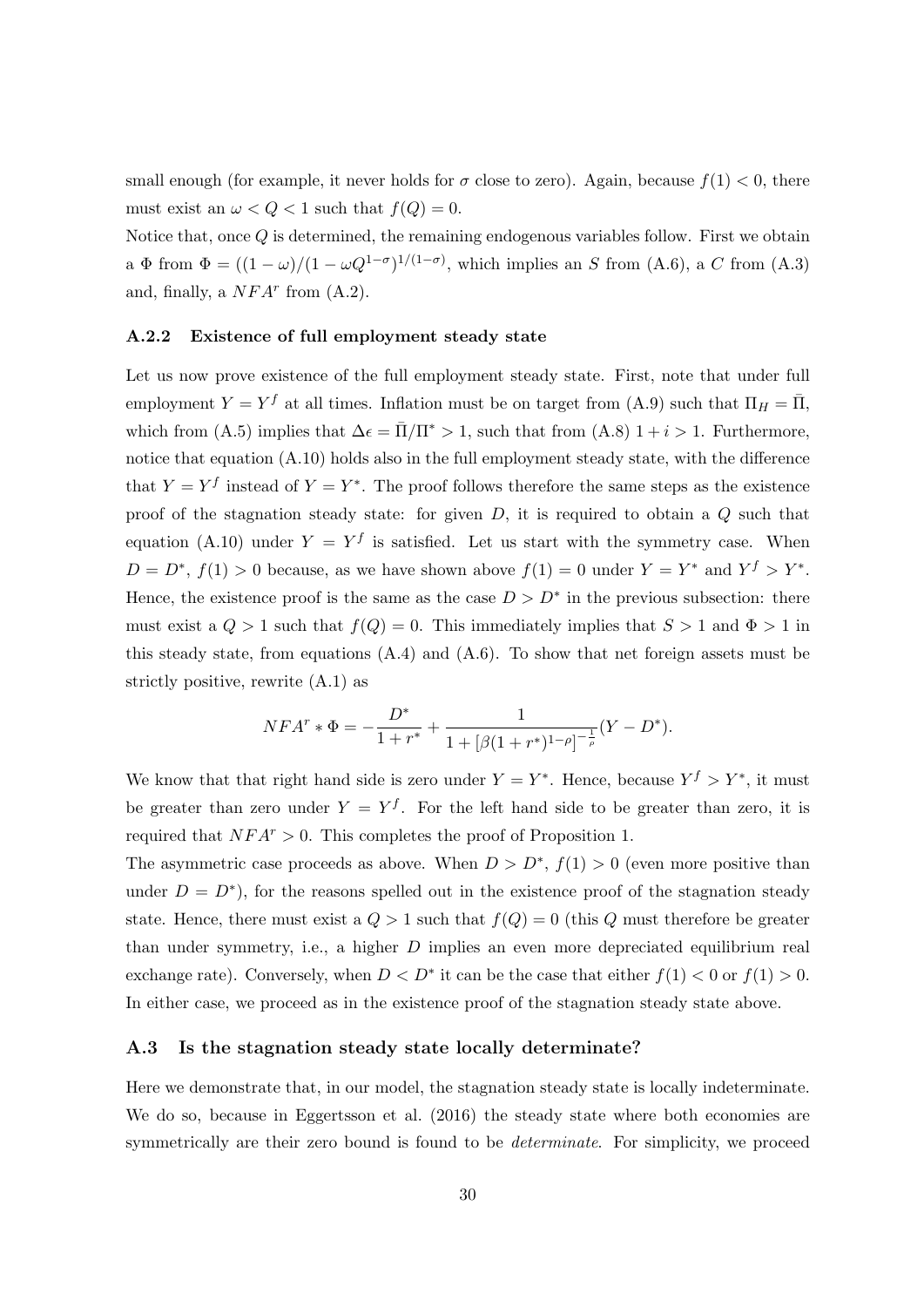with the case of full symmetry only, where in particular  $D_t = D^*$ . Lower case letters denote log-deviation of upper case letters, absolute deviation in the case of  $NFA_t^r$ .

Using that  $NFA^r = 0$ ,  $\Phi = 1$ ,  $Y = Y^*$  and  $r_t = r^*$  we linearize the stock equation for net foreign assets as

$$
nfa_t^r = \frac{D^*}{1+r^*} \left( (1+\xi)r_t + \phi_{t+1} - \phi_t + \frac{Y^*}{Y^*-D^*} y_t \right),
$$

where we define  $\xi \equiv \frac{1-\rho}{\rho}$ ρ  $[\beta(1+r^*)^{1-\rho}]^{-1/\rho}$  $\frac{[\beta(1+r^*)^{1-\rho}]^{-1/\rho}}{1+[\beta(1+r^*)^{1-\rho}]^{-1/\rho}}$ . Using that  $C=Y^*$ , the asset flow equation can be linearized to

$$
nfa_t^r = (1 + r^*)nfa_{t-1}^r + Y^*(y_t - \phi_t - c_t).
$$

The aggregate demand curve is given by

$$
y_t = \sigma \phi_t + (1 - \omega)c_t + \omega \sigma q_t,
$$

the price indexes are

$$
q_t = s_t - \phi_t
$$

$$
s_t = e_t - p_{H,t}
$$

$$
\phi_t = \omega s_t,
$$

the asset price equations are

$$
r_t = \Delta q_{t+1}
$$
  

$$
0 = \Delta e_{t+1}
$$
 (A.11)

where we have used that  $i_t = 0$ , and finally, the Phillips curve is given by

$$
y_t = (\gamma/\Pi^*)(y_{t-1} + \frac{\alpha}{1-\alpha}\pi_{H,t}).
$$

Using the price indexes and the flow equation for net foreign assets we may rewrite the demand equation as

$$
y_t = \sigma \frac{\omega(2-\omega)}{1-\omega} q_t + (1-\omega)c_t
$$
  
=  $\sigma \frac{\omega(2-\omega)}{1-\omega} q_t + (1-\omega)(y_t - \frac{\omega}{1-\omega} q_t - \frac{1}{Y^*} (nf a_t^r - (1+r^*)nf a_{t-1}^r)).$ 

Solving for  $y_t$  yields

$$
y_t = \frac{1}{1 - \omega} (\sigma(2 - \omega) - (1 - \omega))q_t - \frac{1 - \omega}{\omega} \frac{1}{Y^*} (nf a_t^r - (1 + r^*) n f a_{t-1}^r).
$$
 (A.12)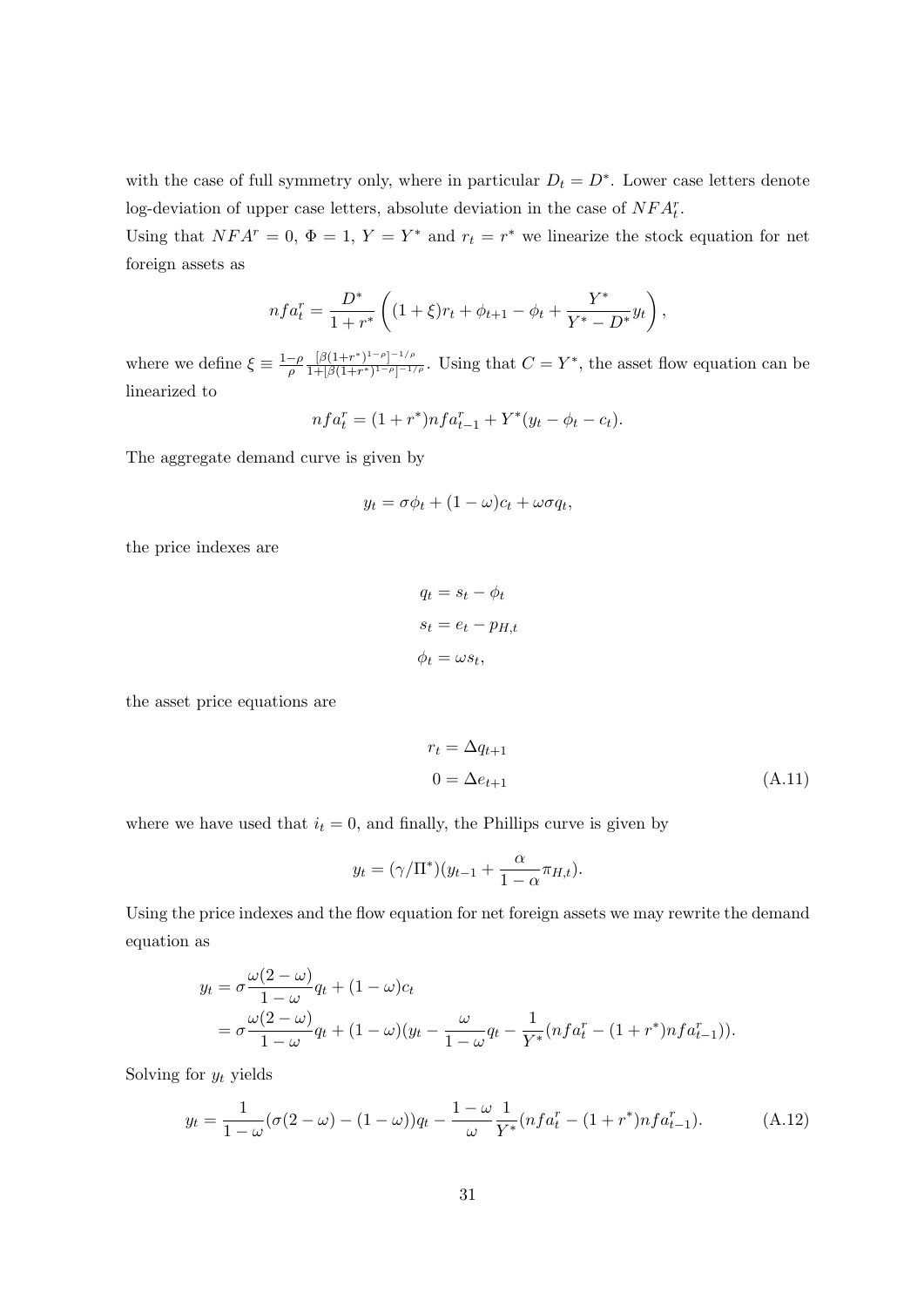Furthermore, we may write the Phillips curve as

$$
y_t = (\gamma/\Pi^*)(y_{t-1} - \frac{\alpha}{1-\alpha}(\frac{1}{1-\omega}\Delta q_t - \Delta e_t)),
$$
\n(A.13)

where  $\gamma/\Pi^*$  < 1, see Section 2.7. Finally, from the first equation and the real version of the UIP condition

$$
nfa_t^r = \frac{D^*}{1+r^*} \left( \left( 1 + \xi + \frac{\omega}{1-\omega} \right) \Delta q_{t+1} + \frac{Y^*}{Y^* - D^*} y_t \right). \tag{A.14}
$$

The four equations  $(A.11)-(A.14)$  in  $\{y_t, q_t, nfa_t^r, \Delta e_t\}$  pin down the determinacy properties of the system. We find numerically that the system is indeterminate as long as the condition  $\sigma(2-\omega) - (1-\omega) > 0$  (the factor multiplying  $q_t$  in equation (A.11)) is satisfied.<sup>28</sup> We may assume that this condition holds, as it implies a very low threshold value  $\sigma = (1 - \omega)/(2 - \omega)$ 0.5 below which the dynamic properties of the system change.

In particular, this condition includes the case of full substitutability between foreign and domestic consumption considered in Eggertsson et al. (2016), which is  $\sigma = \infty$ . Substituting this in, we obtain  $q_t = 0$  from (A.12) such that the system reduces to

$$
y_t = (\gamma/\Pi^*)(y_{t-1} + \frac{\alpha}{1-\alpha}\Delta e_t)
$$
  

$$
0 = \Delta e_{t+1},
$$

with  $nfa_t^r$  being residually determined in  $nfa_t^r = (D^*/(1+r^*)) (Y^*/(Y^*-D^*)) y_t$ . This system is clearly seen to be indeterminate.<sup>29</sup>

#### A.4 Beggar-thy-self escape to full employment

One main result of the paper is that, for low enough trade elasticities, the escape from stagnation to full employment may be beggar thy self—reducing consumption while eliminating underemployment. Here we compute the approximate threshold for the elasticity  $\sigma$  below which the escape is beggar thy self in the case of symmetry, stated in Proposition 2. We also show how the beggar-thy-self property changes transitional dynamics.

<sup>&</sup>lt;sup>28</sup>Checking this analytically requires the computation of eigenvalues of a five by five matrix.

<sup>&</sup>lt;sup>29</sup>The reason Eggertsson et al. (2016) obtain a different result is that they are deriving the determinacy properties of the world economy in the symmetric secular stagnation. Specifically, once the domestic country has zero mass, their proof in Proposition 4 verifies that output and inflation in the foreign economy (the ROW in our context) are locally determinate around their stagnation steady states. This is true also in our analysis: because the ROW is effectively a closed economy, the analysis from Eggertsson et al. (2017), which implies local determinacy under stagnation, directly applies. In contrast, here we have shown that variables in the small domestic economy are locally indeterminate under symmetric stagnation.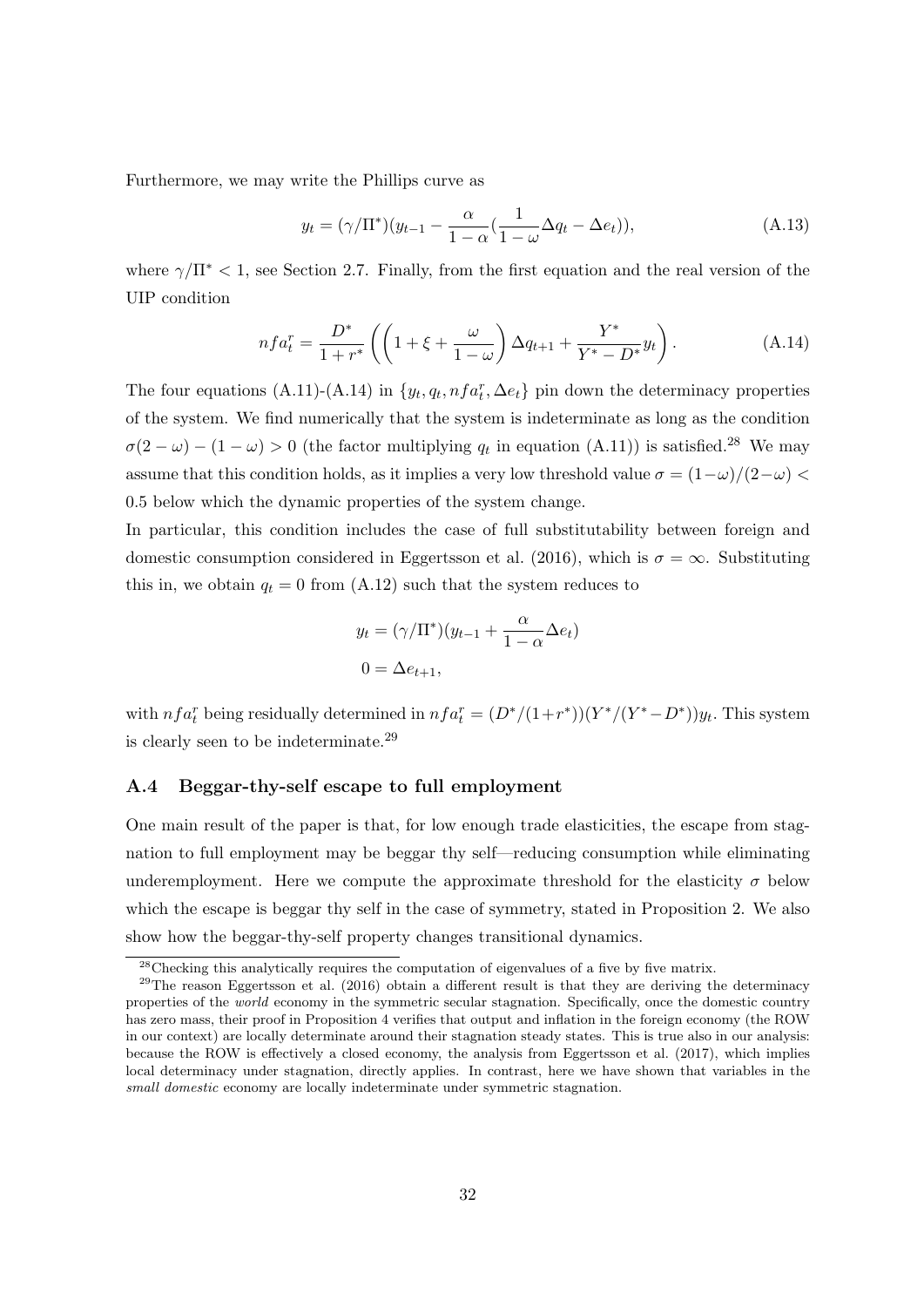#### A.4.1 Derivation of threshold

We show that, once  $\sigma$  falls below some (approximate) threshold, the full employment steady state has a lower level for aggregate consumption than the stagnation steady state. We focus on consumption, because in our model, welfare and consumption are directly related (compare the households' objective in Section 2).

Start with combining the equations for the asset flow  $(A.2)$ , aggregate demand  $(A.3)$ , and price indexes (A.4) and (A.6) from Appendix A.1 to obtain

$$
Y_t(1-(1-\omega Q_t^{1-\sigma})) = \left(\frac{1-\omega}{1-\omega Q_t^{1-\sigma}}\right)^{\frac{\sigma}{1-\sigma}} \left[(1-\omega)((1+r_{t-1})NFA_{t-1}^r - NFA_t^r) + \omega Q_t^{\sigma} Y^*\right],
$$

which determines  $Q_t$  for given  $Y_t$  and  $NFA_t^r$ . Log-linearizing this equation around the stagnation steady state (characterized by  $Q = 1$  and  $NFA<sup>r</sup> = 0$ , see above) gives

$$
q_t = \left(\frac{2-\omega}{1-\omega}\sigma - 1\right)^{-1} y_t =: \kappa y_t.
$$
\n(A.15)

Up to first order, equation (A.15) determines the required real depreciation necessary as the economy moves to the full employment steady state (i.e. the required depreciation is  $\kappa$  times the increase in output). Note in particular that  $\kappa$  falls in  $\sigma$ , such that the required real depreciation is smaller as the trade elasticity increases.

Second, log-linearizing the asset flow from Appendix Section A.1 around the stagnation steady state yields

$$
c_t = y_t - \frac{\omega}{1 - \omega} q_t.
$$
\n(A.16)

Now combine equations (A.15) and (A.16) to obtain

$$
c_t = \left(1 - \frac{\omega}{1 - \omega} \kappa\right) y_t,\tag{A.17}
$$

such that, up to first order, moving to the full employment steady state raises consumption if  $\omega \kappa/(1 - \omega) < 1$ . Recalling the definition of  $\kappa$  and rearranging yields

$$
\sigma > \frac{1}{2 - \omega},\tag{A.18}
$$

which is the condition stated in the main text.

#### A.4.2 Escape path under beggar thy self

The transition for the case of low trade elasticity is depicted in Figure 2, where we use the same parameter values as in Section 3.4, except for the trade elasticity which now is  $\sigma = 0.5$ . As explained in the main text, with a low trade elasticity, the income effects from depreciation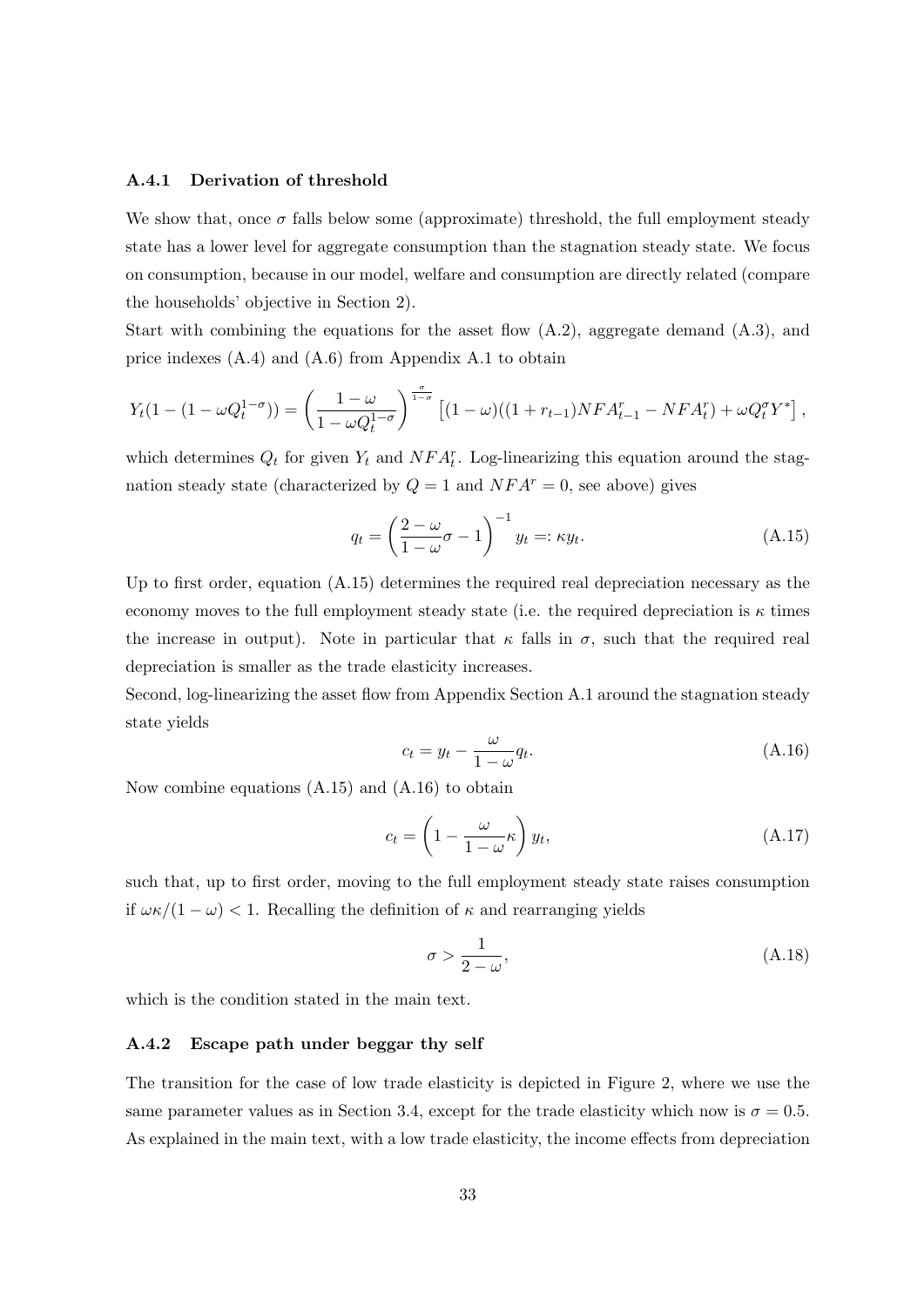are strong: note that the rate of depreciation is higher than in Figure 1. As a result, domestic consumption falls on impact, driven by a contraction in income valued at international prices (i.e.,  $P_{H,t}/P_t$  falls faster than  $Y_t$  rises), and keeps falling towards a new, lower, steady state level. The domestic savings fall along with the consumption of the middle-aged, again due to the strong income effects from depreciation. Still, because the domestic borrowing contracts faster than the saving—due to the borrowing constraint of the young becoming tighter as a result of the depreciation—the net foreign asset position increases in the escape. Overall, the large adverse terms of trade movements have a negative effect on consumption for all generations, such that the escape is beggar thy self.

#### A.4.3 Escape under time-varying trade elasticities

In what follows, we construct a numerical example showing the implications for the escape path of letting elasticities differ as a function of time. In Figure 3, we set the elasticity at 0.5 at the beginning of the escape path, and increase it gradually to 3 as time passes. In turn, the other parameter values are as in Figure 1 in the main text. A number of striking results emerge. The exchange rate needs to adjust in nominal and real terms much more at the beginning of the transition, so does inflation. The real exchange rate actually overshoots its long-run value upfront, and appreciates during the transition. By implication, the real interest rate falls, implying that domestic saving temporarily rises. Most remarkably, despite the return of inflation to its target level, the nominal interest rate remains at the zero lower bound for some periods.

Our exercise suggests that, with time-varying elasticities along the escape route, the interest rate in a small open economy may remain at its zero-bound on impact even when the economy starts to recover. It may take some time before the improvement in macroeconomic conditions and persistent inflation allows the policy rate to return to positive territory. During the zerobound spell, the economy actually experiences some exchange rate appreciation, after an initial overshooting of the currency's new equilibrium (depreciated) level.

#### A.5 Alternative borrowing constraint

Following up on Section 4.1, here we consider an alternative specification for the model where the borrowing constraint is expressed in terms of domestic consumption rather than output units. That is, we replace equation (1) by  $C_t^y = -(1/P_t)B_t^y = D_t/(1+r_t)$ . As a result, the flow net foreign asset condition (14) changes to

$$
\frac{NFA_t}{P_t} = -\frac{D_t}{1+r_t} + \frac{1}{1+[\beta(1+r_t)^{1-\rho}]^{-\frac{1}{\rho}}} \left[ \frac{P_{H,t}}{P_t} Y_t - D_{t-1} \right]
$$
(A.19)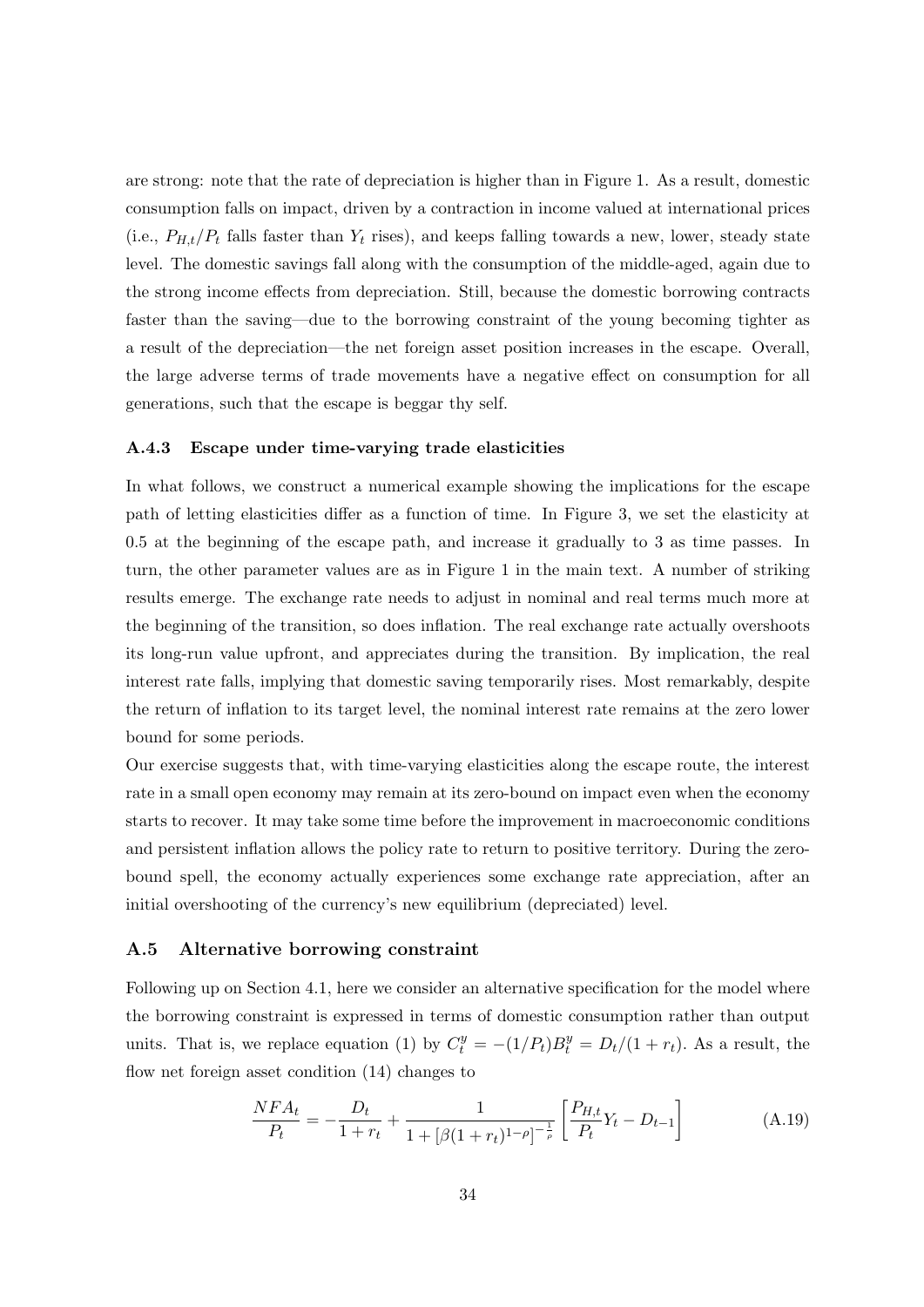

Figure 2: Transition to full employment, w/ beggar thy self escape. Parameters are as in Figure 1, except for the trade elasticity which we set to  $\sigma = 0.5$ .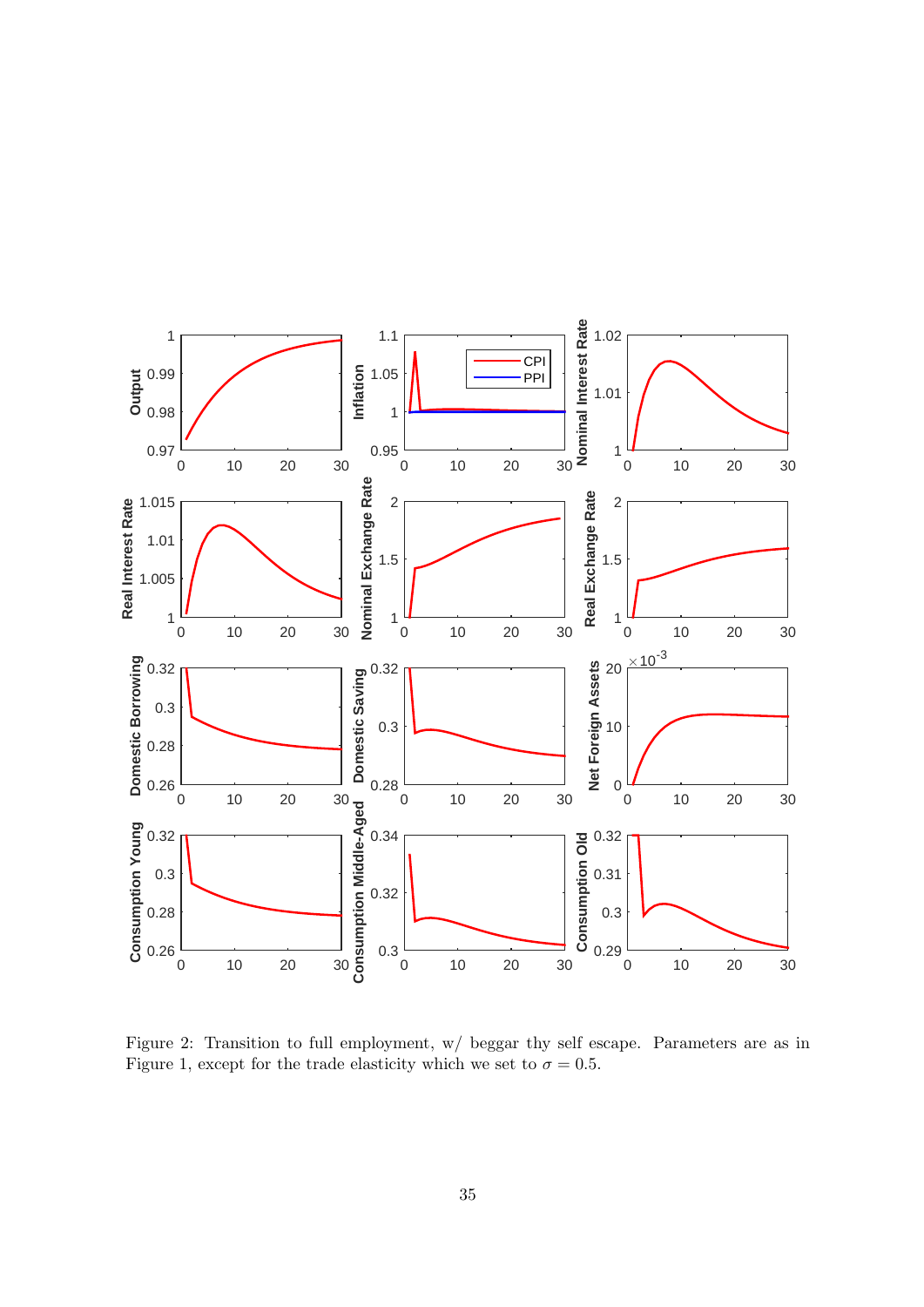

Figure 3: Transition to full employment, case of changing trade elasticity. Parameters as in Figure 1, except for the trade elasticity which gradually changes from  $\sigma = 0.5$  to  $\sigma = 3$ .

while all other equations remain as summarized in Appendix Section A.1—that is, the rest of the model remains unaffected by this adjustment. As can be seen from equation (A.19), the difference with respect to the baseline model is that the borrowing constraint by the young now does not tighten per effect of the real depreciation. This has two key implications.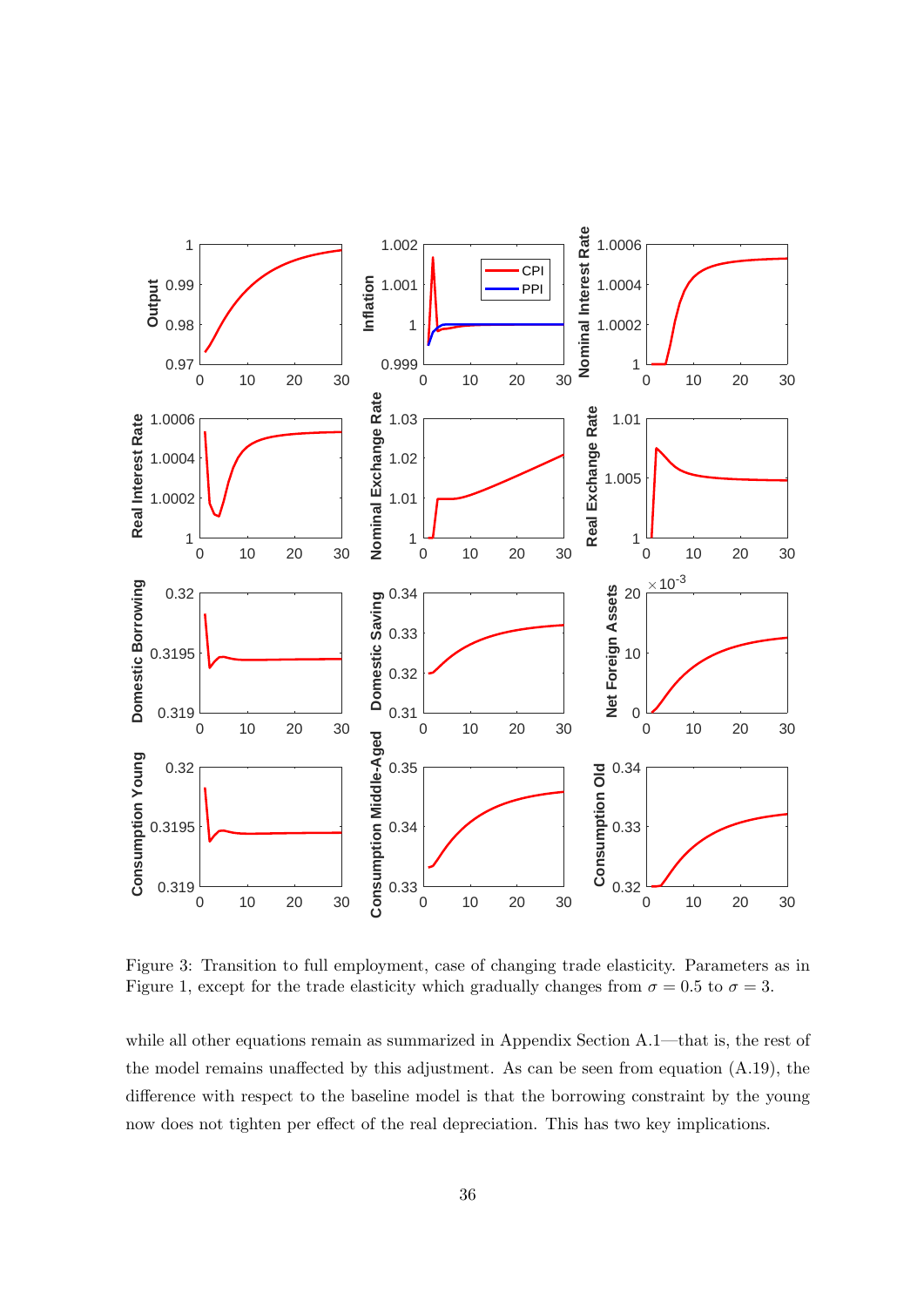First, in the region where  $\sigma$  is sufficiently low for the escape to be beggar thy self, the escape may actually be accompanied by capital  $\text{inflows, rather than capital outflows. Intuitively, this}$ is because the savings-absorption capacity of the economy is unchanged with the depreciation, while the savings of the middle-aged are compressed per effect of the depreciation. Second, as a result, escape to full employment under financial autarky may actually be possible under this alternative specification (as mentioned in Section 4.1). This is because, again from equation (A.19), the real depreciation which raises output to full employment simultaneously reduces the drop in the domestic real rate that is required to solve equation (A.19) under  $NFA_t = 0$ . In intuitive terms, because the real depreciation directly reduces domestic excess savings, escape without accumulating external assets may be possible even with very small changes in domestic real interest rates.

#### A.6 Asset supply policies

Following up on Section 4.2, here we show that, by relaxing the domestic borrowing constraints while the economy finds itself in stagnation (i.e., raising  $D > D^*$ ), this results in a steady state real depreciation, a fall in net foreign assets, and a drop in aggregate consumption.<sup>30</sup> To do so, first recall that changing D leaves the amount of domestic output  $Y = Y^* < Y^f$ and the real interest rate  $(1 + r) = (1 + r^*)$  unaffected.

The following three equations from the model's steady state summarized in Appendix Section A.2 are required for this question

$$
NFA^{r} = -\frac{D}{1+r^{*}}\frac{1}{\Phi} + \frac{1}{1+[\beta(1+r^{*})^{1-\rho}]^{-\frac{1}{\rho}}}\frac{1}{\Phi}(Y^{*}-D)
$$
  

$$
NFA^{r} = (1+r^{*})NFA^{r} + \frac{Y^{*}}{\Phi} - C
$$
  

$$
Y^{*} = \Phi^{\sigma}((1-\omega)C + \omega Q^{\sigma}Y^{*})
$$

as well as  $\Phi = (\frac{1-\omega}{1-\omega Q^{1-\sigma}})^{1/(1-\sigma)}$ . This is a three-by-three system in the variables  $(C, NFA^r, \Phi)$ for given exogenous D.

We conduct a comparative statics exercise. We change  $D$  to a higher level, and study whether the implied  $(C, NFA^r, \Phi)$  in the new steady state rise or decline. To do so, we consider a log-linearization (linearization for  $NFA^r$ ) of the previous conditions around  $Q = \Phi = 1$ ,  $NFA = 0$  and  $C = Y^*$ , which are the conditions in the initial (perfectly symmetric with ROW) stagnation steady state. Using small-case letters with a tilde to denote deviations

<sup>&</sup>lt;sup>30</sup>These results can, in principle, also be inferred from the existence proof of the stagnation steady state under asymmetry, presented in Section A.2. Here we provide an alternative proof to underline our argument.